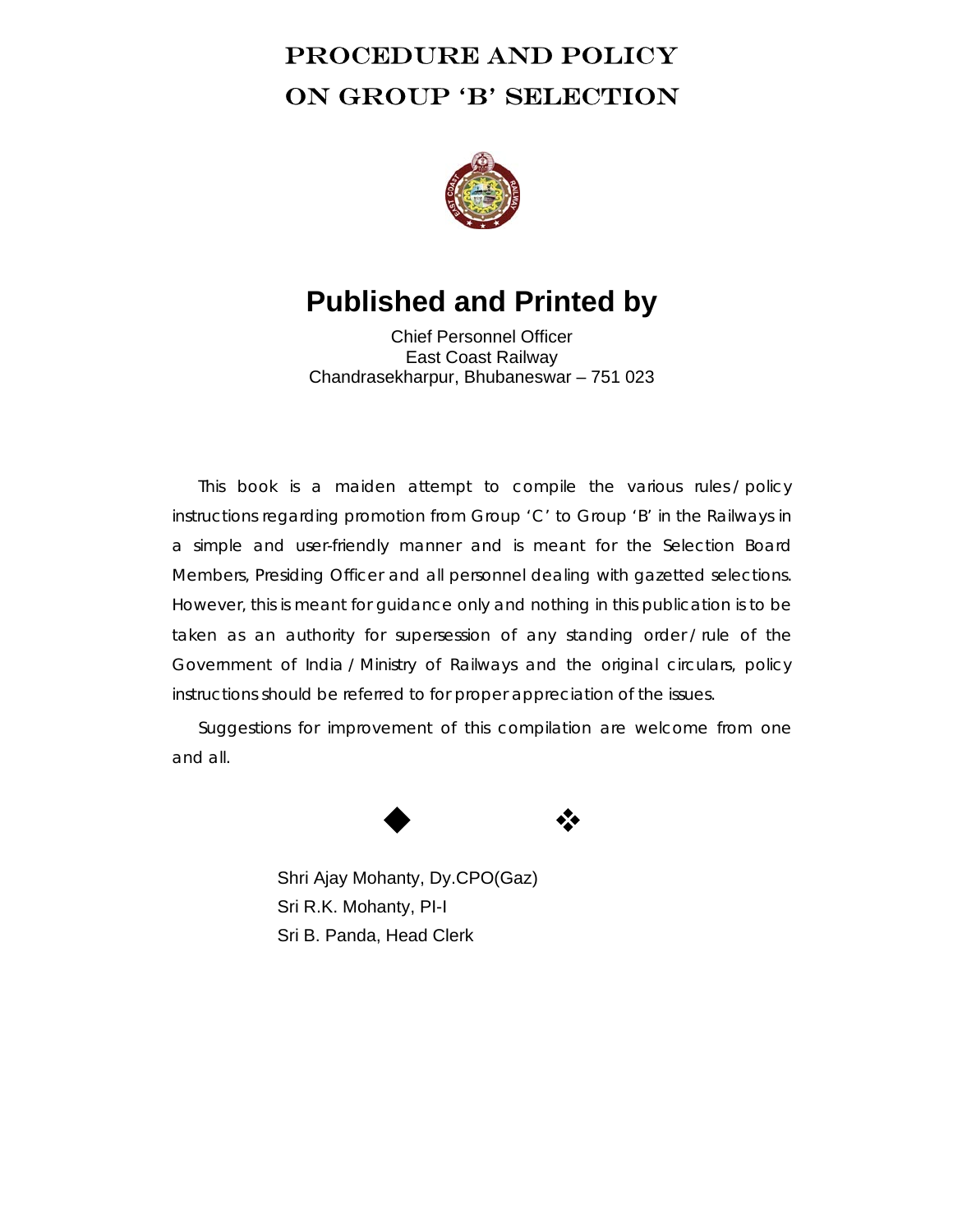# Promotion from Group 'C' to Group 'B'

# **CONTENTS**

# *SN Subject Page no*

1. Preliminary

- 2. Frequency
- 3. Calendar
- 4. Composition of Selection Committee
- 5. Assessment of Vacancy
- 6. Reservation
- 7. Condition of Eligibility
- 8. Zone of Consideration
- 9. Syllabus
- 10. Scheme of Examination
- 11. Viva Voce & Record of Service
- 12. Notification
- 13. Training Pre-Selection Coaching for reserved community candidates – SC/ST
- 14. Conduct of Written Examination/ Supplementary Examination by Presiding Officer
- 15. Evaluation
- 16. Medical Fitness
- 17. DAR/Vigilance/SPE Clearance
- 18. Relaxation of standard for reserved community candidate
- 19. Formation of panel
- 20. Important letters on Selection and clarifications including procedure of selection of PS(Gaz) and, HM(Gaz) – Education Deptt and isolated categories of Medical Deptt e.g. Asstt. Nursing Officer, Asstt. Health Officer, Asstt. Pharmacy **Officer**
- 21. Check Points
- 22. Annexure i

# **Preliminaries**

All vacancies in Group 'B' are filled by promotion on the basis of selection of eligible Group 'C' employees and also on the basis of Limited Departmental Competitive Examination (LDCE) wherever the scheme is in force. Where the scheme of LDCE is in force, selection is held to fill 70% of the vacancies and LDCE is held to fill the remaining 30% of the vacancies. (*Authority : Para 201.1 of IREM Vol.I – 1989 Edition & RB's letter No.E(GP)92/2/93 dated 3.11.1992 & S.E.Rly.'s letter No.DCPO(G)/CON/SB/LDE/1/Policy dt.16.11.1992)*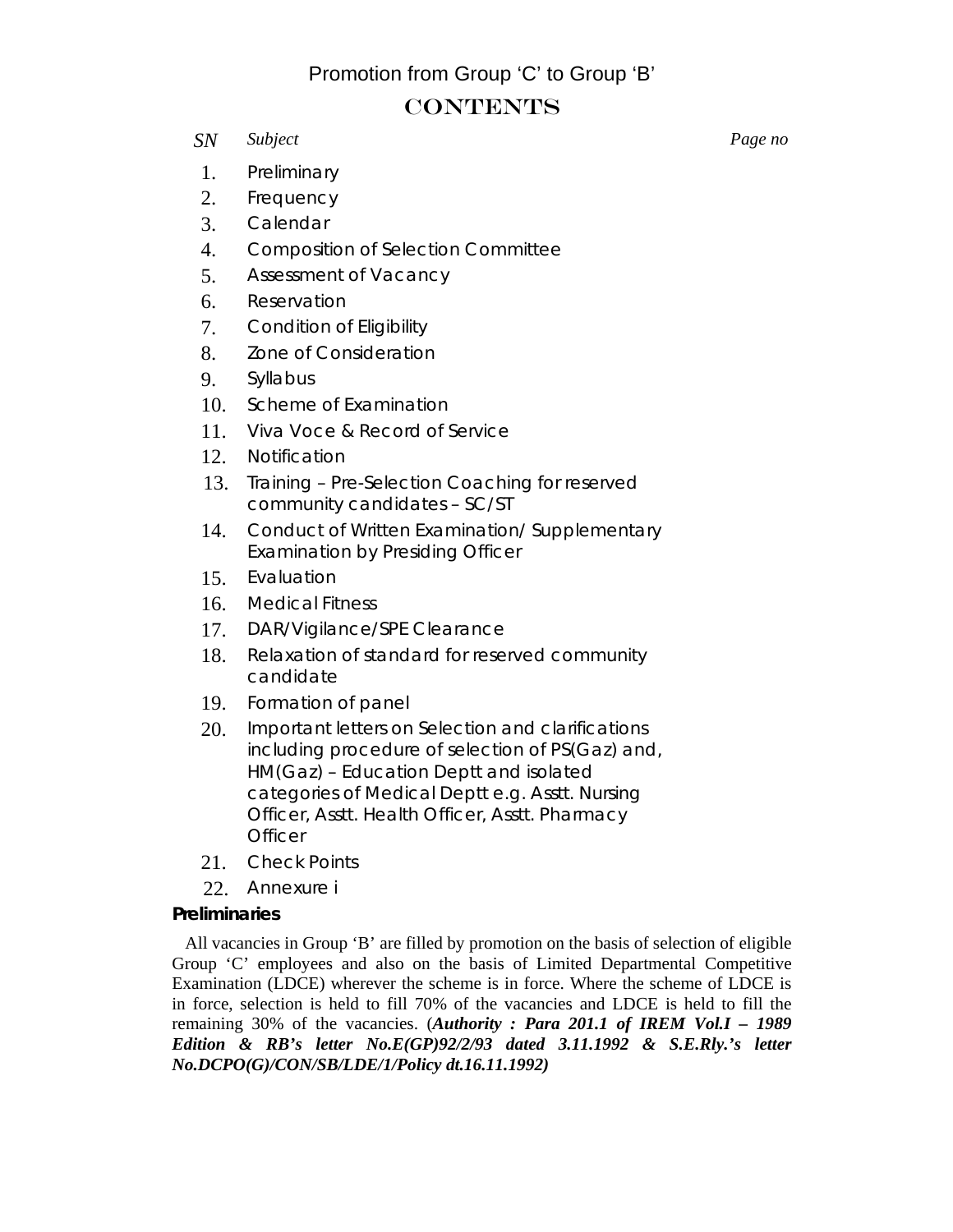## **Frequency**

Selection for appointment to Group 'B' posts should be held once in two years. However in case of panels getting exhausted owing to creation / upgradation etc. and the biennial selection being away by more than six months fresh selection may be held even before two years. The need for such selection should however be rare. (*Authority : Para 201.2 of IREM Vol.I – 1989 Edition)*

#### **Calendar**

A calendar for the Group 'B' Selection / LDCE proposed to be undertaken should be drawn up by the Personnel Branch in consultation with PHOD/CHOD concerned and should be circulated in advance.

#### **Composition of Selection Committee**

Selection Committee will be constituted under the order of the General Manager. It should consist of 3 (three) HODs – PHOD/CHOD, CPO/Addl.CPO and one SAG officer of any department representing the reserved community. However, none of the committee members should be directly subordinate to any other member. If none of the selection committee members belongs to either Scheduled Caste or Scheduled Tribe, a SC/ST officer holding the rank not lower than Junior Administrative Grade (JAG) may be nominated as fourth member.*(Authority: Para 202.1 of IREM Vol.I of 1989 edition)* 

The Sr.DGM or the Additional CVO of the Vigilance Organisation should not be nominated to serve on the committee. (*Authority*: *Board's letter No.E(GP)86/1/23 dt 18.06.1987 & E(GP)95/2/75 dated 14.12.1995, SER ES No.11/96)* 

Authorities for setting up Question Papers and Evaluating Answer Scripts for Selection/LDCE for promotion to Group 'B' Post have been laid down in *RB's No.E(GP)2001/2/32 dated 25.10.2001.* 

 As per this, PHOD of the concerned department will set the question paper and any other SAG officer of the concerned department will evaluate. In case where more than one SAG officer may not be available in a particular department, services of an SAG officer of the same department of the contiguous zonal railway may be utilised for evaluating the answer sheets. Such nomination shall be made by General Manager of the Railway / Unit where selection / LDCE is being held, in consultation with General Manager of the contiguous Railway.

#### **Assessment of Vacancy**

Calculation should be made in the format placed at Annexure–'A'. The parameters which are to be taken into consideration are

- A) Existing Vacancies +
- B) Anticipated Vacancies in next 2 years to be assessed with the aid of all known factors such as –
	- a) Vacancies due to normal wastage
	- b) Approved cases of voluntary retirement
	- c) Chain vacancy against promotion to higher grades
	- d) Number approved for deputation/ex-cadre post/inter-railway transfer
	- e) Creation of additional post
	- f) Posts manned by adhoc promotees +
- C) 30% of JS / Group 'B' cadre including construction reserve to guard against unforeseen contingencies.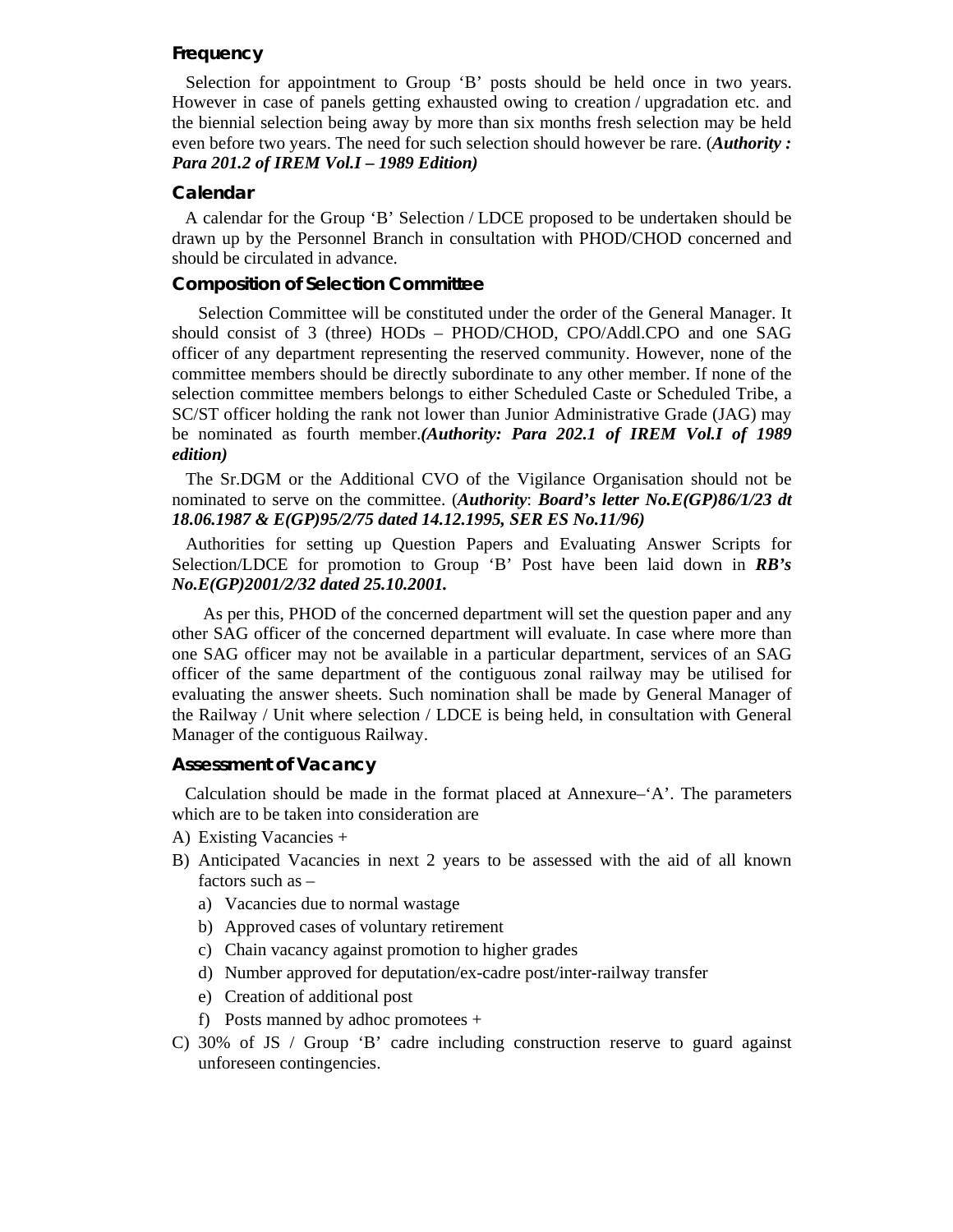*Note :* 

- (1) *In case this addition of 30% leads to inflated size of the panel the panel size may be restricted to a number meeting the requirement, with the personal approval of General Manager*
- *(2) In small cadre like Rajbhasha Adhikari, ACMT, AMP&S, ALO, PRO(Gr.B) etc. this additional 30% should not be added to the anticipated vacancies as the incidence of vacancies is not regular in this cadre.*

#### Assessment =  $A + B + C$

- D) Number of empanelled employees available from previous panel
- E) Number of Probationers likely to be allotted to the Railway.
- F) Number of Officers likely to return from deputation/inter railway transfer / long leave.

#### Final Assessment =  $[(A + B + C) - (D + E + F)]$

(*Authority* : *RB's letter No. E(GP)/87/2/72 dated 11.1.88 & 22.10.91 and IREM-I Para-202 & 215)* 

The assessment of vacancy should be certified by the cadre dealer and concerned Establishment Officer. Before issue of notification, the assessment of vacancy should be got approved by the concerned PHOD/CHOD. The vacancy so assessed has to be apportioned for 70% (Selection) and 30% (LDCE) duly indicating the reservation break-up.

#### **Reservation**

In both Selection and LDCE for promotion from Group 'C' to Group 'B' the number of reserved posts should be arrived at by applying the percentage of 15% of SCs and 7.5% for STs. In arriving at this quota, fractions of 0.5 and above should be rounded of to 1 and less than 0.5 should be ignored.

The number of posts coming to the share of SC/ST as per the above should be compared with the number of regular SC/ST employees already holding the Group 'B' post. In case any shortfall of SCs/STs reservation may be provided to the extent of difference between the required number and the available number. This will be further subject to total reservation not exceeding 50% of the number to be selected and empanelled. *[Authority*: *Board's No.89-E(SCT)1/49/5(Pt.) dated 20.12.95/ 01.01.96 (SER ES No.14/96)]* 

It has been further confirmed that till such time the applicability of post based roster for promotion from Gr. 'C' to Gr. 'B' and within Gr. 'B' is decided by Railway Board the existing instruction presently being followed by maintaining prescribed percentage of reservation (SC-15%, ST-7½%) in the cadre will continue to operate). *[Authority*: *Board's letter No.95E(SCT)1/49/5 (Gaz) dated 6.9.2002 (RBE No.154/2002) SER ES No.161/02, & (RBE No.204/03) SER ES No. /03]* 

## **Carry forward for single vacancy in Gr.B and Gr.A**

In the case of Gr.B and lowest rung of Gr.A where reservation rules are applicable if a single vacancy occurs in a recruitment / promotion year against reserved point the vacancy shall be treated as unreserved and it will be filled by the next senior-most candidate assessed to be fit for promotion. If that person happens to be a candidate from other than reserved community, the reservation would be carried forward to the subsequent recruitment / selection year for SCs/STs as the case may be. In the subsequent year the first vacancy even though it might be a single vacancy in that year shall be treated as reserved in favour of SC/ ST as the case may be and shall be filled by a person of the respective community. If for any reason in the subsequent year the vacancy is not filled by a person of the community in whose favour it is reserved the reservation shall be carried forwarded to 3 selections of the recruitment year.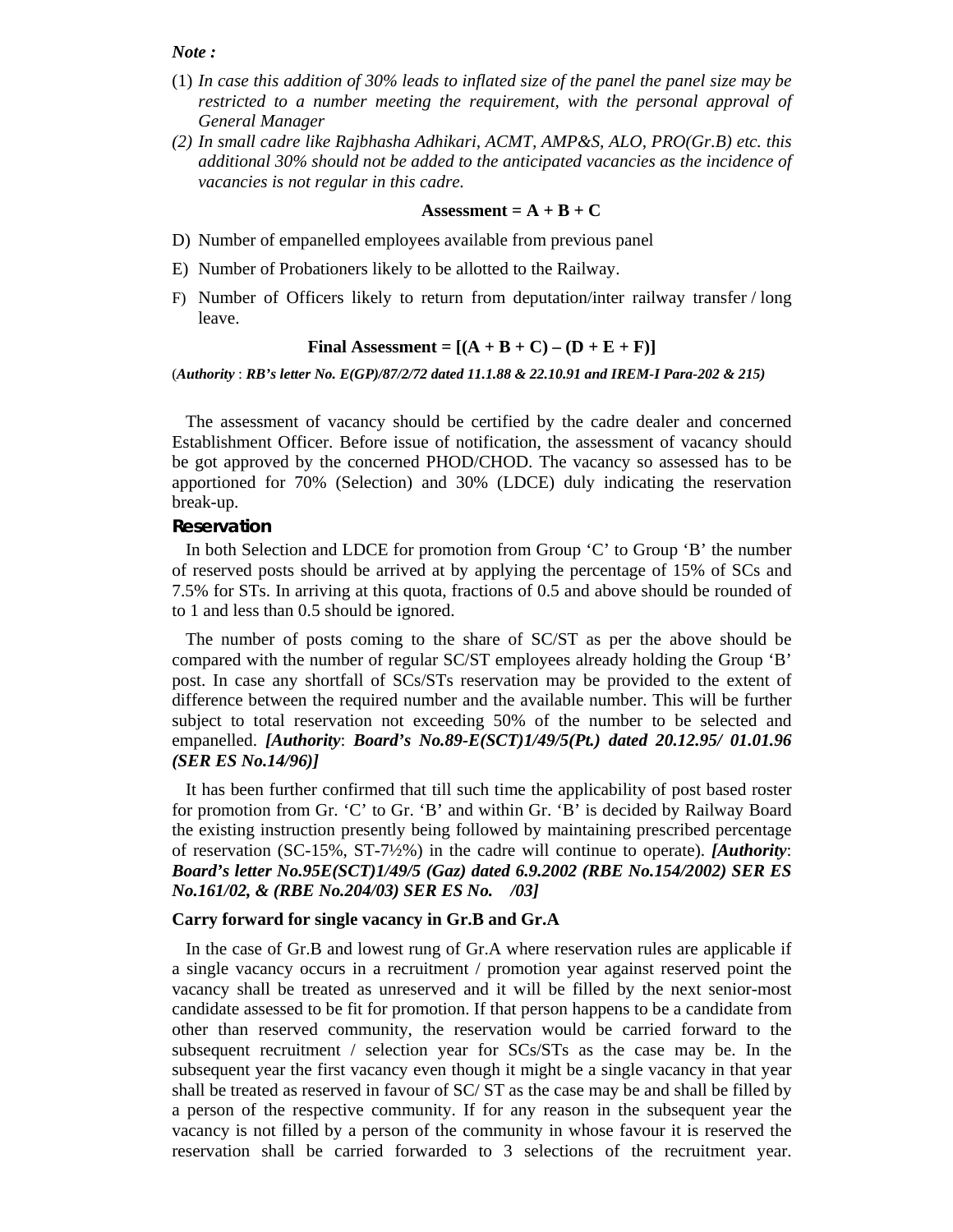# *[Authority: RB No.99/E(SCT)1/25/26 dated 16.03.2001 (RBE No.58/2001) SER ES No.8/02]*

#### **Single Post Cadre**

There shall be no reservation in a single post cadre. Pending receipt of instructions from DOP&T, action to be taken to fill a single post in a single cadre without applying reservation adhoc basis, till further orders. **[***Authority : RB's No.97-E(SCT)-I/25/4 dated 11.01.2002, RBE No.6/2002]* 

## **Non Permissibility of Exchange of Reservation between SCs/STs**

In case of promotion including promotion by selection from Gr.C to Gr.B within Gr.B and from Gr.B to the lowest rung of Gr.A if sufficient number of SC/ST candidates fit for promotion against reserved vacancy are not available such vacancies may be de-reserved as per prescribed procedure and filled by candidates of other communities.

# *[Authority : DOP's OM No.36012/17/ 2002 Estt(Res) dated 6.11.2003]*

NB : **Presently there is a ban on de-reservation of reserved vacancies**. However since the reserved vacancy in safety category cannot be kept vacant due to safety of train operation achievement of production target etc., the procedure laid down in **Board's letter No**. **99E(SCT)1/25/10 dt.11.5.99, SER ES No.171/99** may be followed.

# **Filling up of reserved post due to non-availability of SC / ST candidate – Adhoc promotion**

Where the work is of such important / urgent nature that the reserved post cannot be kept vacant, zonal Railways may consider adhoc promotion for specific periods with the personal approval of the General Manager subject to (1) the adhoc arrangement is absolutely necessary and justified on the ground of safety of train operations, achievements of targets etc. (2) any extension of the period of adhoc arrangement against reserved post will also require General manager's personal approval (3) Such arrangement will be as a stop gap measure and will not be allowed to continue for unduly long duration. *[RB's No.99E(SCT)1/25/10 dt. 11.5.1999. SER ES No.171/99]* 

# **Conditions of Eligibility**

# **For Selection (100% or 70%)**

| <b>For the</b> | <b>For Selection</b>                    | <b>For LDCE</b>                                   | <b>Remarks</b>                            |
|----------------|-----------------------------------------|---------------------------------------------------|-------------------------------------------|
| Post of        | $(100\% \text{ or } 70\%)$              | $(30\%)$                                          |                                           |
| <b>APO</b>     | employees<br>Gr.C'<br>in<br>grade       | Gr.C'<br>employees<br>in<br>grade                 | 1) All eligible Gr.'C' staff of Personnel |
|                | Rs.5500-9000/- (5 <sup>th</sup> PC) and | minimum of which is Rs.5000/-                     | Dept                                      |
|                | above with minimum 3 years              | $(5th PC)$ and in higher Group 'C'                | 2) Group 'C' Ministerial Staff of all     |
|                | non-fortuitous service in the           | grade with 5 years regular                        | Hindi<br>departments<br>excluding         |
|                | grade.                                  | service. <i>[Authority : <math>(RB's)</math>]</i> | Organisation and Accounts Deptt. but      |
|                | (RB's)<br>Authority:<br>No.             | No. E(GP)99/2/ 22 dated                           | including Cash & Pay and Time office      |
|                | E(GP)99/2/<br>22<br>dated               | 22.07.04, RBE No. 146/04)]                        | which have no avenue for promotion to     |
|                | 18.11.04, RBE No. 239/04 &              | The time spent by a Railway                       | Gr.B in their own department.             |
|                | <b>SER ES No. 255/04)1</b>              | under<br>Servant<br>training                      | ministerial<br>3) Gr.C<br>staff of        |
|                |                                         | immediately before appointment                    | Compilation / Statistical<br>Branch /     |
|                |                                         | to service is to be counted as                    | Stores / Traffic & Commercial & Law       |
|                |                                         | service for the purpose of                        | Asst. / Chief Law Asstt. Who have         |
|                |                                         | appearing in LDCE for promotion                   | avenue for promotion to Gr.B in their     |
|                |                                         | to Group 'B' $(A uthority : RB$                   | own department also.                      |
|                |                                         | No.E(NG)1/93/PM1/4<br>dt                          | (Authority :<br>RB's<br>No.               |
|                |                                         | 18.1.1993                                         | E(GP)88/2/54 dated 31.01.1992)            |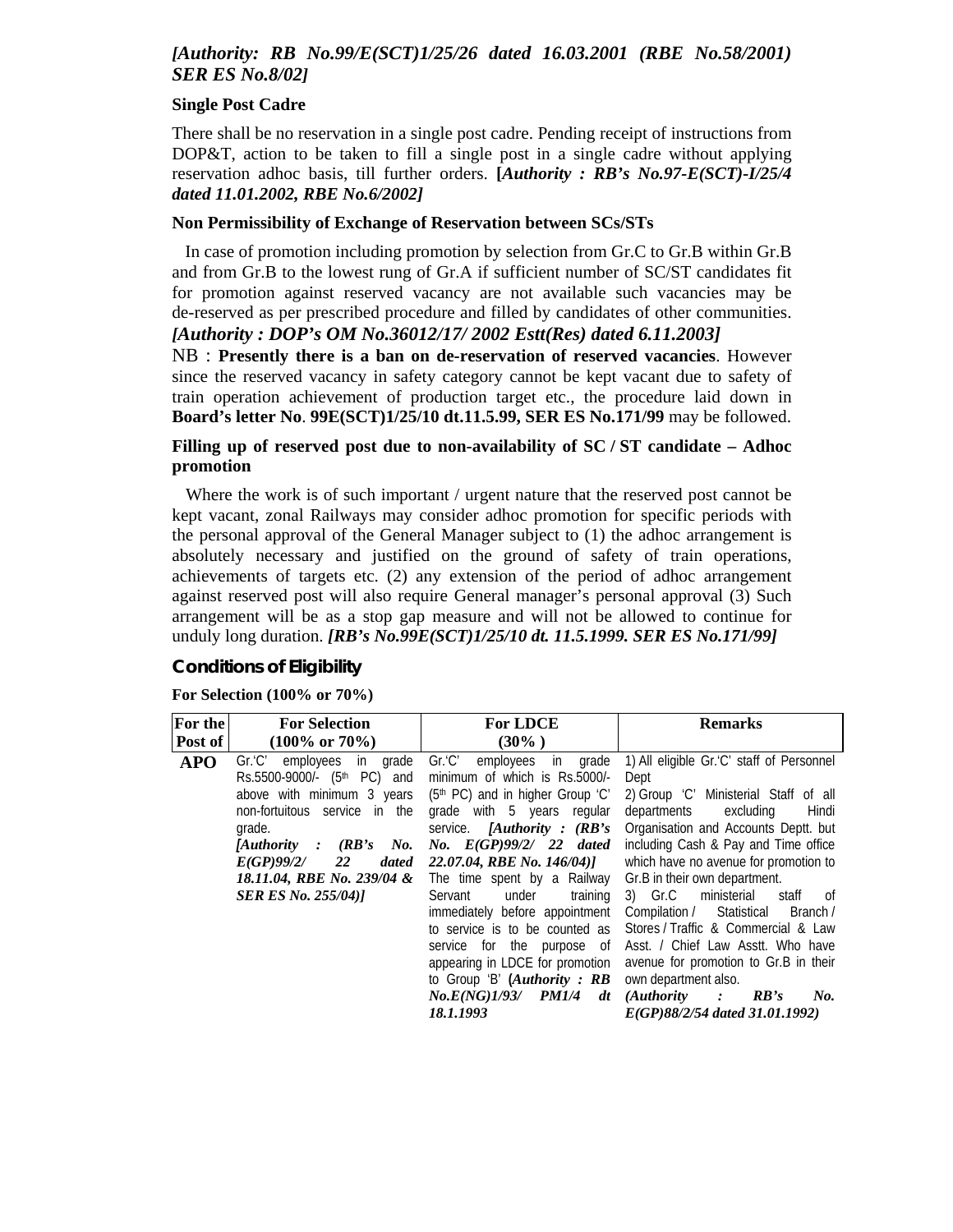**NB** : No restriction about the number of applicants. All eligible employees can be called.

|            | Other Gr.'C' employees in grade Employees holding post in |                                                              |
|------------|-----------------------------------------------------------|--------------------------------------------------------------|
| than       |                                                           | minimum of which is Grade the minimum of which is            |
| <b>APO</b> | $Rs.5000/ (5th PC)$ and in                                | Rs.5000/- (5 <sup>th</sup> PC) or in higher                  |
|            |                                                           | higher Gr. 'C' grade subject to Group 'C' grade with 5 years |
|            | rendering not less than 3 of non-fortuitous service       |                                                              |
|            | years non-fortuitous service in                           |                                                              |
|            | the grade. (Authority :                                   |                                                              |
|            | RB's No.E(GP)99 /2/22                                     |                                                              |
|            | dated 22.07. 2004 (RBE                                    |                                                              |
|            | No.146/04)                                                |                                                              |

**NB** : Inter-se seniority of Group 'C' employees in grades Rs.6500-10,500/- & Rs.7450-11,500/- coming from different streams for the purposes of selection to Group 'B' should be determined on the basis of total length of non-fortuitous service rendered in any or both these grades or corresponding pre-revised scales.

```
(Authority : RB's No. E(GP)99/2/22 dated 22.07. 2004 (RBE No.146/04) & Para 203.5 of IREM 
Vol.I )
```
# **Zone of Consideration**

## **Selection**

The number of employees to be called for the selection will be in accordance with the sliding scale in the order of inter-se seniority determined on the basis of combined length of non-fortuitous service rendered in the Grade Rs.2000-3200/- (4th PC) and above ignoring promotions to the grade Rs.2375-3500/-

## *Authority : RB's No.E(GP)81/1/18 dated 09.04.1981 & 26.09.1981 and IREM para 203.4.*

## **Sliding Scale :**

| Vacancy      | No. of employees to be called                         |
|--------------|-------------------------------------------------------|
|              |                                                       |
|              |                                                       |
|              |                                                       |
| $4 \&$ above | Employees equal to 3 times of number<br>of vacancies. |

# **When adequate number of SCs/STs not available within normal zone of consideration.**

In selection where certain vacancies are earmarked for SC/ST there will be no separate zone of consideration. However, if adequate (3x) number of SC/ST candidates are not available for the vacancies meant for SC/ST as the case may be within the normal zone, the field of choice may be extended of 5 times the number of total vacancies and only the SC/ST candidates coming in the extended field should be considered to the extend of shortfall. (e.g. if the selection is for 2 vacancies, 1 UR & 1 SC, firstly 8 candidates will be called. If minimum 3 SC candidates are available within 1<sup>st</sup> eight, field need not be extended. However this number is not available then we may go down below upto 5 x 2 i.e.  $10^{th}$  person in the seniority list. If No.9 is UR he will not be called but No.10 if SC will be called. If no SC/ST is available even within the extended field, the field will not be further extended. (Board's letter E(GP)81/1/18 dated 9.4.81) SC/ST employees who are empanelled against the reserved vacancies from the extended zone will be placed en-block below those empanelled from the normal zone. *(Authority : RB's No.E(GP)81/1/18 dated 19.04.1981 )*

**NB: Calling of additional candidates against those who failed twice earlier.**  *Authority : RB's No.E(GP)85/1/78 dated 10.09.1986.*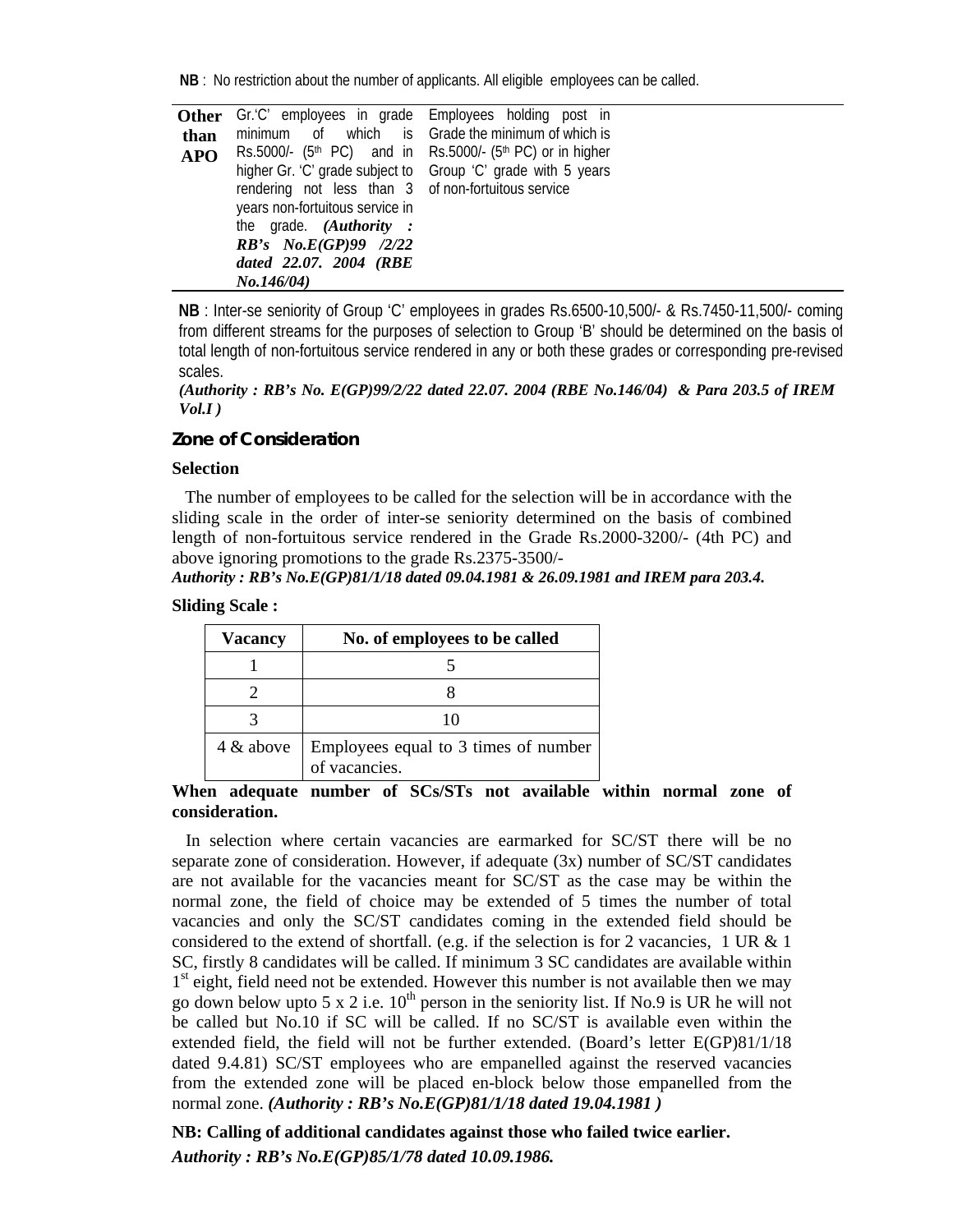# **LDCE**

All eligible employees are to be called with no restriction to the number.

# **Syllabus**

No specific syllabus has been prescribed for the written examination except the written examination for the post of Assistant Personnel Officer. (Para 204.2 of IREM). The syllabus for APO/AWO Gr.B (LDCE) has been circulated vide *RB's No.E(GP)86/2/61 dated 15.02.1991. (SER ES No.40/91)* 

Further, in specific categories viz. PS(Gr.B) & ALO, Board have prescribed syllabus under their letter No. *E(GP)2000/2/84 dated 25.07.2001 (RBE No.38/2001) (SER ES No.106/2001)* and *RB No.E(GP)2003/2/32 dated 10.12.2003 (SER ES No.01/2004)*  respectively.

In case of LDCE model questions have been circulated by Railway Board for the various departments.

#### **Scheme of Examination :**

The procedure to be followed in the written test, viva voce and evaluation of record of service has been laid down in *Board's letter No.E(GP)88/2/111 dated 20.08.1991 (SER ES No.167/91)*

# **Selection**

|                          | <b>Total Marks</b> | <b>Minimum Qualifying Marks</b>                           |
|--------------------------|--------------------|-----------------------------------------------------------|
| Written                  | 150                |                                                           |
| <b>Viva Voce</b>         | 25                 | 30                                                        |
| <b>Record of Service</b> | 25                 | (including at least 15 marks in the<br>record of service) |

# **Written Test (70% / 100%)**

| <b>Prescribed Paper</b>                                                                          | <b>Maximum</b><br><b>Marks</b> | <b>Minimum</b><br>Qualifying<br>Marks $(60\%)$ | <b>Remarks</b>                                                                                                                                                                                                                                                                                         |
|--------------------------------------------------------------------------------------------------|--------------------------------|------------------------------------------------|--------------------------------------------------------------------------------------------------------------------------------------------------------------------------------------------------------------------------------------------------------------------------------------------------------|
| <b>One</b><br>Paper<br>on<br>Professional subject<br>Establishment<br>and<br>and Financial Rules | 150                            | 90                                             | Out of 150 marks the professional subject will carry at<br>least 100 marks.<br>10% of the total marks allotted for testing the<br>professional ability should set apart for question on<br>official language policy an official language rules,<br>however, such question(s) should not be compulsory. |

# **LDCE**

|                             |          | <b>Total</b><br><b>Marks</b> | <b>Minimum Qualifying Marks</b>                        |
|-----------------------------|----------|------------------------------|--------------------------------------------------------|
|                             | Paper-I  | <b>150</b>                   | 90                                                     |
|                             | Paper-II | <b>150</b>                   | 90                                                     |
| <b>Viva Voce</b>            |          | 25                           | 30                                                     |
| Record of<br><b>Service</b> |          | 25                           | (including at least 15 marks in the record of service) |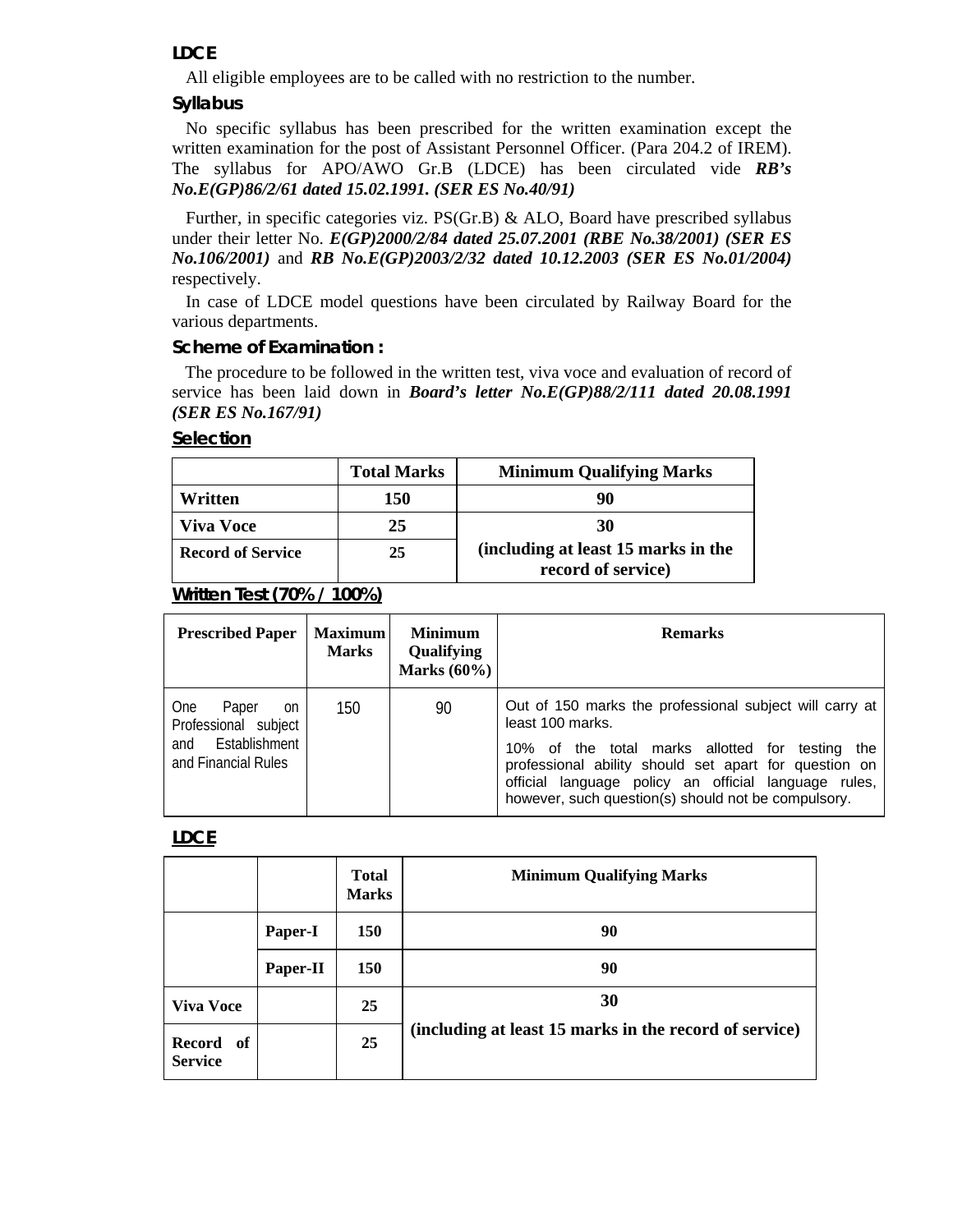# **Written Test (30%)**

| <b>Prescribed Paper</b>                                                                    |     | Maximum Marks Minimum Qualifying<br>Marks (60%) | Remarks |
|--------------------------------------------------------------------------------------------|-----|-------------------------------------------------|---------|
| Professional Paper-I (Professional<br>Subject and General Knowledge) *                     | 150 | 90                                              |         |
| Professional Paper-II (Professional<br>Subject and Establishment and<br>Financial Rules) * | 150 | 90                                              |         |

**\* NB : Combination of subjects must be properly maintained.** 

# **Supplementary Selection**

Not more than one supplementary selection should be held to cater to the absentees in the following circumstances.

- (1) Late receipt of intimation of selection by the candidates.
- (2) Administration's failure to release the employee in time.
- (3) Sickness of the candidate or other reasons over which the employees has no control.

# **No supplementary examination is permissible in LDCE.**

# *Authority : RB's No.E(GP)79/2/12 dated 2.3.79*

# **Viva Voce & Record of Service**

The nominated 3 members Committee of PHOD/CHOD, CPO and one SAG officer representing reserved community will hold the viva voce. The Marks for viva voce and record of service will be awarded by consensus.

Only those candidates who qualify in the medical examination of prescribed standard should be called for viva voce. *[Authority: RB's No.E(GP)80/2/8 dated 31.10.1991]* 

Viva voce should be held in two separate batches i.e. (1) Reserved Category Candidate (2) General Category candidate. Reserved category candidates should be interviewed first. *[Authority : RB's No.E(SCT)70CM15/15/1 dated 19.11.1970]* 

No separate viva voce is required if SC/ST candidate called against UR vacancies. *[Authority : RB's No.83E(SCT)42/1 dated 14.04.1983]* 

# **Record of Service**

A) Marks for record of service should be allotted as under :

- a) Marks corresponding to the grading for the 5(five) attributes of Section-II of each years CR should be added up and then the average over five years calculated.
- b) Marks corresponding to overall grading of each years CR should be allotted as under:

Outstanding  $-5$ ; Very Good  $-4$ ; Good  $-3$ ;

# Average – 2 ; Below Average – 1

Marks for overall grading for 5 years should be added up.

- c) Average of (a) and (b) above should be taken as the marks for record of service. Sample at Annexure-B
- B) In order to be classified as fit for promotion an employee must get a minimum of 15 marks from the last 5 years CRs out of 25 marks (for 5 years) in record of service. No rounding off in the calculated marks for record of service is permissible.

# *Authority: RB's No.E(GP)87/2/123 dated 19.09.1988, 20.04.1989 and E(GP)2000/2/95 dated 16.01.2001.*

# **Notification**

Notification for the selection / LDCE must contain the following details :-

- a) Total number of vacancies
- b) Break up of UR/SC/ST
- c) Terms and conditions of eligibility with cut off date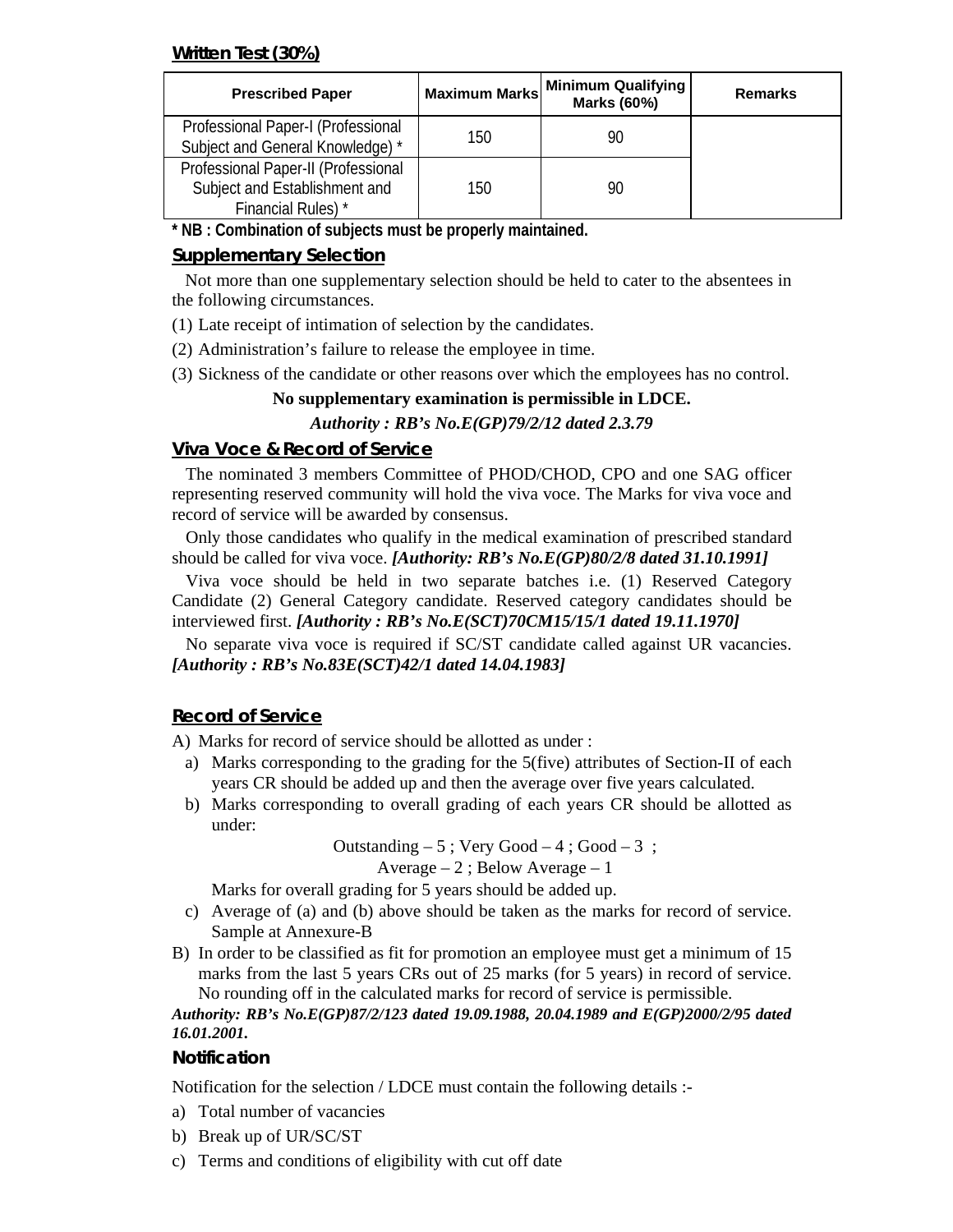- d) Permissible relaxation, if any
- e) Syllabus, if any
- f) Scheme of Examination
- g) Last date for submission of application / options
- h) Format of option, if any
- i) List of eligible candidates in case of selection.
- j) Pre-Selection coaching for reserved community candidate wherever applicable. (To be organised by department concerned). In safety categories, 3-4 weeks, in others as decided by PHOD/CHOD
- k) Date, Time and Venue of the Examination

# **Conduct of Written Examination / Supplementary Examination**

An officer of Dy.HOD Rank of the Department concerned will be nominated by the PHOD/CHOD as Presiding Officer. He will select his group of invigilators (Gazetted Officers) depending on the number of candidates to ensure smooth conduct of the examination at the nominated venue, date & time. The Presiding Officer will be supplied with general guidelines for effective conduct of the examination. However, such guidelines are meant only for guidance purpose and have been detailed under the head 'Check Point.'

# **Evaluation**

The coded answer scripts shall be handed over to the evaluating authority in sealed packet with a covering letter indicating the number of answer scripts, the name of the examination, number of vacancy, total marks and qualifying marks. General guidelines for evaluating authority is detailed under the head 'Check Point.'

# **Delay in Evaluation**

Any delay beyond 2 months should be brought to the notice of PHOD. Delay beyond 3 months should be brought to the personal notice of General Manager.

# **Moderation**

No moderation of the performance is permissible. *[Authority: Para 204.5 of IREM-I of 1989 Edition]* 

# **Submission of result of written examination**

The answer scripts will be retained by the HOD concerned. Only the coded mark sheet duly signed by the evaluating officer will be sent to the Personnel Branch for decoding and publication of result of the written examination. Answer Books should be retained upto one year from the date of declaration of results. However, in case there is any court case / Vigilance / CBI / SPE case pending against the concerned selection, answer scripts should be retained upto final disposal of the case. *(Authority: (1) CPO/SER's No.P/R/14/397/Pt.II dated 09.03.1984 (2) SER ES No.90/99)* 

# **Medical Fitness**

An employee has to qualify in the prescribed medical examinations for promotion to gazetted post as laid down in para 530 of Indian Railway Medical Manual Volume – I, 2000 Edition for technical and non-technical groups . *(Authority : Railway Board's letter dated 31.10.1991)*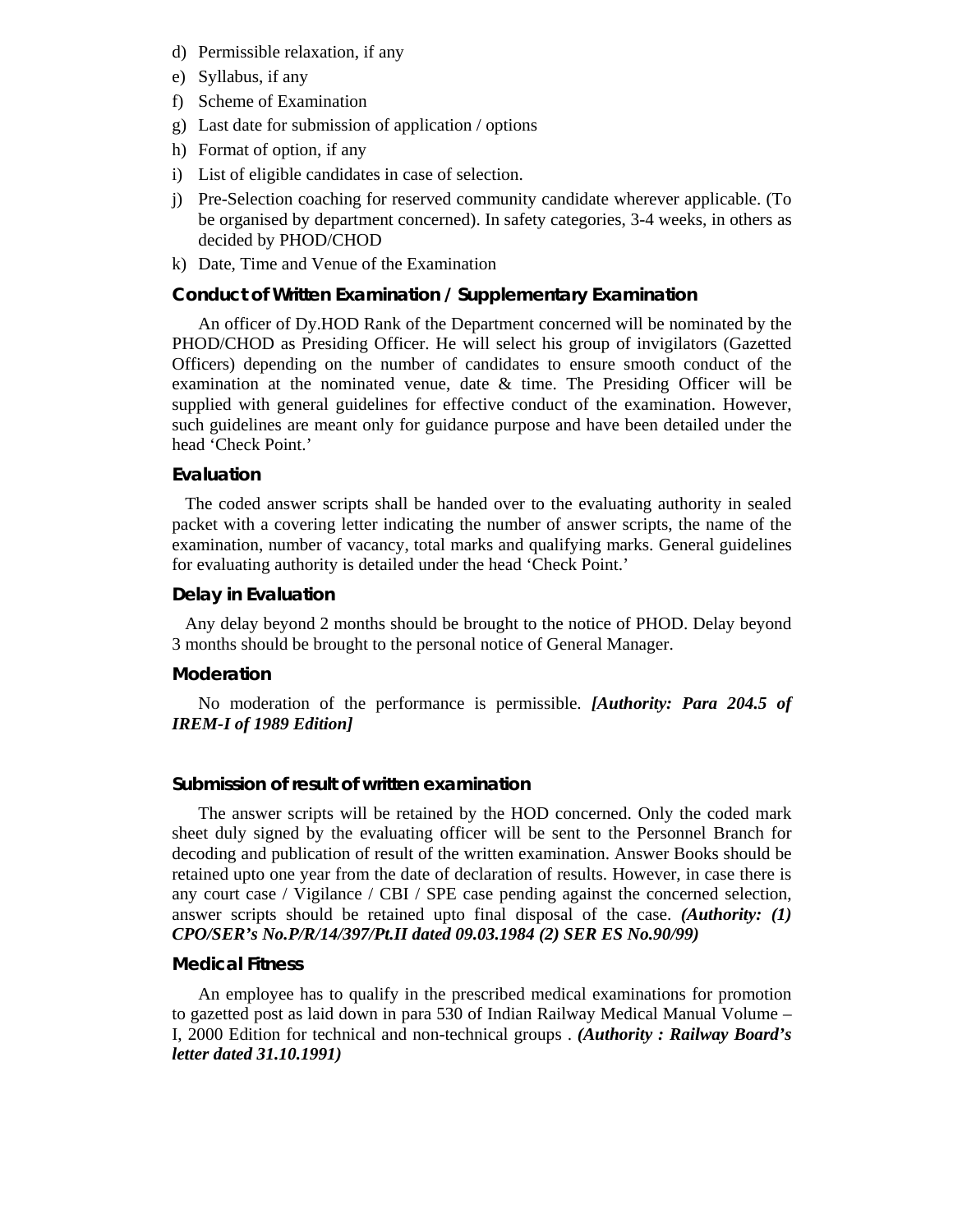"The Group-C employees qualifying in the selections for promotion to Group-B posts but not passing the prescribed medical standard should not be promoted to Group-B, even on ad-hoc basis." **(Authority – Railway Board's letter No.E(GP)2005/2/69 dated 05.01.2006 (RBE No.02/2006).**

#### **DAR/Vigilance/SPE Clearance**

The Group 'B' panel will exclude the following categories of staff.

- 1) Railway servant under suspension.
- 2) Railway servant in respect of whom a charge sheet for major penalty has been issued and the disciplinary proceedings are pending.
- 3) Railway servant in respect of whom prosecution for criminal charge is pending.

It has been clarified by Railway Board that the effective date of initiation of *proceedings will be the date of issue of charge sheet.* 

There is, however, no objection to promote him if he is not under suspension and the proceedings already initiated are for imposition of a minor penalty. However, in such cases a vacancy should be kept reserved for him and the panel will be announced as 'Provisional Selection Panel'. If the proceedings against the person for whom a vacancy has been reserved is finalised within a period of two years of the approval of the provisional panel and if the person is fully exonerated or his suspension is considered to be wholly unjustified, he may be empanelled and promoted in his turn. This will also apply to prosecution cases. In case his junior has been promoted in between, he will be given notional promotion to the extent of his junior and payment of arrear of salary or part of it will be decided by the competent authority taking into account all the facts and circumstances of the disciplinary / criminal proceedings. *(Authority: RB's No.E(D&A)92RG 6-149(A) dated 21.01.1993 ; SER ES No.31/93)* 

Employees who are undergoing penalty as a result of disciplinary / Vigilance proceedings may be included in the panel. However they will not be promoted till expiry of the punishment period.

## **Relaxation of Standard for Reserved Community Candidate**

#### **Safety Category : Civil, Electrical, Mechanical, S&T, Operating**

In safety category post there is no relaxation admissible to reserved community candidate.

# **Non-Safety Category : Departments other than those mentioned above. SELECTION**

In non-safety categories the scheme of promoting best amongst the failed candidates continues to be in force i.e. against a vacancy reserved for SC/ST if suitable candidate by normal standard (60%) is not available, all SC/ST candidates (as the case may be) who have secured minimum 20% marks i.e.30 out of 150 will have to be called for viva to select best amongst the failed SC/ST candidates. The best amongst the failed SC/ST employees who secures 20% marks separately under each head i.e. in the written test, viva voce, record of service and also in aggregate should be earmarked for being placed on the panel to the extent the vacancies have been reserved for that particular community. The panel excluding the names of such person will be declared provisionally and such SC/ST candidates may be promoted on adhoc basis for a period of six months. During the said six months period, the administration should give them all facilities for improving their knowledge and coming upto the requisite standard. At the end of six months period a special report should be obtained on the working of such candidate(s) and the case would be put up by the department concerned to the General Manager through SPO(RP) for a review. The continuance of such candidates in the gazetted cadre would depend upon this review. In case, he/she is found to have come upto the requisite standard his/her name will be included in the panel and the same finalised. *(Authority: RB No.88E(SCT)1/23/1 dated 28.06.1995, SER ES No.163/95)*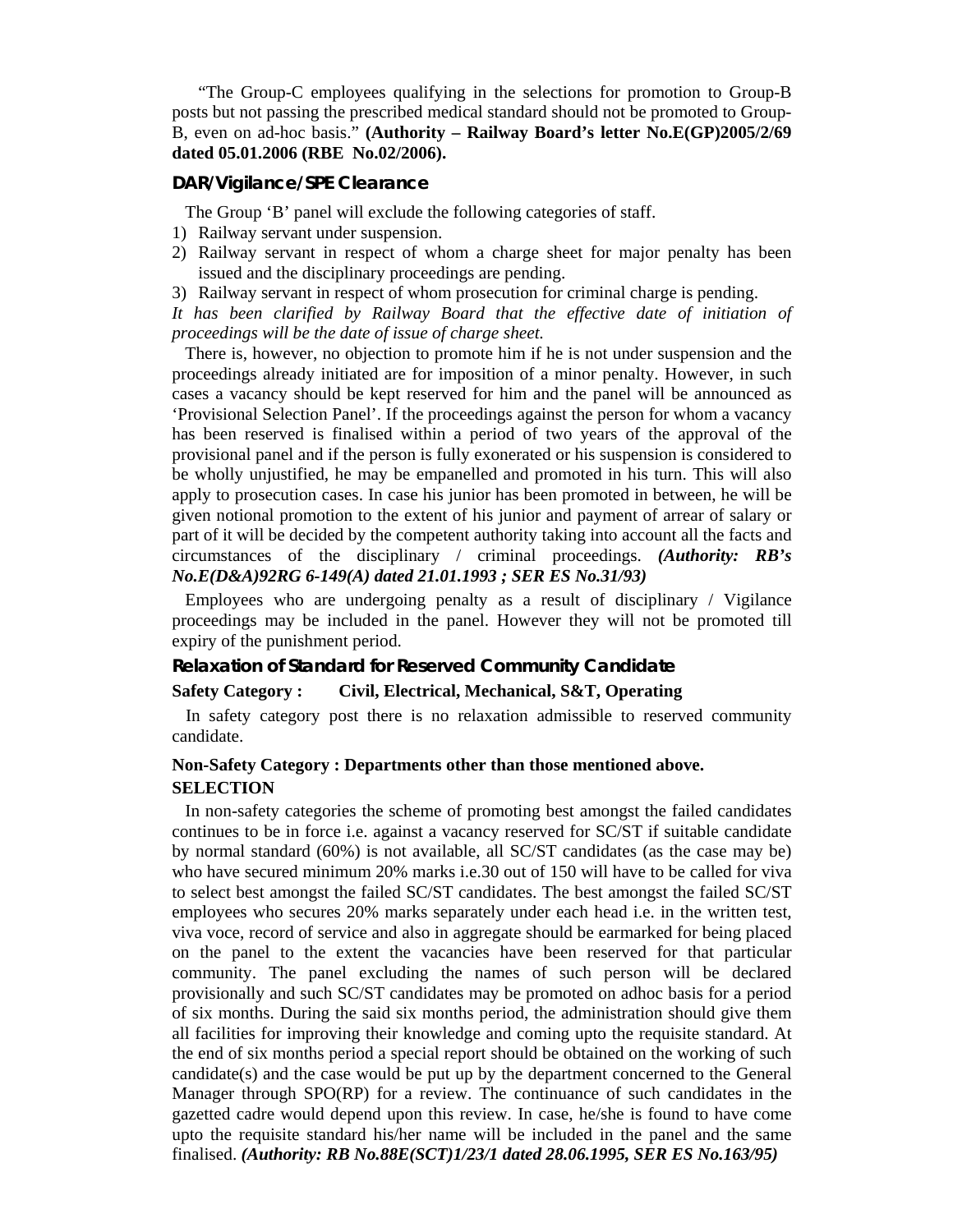#### **LDCE**

In non-safety category where vacancy is filled up through LDCE, the qualifying marks for  $SC/ST$  candidates will be  $3/5<sup>th</sup>$  of the qualifying marks prescribed for general community candidates in each individual paper i.e. a SC/ST candidate has to obtain minimum 54 out of 150 as against a general candidate obtaining 90 out of 150 to qualify for viva voce. As regards viva voce and record of service the SC/ST candidates are required to secure at least 18 marks as against 30 marks prescribed for general community candidates. This is however subject to the condition that they will secure the same qualifying marks in record of service as prescribed for general community candidate i.e. 15 out of 30. *(Authority: RB's No.92/E(SCT)1/25/12 dated 13.11.1992.)*

#### **Formation of Panel**

## **SELECTION**

The successful candidates shall be arranged in the following order

- 1) Those securing 80% marks and above and graded as 'Outstanding' at the top of the panel.
- 2) Those securing between 60% and below 80% in order of seniority corresponding to the number of vacancies.

#### *Authority: Para 204.8 of IREM-I*

# **LDCE**

The panel will be formed in the order of the merit on the basis of the total marks obtained by each of the candidates. *(Authority: RB No.E(GP)76/2/96 dated 3.8.77.)* 

If two or more candidates secured equal marks in the aggregate (written test  $+$  viva voce + record of service) in LDCE then their relative merit position for the purpose of their empanelment may be determined on the basis of their relative seniority in the feeder grade. The candidate who is senior shall rank higher. *(Authority : RB No.E(GP)2001/ 2/ 69 dated 17.10.2001, RBE No.203/2001)*

Proceedings of the Selection/LDCE will be drawn up containing all the relevant details duly signed by the committee members on each page and the recommendation of the Selection Committee will be put up to the General Manager along with the mark sheets and ACR grading chart duly signed by the Committee Members. If General Manager does not approve of the recommendation he will record its reason in writing therefor and order a fresh selection. Once a panel is approved by the General Manage no amendment or alternation should be made except with the prior approval of the Railway Board. (*Authority: Para 204.10 of IREM-I)*

## **Currency**

The currency of a panel will be for a period of two years from the date of approval of the General Manager or till a fresh panel on the basis of next selection becomes available whichever is earlier. Where provisional panels are drawn the currency will count from the date of approval of provisional panel. However, if the operation of the approved panel is held in abeyance either wholly or partly due to injunction from the court of law currency should be reckoned after the excluding the period covered by court's directive. Before operating the panel after vacation of court's injunction / disposal of the case by court of law personal approval of General Manager should be taken. *[Authority: Para 205 of IREM-I ]* 

#### **Refusal of Promotion**

An employee empanelled for promotion to Gr.B refusing promotion when his turn arises should be debarred from promotion for one year and if after one year he refuses his promotion again his name should be deleted from the panel. When promoted after the period of debarment seniority will be as from the date of effect of promotion and he will be junior to all employee promoted earlier than him from the same panel but will be senior to employees from the subsequent panel. *(Authority: Para 207.3 of IREM-I)*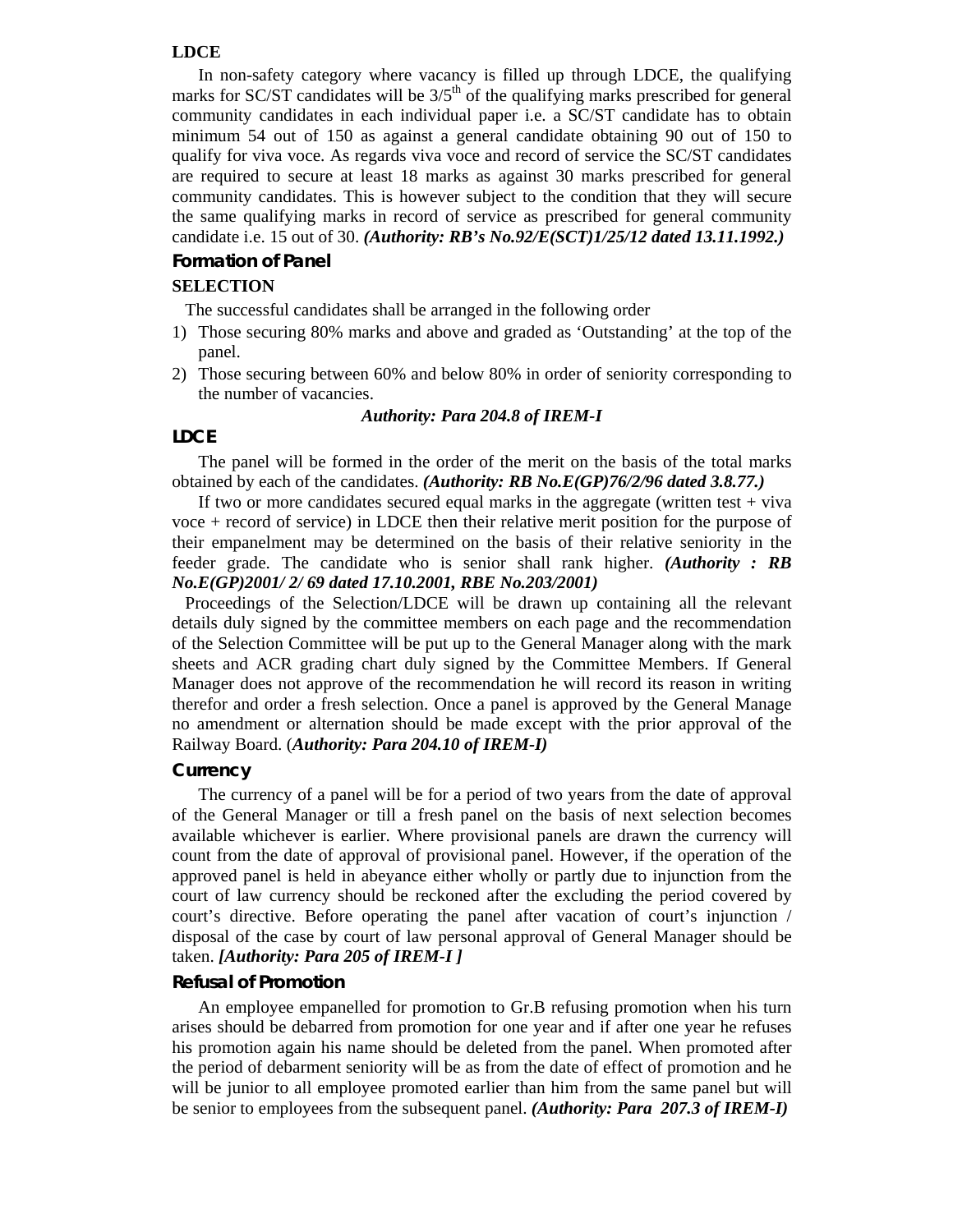#### **Representation against selections**

Representation against selection will be dealt with on merit without restriction of any time for their submission.

# *Authority: Para 208.3 of IREM-I*

#### **Other Instructions**

Selection should not be held separately for the Group 'B' posts in the different branches within the same department except in the case of Mechanical Engineering Department and T(T)&C Department where it should be held separately.

# **Mechanical Engineering Department**

- i) Carriage and Wagon
- ii) Loco Open Line
- iii) Workshops

## **T (T) &C Department**

- i) Commercial
- ii) Operating

# *Authority: Para 207.3 of IREM-I*

#### **IMPORTANT LETTERS ON SELECTION**

| Letter No.            | <b>Letter Date</b> | Subject                                                |
|-----------------------|--------------------|--------------------------------------------------------|
| E(GP)76/2/96          | 3.6.1977           | Promotion from Class-III to Class-II service           |
| E(GP)79/2/30/2        | 16.01.1981         | LDCE for filling 25% vacancies in TT&C Deptt           |
| Hindi-81/OL-14/12     | 14.01.1982         | Question on OL                                         |
| E(GP)86/2/97          | 14.04.1987         | Condition of eligibility.                              |
| E(GP)87/2/72          | 11.01.1988         | Procedure to conduct                                   |
| E(GP)88/2/11          | 15.03.1989         | Condition of eligibility.                              |
| E(GP)88/2/111         | 15.05.1989         | Clarification on ltr.dt.15.3.89                        |
| E(GP)87/2/72          | 28.05.1990         | Adhoc promotion                                        |
| E(GP)88/2/111         | 20.08.1991         | Scheme of examination                                  |
| DCPO(G)/CON/SB/LDE/1/ | 06.09.1991         | Highlights of Board's letter dt.20.8.1991              |
| Policy                |                    |                                                        |
| E(GP)80/2/8           | 31.10.1991         | Medical Examination - No relaxation                    |
| E(GP)92/2/93          | 03.11.1992         | LDCE Quota 25% to 30%                                  |
| E(NG)I-93/PM-14       | 18.01.1993         | Initial Trg. Period will count                         |
| 88-E(SCT)1/23/1       | 28.06.1995         | In service Training to SC/ST                           |
| E(GP)99/2/22          | 18.05.1999         | Best among failed candidate                            |
| 99/11/5/3             | 21.05.1999         | <b>IOL-Amendment to IRMM</b>                           |
| E(GP)2000/2/95        | 16.01.2001         | Awarding of marks                                      |
| E(GP)2000/2/84        | 25.07.2001         | Introduction of PS(Gr.B)                               |
| E(G)2001 HQ1-7        | 15.10.2001         | Honorarium for evaluation                              |
| E(GP)2001/2/69        | 17.10.2001         | LDCE when 2 candidates securing equal marks            |
| E(GP)2001/2/32        | 25.10.2001         | Authority for setting / evaluating                     |
| 97-E(SCT)-I/25/4      | 11.01.2002         | Single Post Cadre                                      |
| E(G)2001 HQ1-7        | 03.05.2002         | Honorarium for evaluation.                             |
| 95 E(SCT)I/49/5(Gaz)  | 06.09.2002         | Percentage to be followed - not post based roster.     |
| 99E(SCT)I/49/5(Gaz)   | 06.09.2002         | SC/ST promoted on own merit to be adjusted against UR. |
| 99-E(SCT)I/25/13      | 20.06.2003         | Concession to SC/ST                                    |
| 2003-E(SCT)I/25/14    | 24.11.2003         | Concession to SC/ST                                    |
| E(GP)2003/2/32        | 10.12.2003         | Syllabus for ALO                                       |
| 2003-E(SCT)I/25/16    | 06.01.2004         | No exchange of reservation                             |
| 2003-E(SCT)I/25/14    | 07.01.2004         | Concession to SC/ST                                    |
| E(GP)99/2/22          | 22.07.2004         | <b>Conditions of Eligibility</b>                       |
| E(GP)99/2/22          | 18.11.2004         | Conditions of Eligibility for APO                      |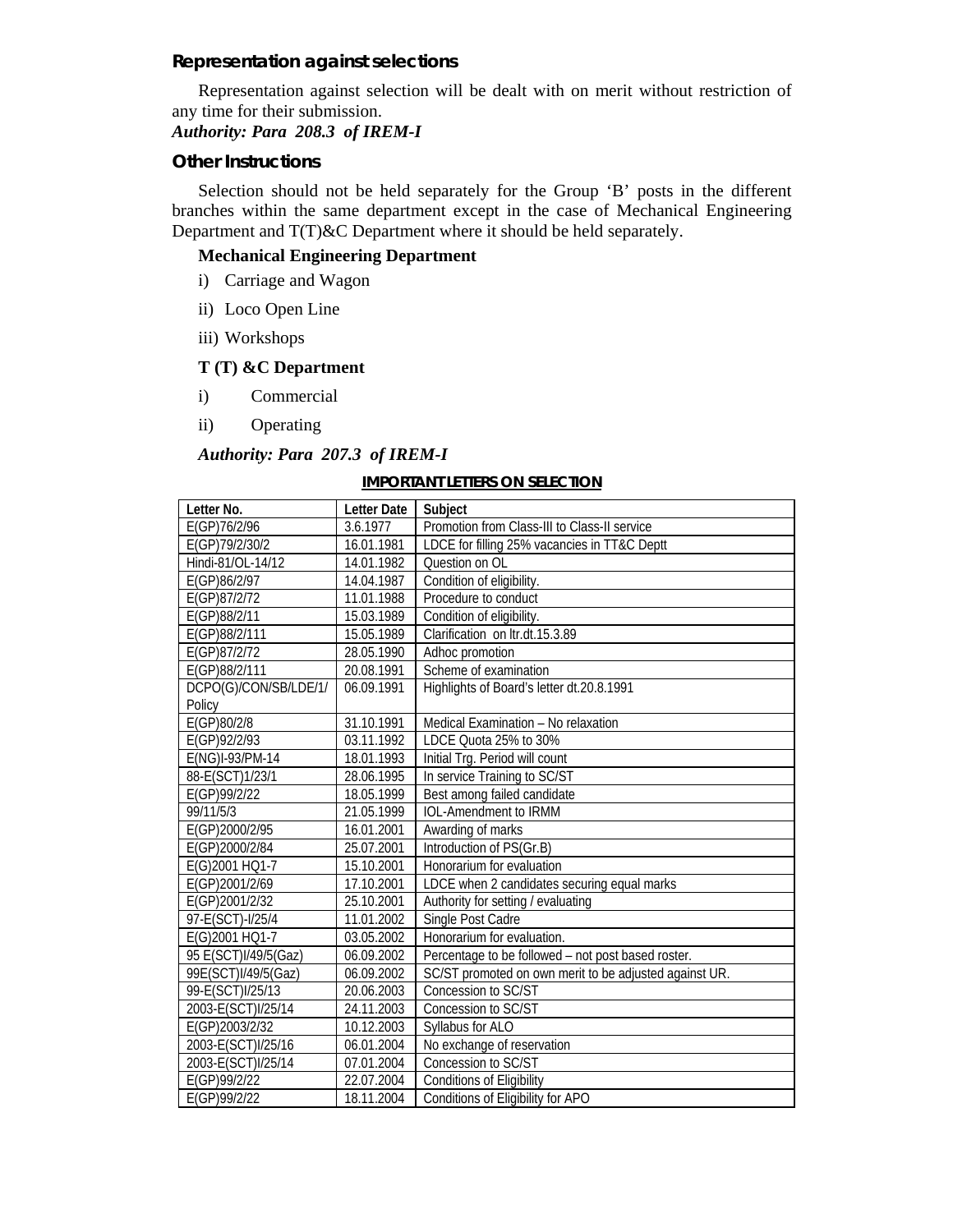# **Copy of Railway Board's letter No. E(GP)76/2/96 dated 3.6.1977 to the General Managers, All Indian Railways**

# **Sub: Promotions from Class III to Class-II service on the Railways.**

In Railway Ministry's letters No.E(GP)70/2/6-Pt dated 14.1.76 and 20.1.76, the Railway Administrations were advised that scheme of holding LDCE as envisaged in the Recruitment Rules notified in their letter No.73E(GR)I/15/4 dated 31.7.73 for filling up of 25% of the vacancies in Class-II in the four Engineering Departments has been scrapped and that the Recruitment Rules were being amended. The decision to scrap the above scheme was reiterated to the Railways in Railway Ministry's letter No.E(GP)70/2/6 dated 23.3.76.

2. This question has been, once again, reviewed by the Ministry of Railways and on further consideration of various aspects of the matter it has now been decided that the scheme of holding the LDCE to fill up 25% of the vacancies for which panel is required to be framed at any one time in Class-II, may be introduced in the following Department:-

- 1. Civil Engineering Department
- 2. Mechanical Engineering & Transportation(Power) Deptt
- 3. Electrical Engineering Department
- 4. Signal & Telecommunication Department
- 5. Traffic Transportation & Commercial Department.

2.2 The broad details of the scheme of the LDCE are contained in the Annexure to this letter. Action is also being taken to amend the relevant Recruitment Rules and the Railway Administrations will be advised as soon as the amendments are notified.

3. The extant orders governing reservation of vacancies for SC/ST candidates shall also be applicable in filling up 25% of the vacancies in Class-II through LDCE.

4. The panel of successful candidates drawn up against 25% vacancies to be filled up through the competitive examination will be valid for the same length of time as the panel drawn up for 75% vacancies to be filled through normal selection.

5. In the matter of seniority in respect of the declared number of vacancies to be filled at any one time through the media of selection (75%) and competitive examination(25%), those empanelled through the normal selection will rank senior to those selection through the competitive examination.

6. Please acknowledge receipt.

Encl: One Annexure.

 Sd/- (D.B. Bhagat ) Dy. Director, Establishment Rly. Board

Annexure to Ministry of Railways Letter No.E(GP)76/2/96 dated 3.6.1977.

Details of LDCE to fill up 25% vacancies in Class-II (Conditions of Eligibility)

a) To be eligible to appear in the competitive examination, a candidate has to fulfill the following conditions :-

1) He should be a permanent railway servant with a minimum of five years railway service and (ii) he should have been regularly selected for a grade the minimum of which is Rs.425/- and above in a revised scale of pay.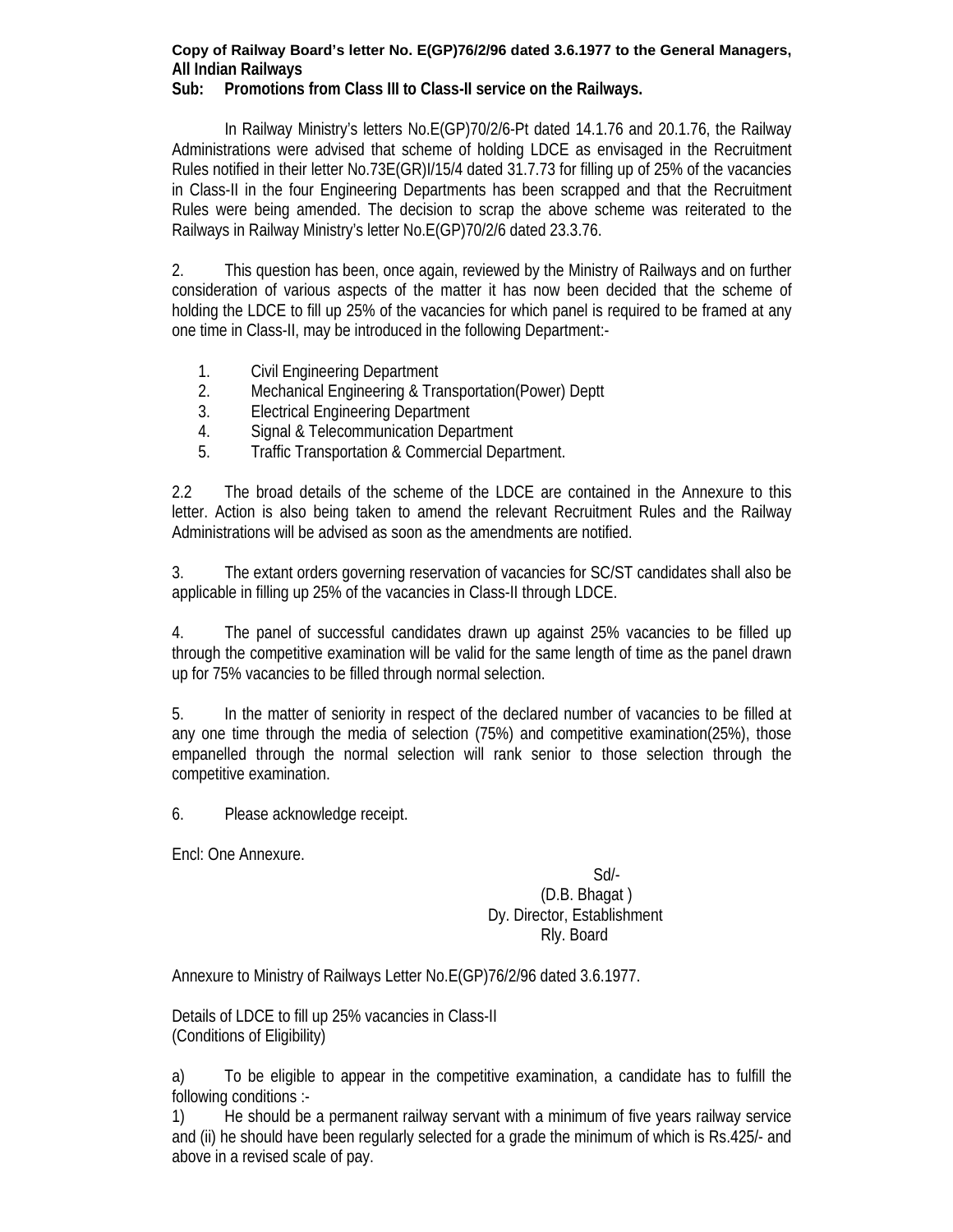b) All candidates who fulfill the conditions of eligibility in (a) will be allowed to compete in the examination without any restriction as to the number of candidates to be admitted to the examination.

Scheme of Examination :

a) The examination aims at a comprehensive assessment of knowledge of the candidates and has essentially to be in the nature of a rigorous test of their professional ability. The examination will consist of (i) a written examination of a substantially higher standard than that associated with normal selection for promotion to Class-II and (ii) Viva-voce. (b) The subjects for the written examination, and the marks to be allotted to each of the papers set for the written examination, viva-voce and record of service will be as under :-

| (i) | <b>Written Examination</b> |                                       |                              |     |  |  |
|-----|----------------------------|---------------------------------------|------------------------------|-----|--|--|
|     | Paper-I                    | General Knowledge<br>English Language | 50<br>50                     | 100 |  |  |
|     | Paper-II(A)                | Professional subject                  |                              | 100 |  |  |
|     | Paper-II(B)                | -do-                                  |                              | 100 |  |  |
|     | Paper-III                  |                                       | <b>General Financial and</b> |     |  |  |
|     |                            | <b>Establishment Rules and</b>        |                              |     |  |  |
|     |                            | Procedures                            |                              | 100 |  |  |
|     | II.                        | Record of service                     |                              | 50  |  |  |

Marks for Record of Service will be given on the basis of the last confidential reports and relevant service records of the candidate.

iii) Viva-voce Personality, Address Leadership and Academic/ 60

c) In order to qualify, a candidate must secure a minimum of 60% marks in each of the subjects of written examination, in the record of service, and in the viva-voce separately, and also in the aggregate.

d) There will be no grading of successful candidates, as 'Outstanding', 'Very Good', etc. Their names will be arranged in the order of merit on the basis of the total marks obtained by each of the candidates.

III) Constitution of the Examination Board.

 The Examination Board both for the written examination and the viva-voce will be constituted under the orders of the GM; it will consist of:-

- a) On Zonal Railways
	- i) Chief Personnel Officer and
	- ii) Two HOD level I including the HOD for which the examination is being conducted.
- b) Production Units
	- i) Dy.CPO and

 ii) Two Heads of Deptt Level I or Level II including the Head of the Deptt for which examination is being conducted. If and when necessary assistance of the respective contigenous Zonal Railways may be taken.

IV) Frequency of holding the Examination.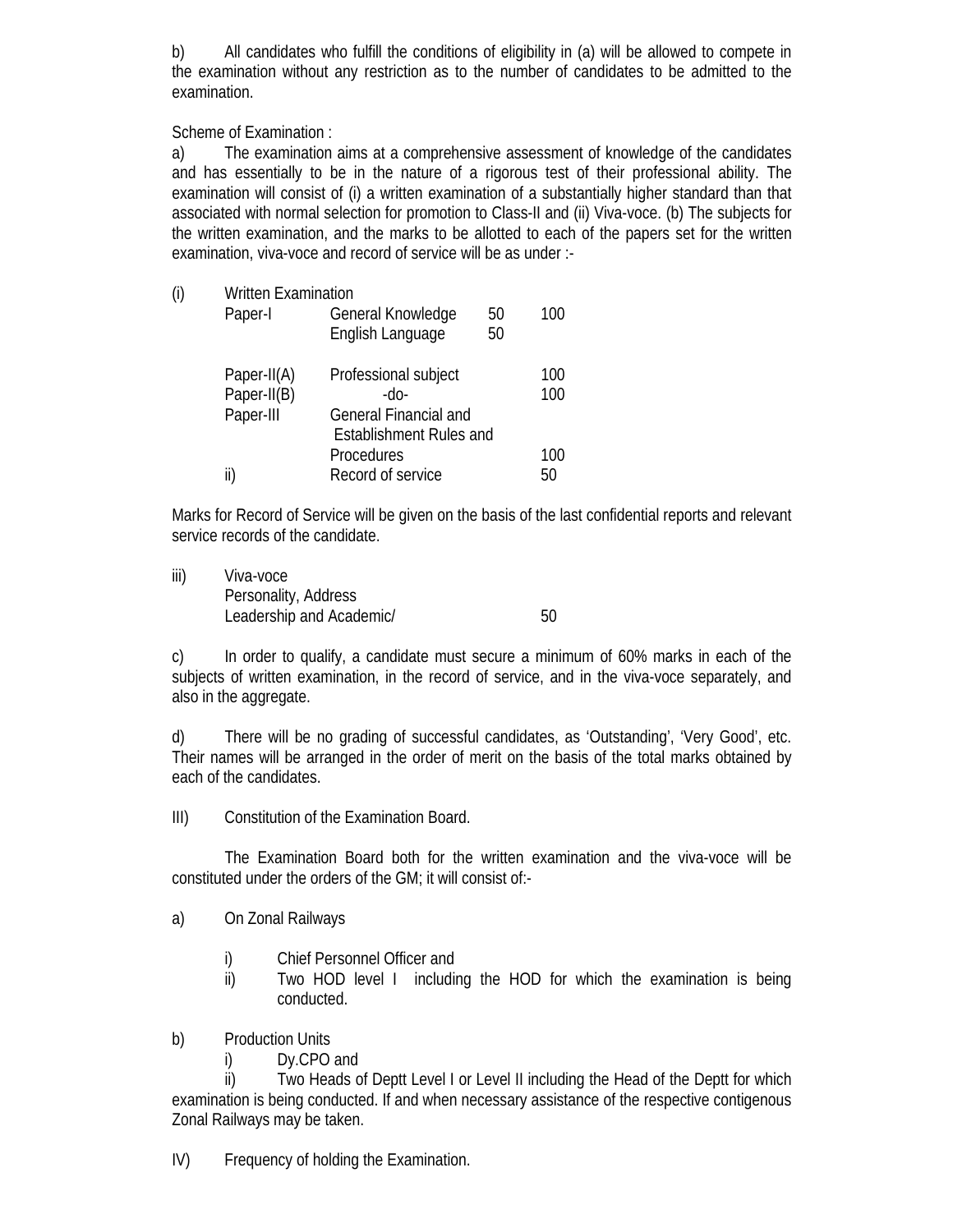The competitive Examination for filling up 25% vacancies in Class-II in the respective Deptts will be held in the same year as that in which the normal selection is held for filling up 75% vacancies in Class-II by promotion in that department.

V) There will be only one competitive Examination for all Branches of one Deptt, and only one panel of selected candidates will be drawn up for that Deptt as a whole.

VI) The final recommendations of the Examination Board in respect of successful candidates will be put up to the GM for his approval. If the GM does not approval of them, he will record his reasons in writing and order a fresh examination if necessary. Once a panel of successful candidates is approved by the GM, no amendments shall be made without the prior approval of the Ministry of Railways.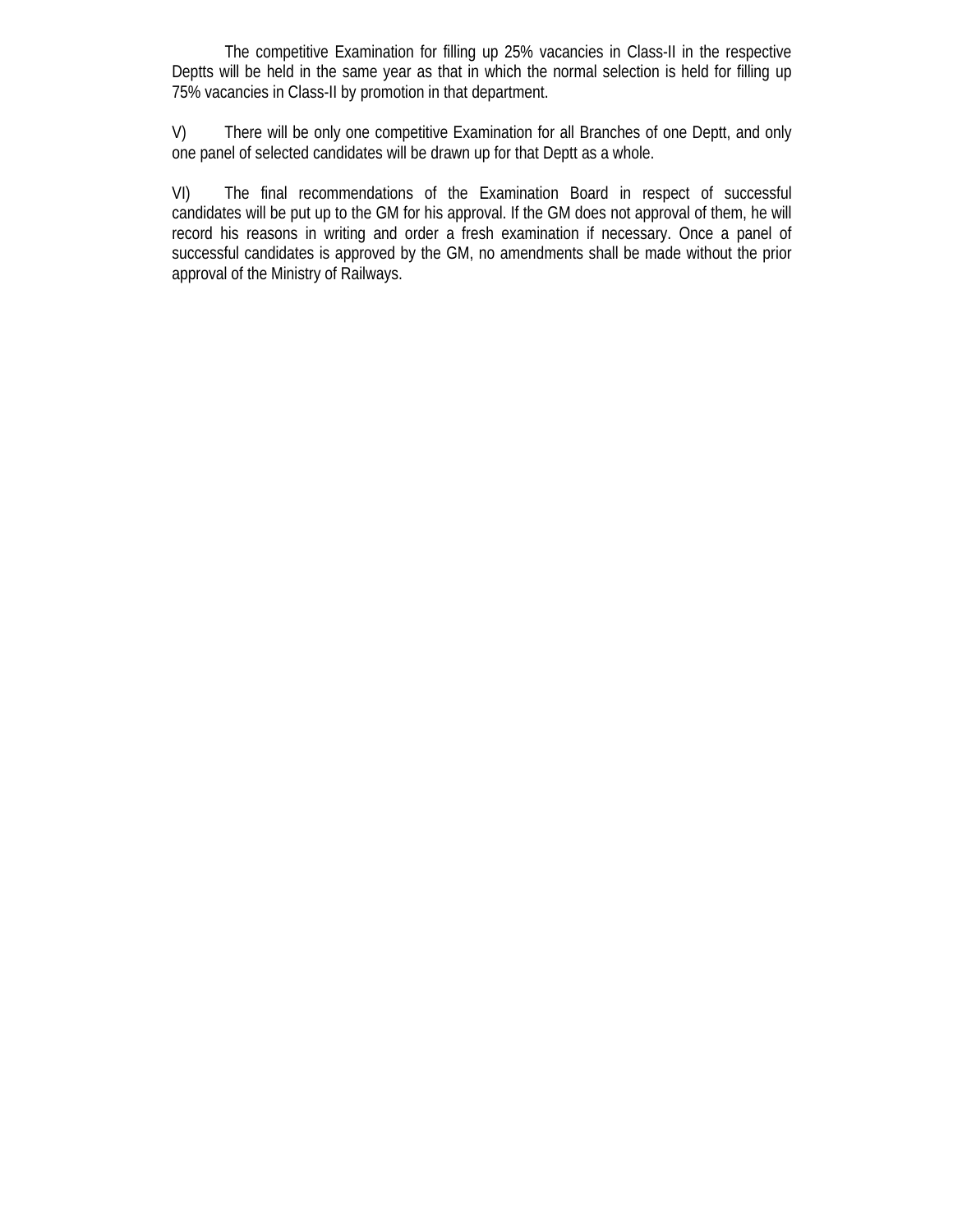## **Copy of Railway Board's letter No. E(GP)79/2/30/2 dated 16.1.1981 to the General Managers, All Indian Railways**

**Sub: Limited Departmental Competitive Examination for filling 25% vacancies in Group 'B' (Class-II) in Transportation (Traffic) & Commercial Department** 

Please refer to this Ministry's letter No.E(GP)76/2/96 dated 3.6.1977 giving broad details of the scheme of Limited Departmental Competitive Examination. The question of prescribing a syllabus to facilitate setting of question papers on the professional subjects namely, Paper-II(i) and Paper-II(ii) for the different departments has been under consideration of this Ministry. The syllabus on the professional papers for the Transportation (traffic) & Commercial Departments which has been approved by the Board is sent herewith for guidance.

The syllabus for the examination may be published for the benefit of the employees.

Sd/-

 (N.Anantaraman) Jt. Director, Estt(T)II

# **GUIDELINES –LDCE OF TT&C DEPARTMENT**

1. The written examination on professional subjects will consists of two papers of 100 marks. Each paper will have two separate parts i.e. one part containing questions on operating subjects and the other on commercial subjects. The candidates will have the option to answer questions from one or both the parts. Each part will carry equal number of questions for 100 marks, whether the questions are answered exclusively from one part or the questions are chosen from both the parts, the total marks for which the questions should be answered in each paper is 100.

2. The examination aims at a comprehensive assessment of knowledge the professional ability of the candidates. It should be ensured that all important areas in both the disciplines are covered and the questions set should be such as to test the professional competency of the candidates fully in keeping with the aim.

3. The suitability of the candidates for promotion to Group-B (Class-II) in the Transportation Wing or Commercial Wing or both the Wings will be determined by the selection Board depending on their qualifying in the questions paper of their choice. The list of staff qualifying for promotion on the basis of LDCE should however be drawn as a common panel.

4. Reservation Rules for SCs/STs will apply.

5. The staff will be empanelled in the order of their merit, irrespective of their suitability for one or both the wings and will be promoted in the same order. In the event of a vacancy occurring in the wing for which the officer in the panel due for promotion is not suitable, he shall not be overlooked and his promotion shall be made by making such adjustment amongst the existing Group-B (Class-II) officers in the department, as may be necessary for the purpose.

# **Copy of Railway Board's letter No.Hindi-81/OL-14/12 dated 14.1.1982 to the General Managers, All India Railways and other circulated under SER ES No.26/82.**

Sub : Selection for promotion within from Group 'C' and Group 'C' to Group 'B' - inclusion of **Questions on official Languages policy and Rules in the Examinations forming part of Selection.** 

As per the policy of the Government, it is necessary to promote the use of Official Language gradually in all the offices under the Central Government. Keeping this in view, the Railway Ministry consider it necessary that the employees working the Railway Administrations should possess a minimum knowledge of the policy pertaining to Official Language and the rules regarding the use of Hindi. To achieve this, the Railway Ministry have decided that a few questions on Official Language policy and Official Language rules should be set in the examinations that are conducted as a part of the selection for promotion within Group 'C' and from Group 'C' to Group 'B' as also in the Limited Departmental Competitive Examinations which are conducted to fill up 25% of the vacancies in Group 'B'. Ten per cent of the total marks allotted for testing the professional ability of the employees should be set apart for question on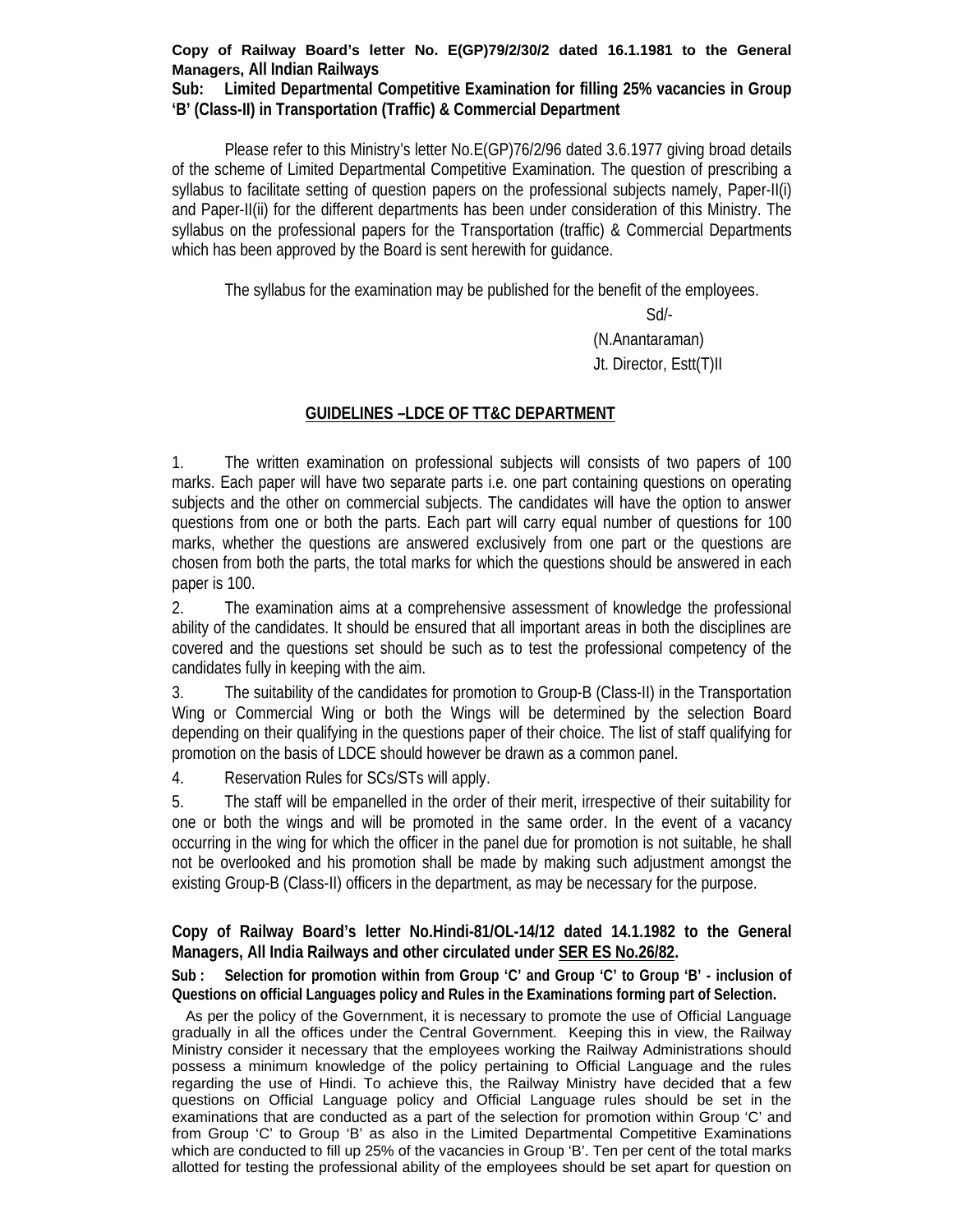official language policy and on Official Language rules. In the case of Limited Departmental Competitive Examination, Questions on Official Language policy and rules should be included in the paper on General Knowledge. While the employee should be encouraged to attempt questions on Official Language policy and the Official Language rules, the questions should not be compulsory.

The questions may be set by or in consultation with the Mukhya Rajbhasha Adhikari of your Railway.

The policy of the Government on Official Language and the provisions of Official Language rules have been circulated to you from time to time.

**Copy of Railway Board's letter No.E(GP)86/2/97 dated 14.04.87 to the General Managers, All India Railways and other circulated under SER ES No.116/87.** 

——-

**Sub : Promotion from Group 'C' to Group 'B' – Conditions of eligibility.** 

The question of prescribing the conditions of eligibility for selection of employees for promotion to Group 'B' posts / for LDCE following the implementation of the pay scales recommended by the Fourth Pay Commission has been under the consideration of the Railway Board. It has now been decided that –

- (a) Employees working in grade the minimum of which is RS.1400/- and in higher Group 'C' grades will be eligible to appear for Group 'B' selection provided they have rendered not less than three years of non fortuitous service in the grade and have reached the pay stage of RS.2050/-.
- (b) For the LDCE, employees holding posts in grade the minimum of which is Rs.1400/- or in higher Group 'C' grades, with five years of non-fortuitous service in the grade will be eligible.

In reckoning the period f service, the length of non-fortuitous service rendered in the corresponding pre-revised scale should be taken into account.

(c) Revised seniority of Group 'C' employees in grades Rs.2000-3200/- and Rs.2375-3500 coming from different streams for purposes of selection to Group 'B' should be determined on the basis of the total length of non fortuitous service rendered in any of both these grades. The actual length or service in the corresponding pre-revised scales should be added to arrive at the total service for the purpose.

2. Selections to Group 'B' already in progress may be proceeded with and finalised as per the existing principles. All fresh selections including those which have been initiated but where the written examination forming a part of the selection has not been held, should be held in accordance with the instructions contained herein.

3. The LDCE, wherever the scheme is in force, is a part of process of filling vacancies in Group 'B'. Therefore whatever is followed in the matter of determination of eligibility i.e. whether with the reference to the pre-revised scales or the revised scales, for the selection against 75% vacancies should be followed for the corresponding LDCE against 25% vacancies.

------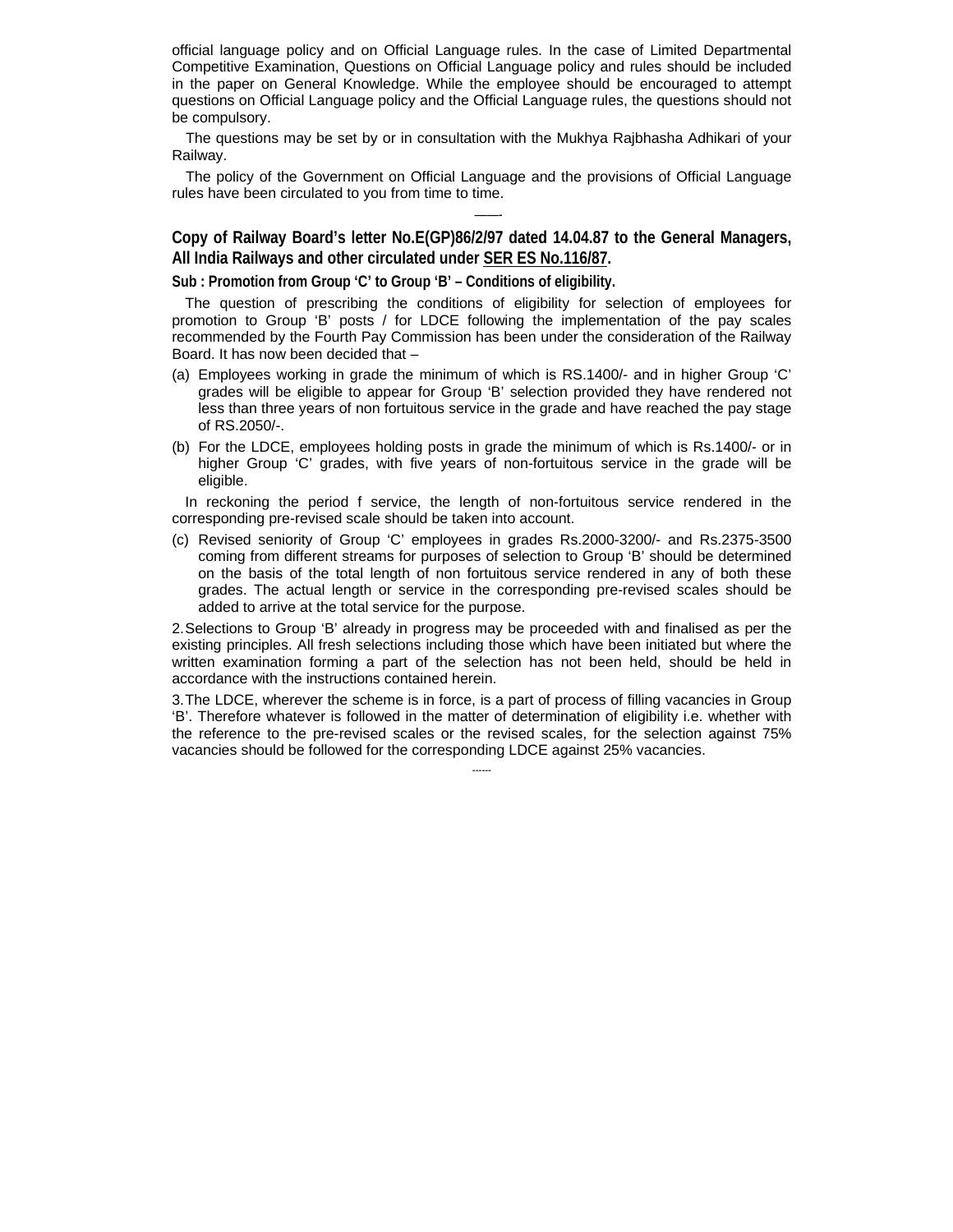#### **Copy of Railway Board's letter E(GP)87/2/72 dated 11.01.1988.**

#### **Sub : Selection for promotion from Group 'C' to Group 'B'**

 As per extant instructions, selections for promotion to Group 'B' posts should be held in all the Departments once in 2 years and the vacancies for the selections should be assessed properly. It is essential that not only the schedule for holding the selections is maintained, but the assessment of vacancies is also done conforming to the instructions, so that regularly selected employees to the extent needed become available and ad hoc promotions are avoided. The field of consideration for the selection should be determined on the basis of sliding scale, as indicated in Board's letter No.E(GP)81/1/18 dated 9.2.1981.

2. It has recently come to the notice of the Ministry that some of the employees, included in the field as per their eligibility and turn, for two successive Group 'B' selections on a Railway did not appear with the result the Administration could not secure the required number of qualified employees and there was substantial shortfall in empanelment. Instructions exist for calling extra employees required to make up the field in the event of employees already included therein expressing their unconditional unwillingness to be considered at the selection. Instances have also come to notice of panels getting exhausted immediately after formation, leading to the necessity for making ad hoc promotions to Group 'B'. this could be due to (a) a proper assessment of vacancies not having been made or (b) due to services of officers having been spared on transfer/deputation/ secondment, causing a depletion in the cadre, a factor not anticipated or known at the time of assessment.

- 3. The position has been examined. It has been decided as follows :
- i) The selection for Group 'B' posts should be held once every two years without fail. The work should be spread out evenly so as to cover half of the departments in the first year and the rest of the departments in the following year and the cycle repeated. The various processes connected with the selection should be commenced adequately in advance, so that the schedule for holding the selection is not disturbed. For this purpose, a suitable calendar may be drawn depending on the position on your system and the work monitored closely to ensure that the schedule is not tripped. The work in this regard should be reviewed periodically at the level of C.P.O.
- Vacancies for two years should be assessed properly with the aid of all known factors and possible anticipations. To the vacancies so assessed, an addition of 30% (thirty per cent) of the cadre of both Group 'B' and Junior Scale posts including construction Reserve should be made. This is in modification of the existing instructions for providing the addition at 20%. For selections to the group 'B' posts of AHO, LO, APRO AS(PS), Assistant Chief Cashier, ACMT where the cadre is small and the incidence of vacancies is not regular the assessment should be limited to the vacancies – existing plus those anticipated to arise during the two years period covered by the assessment. In other words, there will be no addition to the assessment as a percentage on the cadre strength.
- iii) The Notice issued for selection, besides containing the names of eligible employees constituting the field, should contain a reserve list carrying the names of extra eligible employees with the indication that the latter would be called for the written examination in the event of drop out of employees constituting the field ;
- iv) Employees constituting the filed should be advised individually of the proposed selection with the clear stipulation, that they should on receipt of the notice, advise their willingness/unwillingness to take the selection. For this purpose, each individual notice should have a counterfoil which should be returned by the employees within a fortnight of receipt indicating willingness or unwillingness to take the selection. The notice should carry a clear indication that it is the employee's responsibility to advise his/her willingness/unwillingness to take the selection and failure to respond or provide the intimation with the period allowed will be treated as unwillingness on his/her part to take the selection. Depending on the position of unwillingness reported or non-receipt of any intimation, employees from the reserve list should be called to the extent necessary for taking the selection.
- v) Such employees who neither appear for the written examination nor indicate their unwillingness should be treated as having availed of an opportunity, for purposes of the instructions contained in para 1(ii) of Board's letter No.E(GP)85/1/78 dated 10.9.1986.
- vi) Paras (iii), (iv) and (v) will not apply to selections of APO for which the field is not determined with reference to the vacancies and all eligible volunteers in response to the notice are considered.
- vii) All adhoc arrangements made should be terminated on the declaration of the panel. There should also normally be no need to resort to adhoc arrangement before the next selection in view of the provision for a liberal assessment of vacancies taking into account 30% of the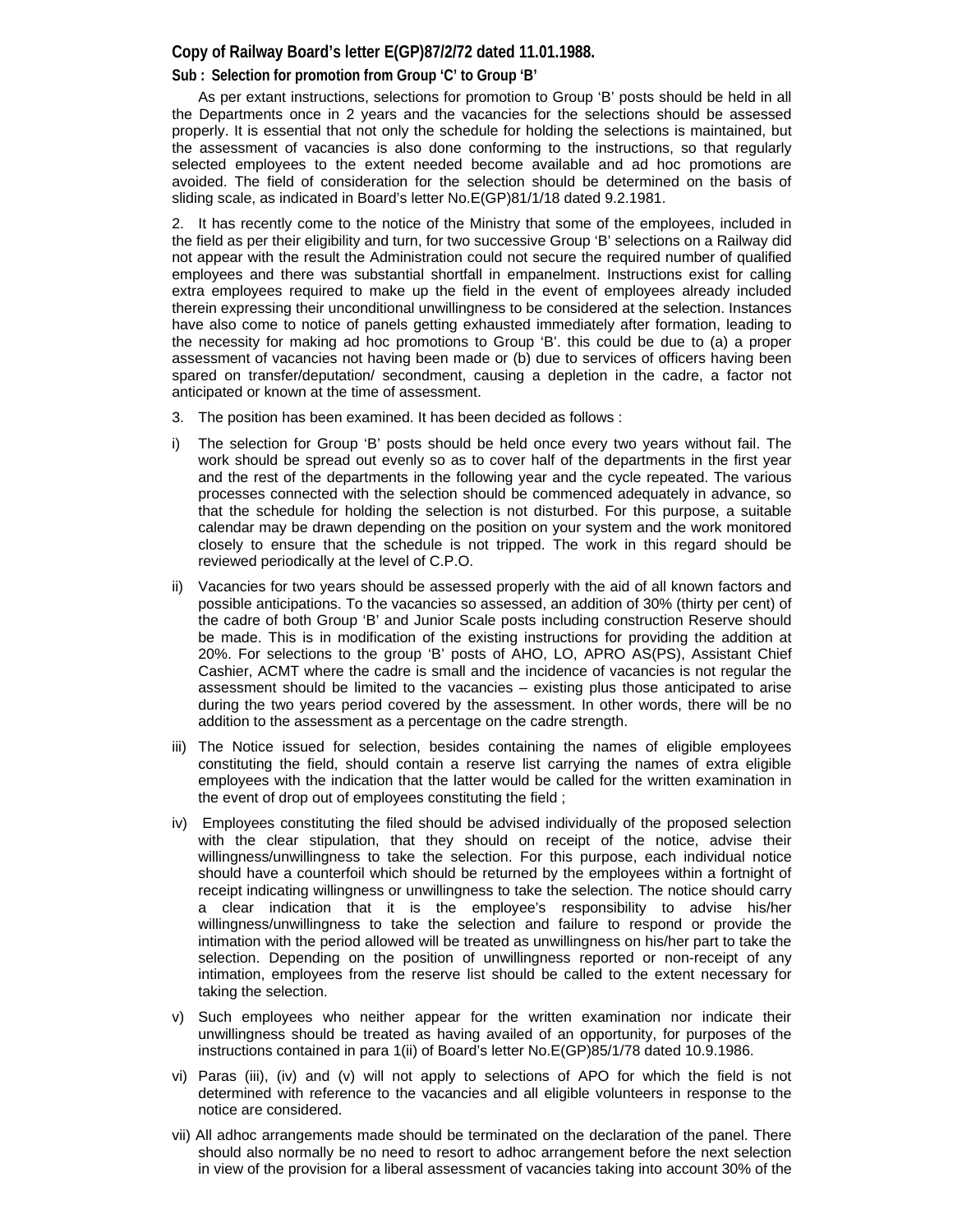cadre of both Group 'B' and Junior Scale posts including construction Reserve. If the panel is likely to be used up before the next selection becoming due after two years, steps should be initiated to hold the next selection without waiting for the 2 years period to be over, so that the next panel becomes available. In the event of adhoc arrangements still becoming necessary, due to unavoidable contingencies like injunctions from Court of Law, consideration for such appointment should exclude those who although called, did not appear for the earlier selection and also those who failed to qualify in the written test or viva voce or in the selection.

4. Every effort should be made to ensure that the number of employees taking the selection corresponds to the field without any shortfall.

**------- Copy of Railway Board's letter No.E(GP)88/2/11 dated 15.03.89 to the General Managers, All India Railways and other circulated under SER ES No.116/89.** 

**Sub : Selection / LDCE for promotion from Group 'C' to Group 'B'.** 

The Board have reviewed the instructions regarding the selections/LDCE for promotion from Group 'C' to Group 'B' and have decided as follows:

- i) The extant eligibility condition of minimum pay for Rs.2050/- for selection of employees against 75% vacancies for promotion in Group 'B' posts as contained in para 1(a) of Board's letter No.E(GP)86/2/97 dated 14.4.1987 should be dispensed with.
- ii) The minimum qualifying marks in the written test for LDCE in the non-professional subjects should be 45% as against 60% prescribed in Board's letter No.E(GP)76/2/96 dated 3.6.1977. The minimum qualifying marks of 60% for professional papers will, however, continue as at present. Also no minimum percentage of marks for the aggregate will be required for qualifying in the written examination for LDCE.

These instruction will apply to the selections initiated after the issue of this letter and the selections already in hand may be finalized according to the instructions presently in vogue except that where the written test has not been held or the answer sheets have not be evaluated or the result of written test not declared, this may be done according to the instructions contained herein.

#### **Copy of Board's letter No.E(GP)88/2/111 dated 15.05.89 to the General Managers, All India Railways and other.**

**Sub : Selection / LDCE for promotion from Group 'C' to Group 'B'.** 

**Ref : Board's letter No.E(GP)88/2/111 dated 15.3.89** 

It is clarified that the provision contained in the above order to effect that "where the written test has not been held or the answer sheets have not been evaluated or the result of written test not declared, this may be done according to the instructions contained herein" relates to sub para 1(ii) of this order.

In so far as sub-para 1(i) is concerned, the intention is that in the selections initiated from or after the date of the above orders the minimum pay conditions of Rs.2050/- in the revised pay scales should not be insisted upon. However, the selections initiated prior to the issue of above orders on the basis of the minim pay condition of Rs.2050/- may be proceeded with and finalized on the basis of conditions of eligibility as in vogue at the time of initiation of the selections and orders contained in this office letter referred to above are not attracted.

**Copy of Railway Board's letter No.E(GP)87/2/72 dated 28.5.90 addressed to General Managers/All India Railways.** 

**Sub: Selection for promotion from Group 'C' to Group 'B'** 

**Ref : Board's letter No.E(GP)87/2/72 dated 11.01.1988**

There should normally be no need to resort to ad hoc arrangements before the next selection in view of the provision for a liberal assessment of vacancies taking into account 30% of the cadre of both Group 'B' and Junior Scale posts including Construction Reserve. If the panel is likely to be used up before the next selection becoming due after two years, steps should be initiated to hold the next selection without waiting for the 2 year period to be over, so that the next panel becomes available well in time before the previous panel gets exhausted.

In the event of ad hoc arrangements still becoming necessary, due to un-avoidable contingencies like injunctions from Courts of Law, such appointments should be made on the basis of seniority-cum-suitability from amongst all eligible candidates who appeared in the earlier selection irrespective of whether they passed the written examination or not in earlier selections and they became eligible for empanelment or not. At the same time, it should be ensured that those ad hoc promotees whose working as judged from their record of performance, is not satisfactory are reverted as early as possible.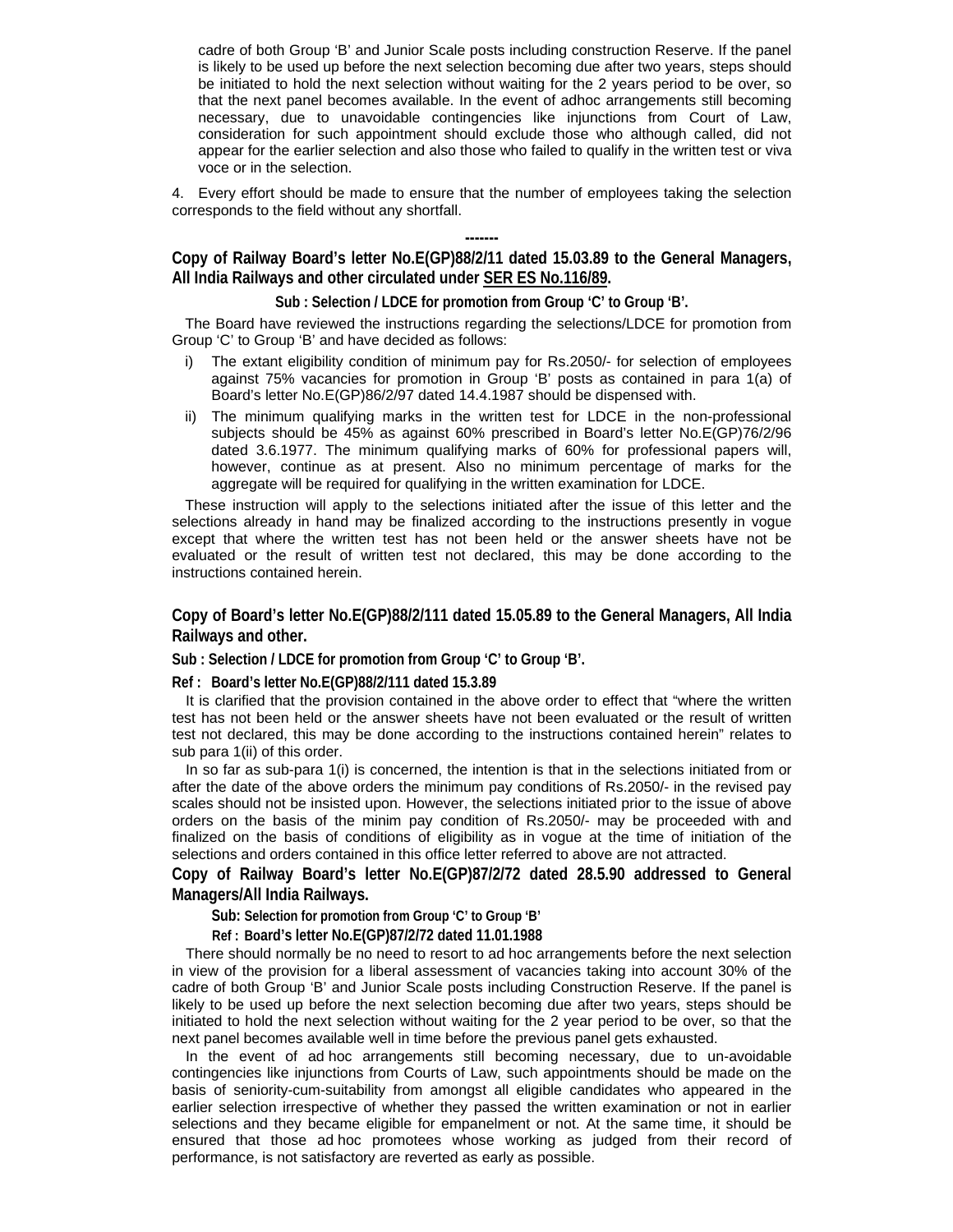**Copy of Railway Board's letter No.E(GP)88/2/111 dated 20.08.91 to the General Managers, All India Railways and others.** 

**Sub : Selection / LDCE for promotion from Group 'C' to Group 'B'.** 

## **Ref: Board's letters No:**

- i) E(GP)74/2/44 dt.22/23.6.74 & 8.5.91
- ii) E(GP)76/2/96 dt.3.6.77, 3.8.77 & 31.8.78
- iii) E(GP)/79/2/25 dt.4.5.79
- iv) E(GP)87/2/61 dt.23.6.88, 27.6.90 & 13.11.90
- v) E(GP)87/2/123 dt.19.9.88 and 29.9.88
- vi) E(GP)86/2/61 dt.10.1.90
- vii) E(GP)88/2/111 dt.15.3.89

In their letters quoted above, the Board have, issued orders from time to time laying down procedure for selection to Group 'B' both in the Selection against 75% and LDCE.

2. The matter has been reviewed with a view to rationalizing the procedure and in partial modification of the instructions contained therein, the Board have decided that the following procedure should be followed in the written test, viva-voce and evaluation of record of service.

## **(A) WRITTEN TEST**

**I. L.D.C.E.** 

| <b>Prescribed Papers</b>                                                    | Max.Marks | <b>Qualifying Marks</b> |
|-----------------------------------------------------------------------------|-----------|-------------------------|
| Professional Paper-I (Professional<br>Subjects and Genl. Knowledge          | 150       | 90                      |
| Professional Paper-II (Professional<br>subjects and Estt. & Financial Rules | 150       | 90                      |

**Note :** 

- (i) Out of 150 marks, the questions relating to professional subject will carry at least 100 marks in each paper.
- (ii) In case of Accounts Department Paper-I will cover General Knowledge & English and subjects of Paper II (A) circulated under Board's orders dated 3.8.77 and Paper-II will cover the subject of papers II(B) & III of this office letter dated 3.8.77 as clarified in Board's letter No.78-AC III/20/49 dt.9.9.78.
- (iii) The main examination mentioned above shall be preceded by a pre-qualifying test in all subjects in terms of orders contained in Board's letter No.E(GP)88/2/111 dated 15.3.89. **[Deleted vide RB's No.E(GP)91/2/10 Dated 19.11.1993]**
- (iv) Apart from the minimum qualifying marks stated above there will be no separate minimum qualifying marks for any subject.

#### **II. SELECTION**

| <b>Prescribed Papers</b>                                                     | Max.<br><b>Marks</b> | Qualifying<br><b>Marks</b> | Remarks                                                                           |
|------------------------------------------------------------------------------|----------------------|----------------------------|-----------------------------------------------------------------------------------|
| One Paper on<br>professional subject and<br><b>Estt. and Financial Rules</b> | 150.                 | 90                         | (Out of 150 marks, the<br>professional subject will<br>carry at least 100 marks.) |

**Note:** 

(i) In the case of S&T Department, the portion relating to professional subject shall be equally divided between (i) Mechanical, Signalling and Land the communications and (ii) Electrical Signalling and Wireless communications as per the instructions contained in Board's letter No.E(GP)79/2/25 dated 4.5.79 and the syllabus circulated therewith shall be followed.

## **(B) RECORD OF SERVICE AND VIVA-VOCE**

(both for selection and LDCE)

|                       | Max.Marks | <b>Qualifying Marks</b>         |
|-----------------------|-----------|---------------------------------|
| i) Viva Voce          | 25        | 30                              |
| ii) Record of Service | 25        | (including at least 15 marks in |
|                       |           | the record of service)          |

The record of service will be evaluated in terms of the instructions contained in Board's letter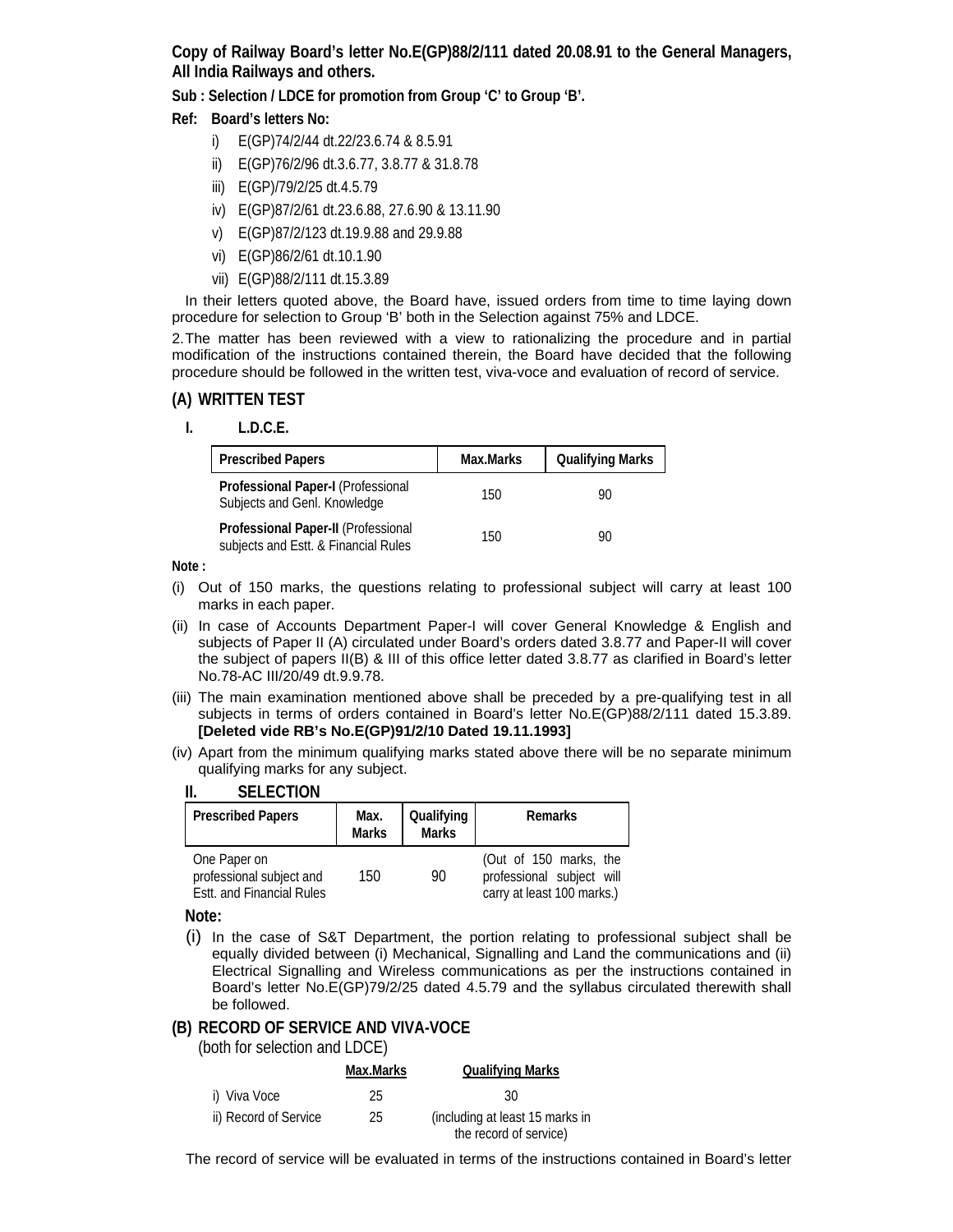No.E(GP)87/2/123 dated 19.9.88 and 29.9.88.

3. The Board have also decided that the papers on non-professional portions i.e. Establishment and Financial Rules, General Knowledge and General English etc. shall also be set and evaluated by the PHODs/HODs of the concerned department and not necessarily by FA&CAO and Chief Personnel Officer.

4. These instruction come into force after 15 days from the issue thereof and the examinations and the viva voce conducted and record of service evaluated before that date as per the earlier instructions will not be affected.

———

**Copy of S.E.Rly.'s letter No.DCPO(G)/CON/SB/LDE/1/Policy dated 6.9.91 circulated under ES No.167/91.** 

A copy of Railway Board's letter No.E(GP)88/2/111 dated 20.8.91, containing revised procedure to be followed for the written test, Viva Voce Test and evaluation of record of service in respect of Selection / LDCE for promotion from Group 'C' to Group 'B' is published for information and guidance.

2. The earlier reference quoted in Board's aforesaid letter was circulated under letter No.DCPO(G)/CON/SB/Pt.II dt.24.8.78, letter No.DCPO(G)/CON/SB/LDE/1(Policy) dated 01.07.88, Estt. Srl. No. 116/ 89 and Esstt. Srl. No.215/89.

3. The salient points of the revised procedure indicated in Railway Board's letter dated 20.08.91 are as under:

- **I. Written Test** 
	- ii) For LDCE against 25% vacancies Instead of the existing system of setting 5 Question Papers (one each for Professional paper-I, Professional Paper-II, General Knowledge, Establishment Rules and Financial Rules), there will now be only 2 Question Papers, viz. professional Paper-I (including General Knowledge) and Professional Paper-II (including Estt. Rules and Financial Rules). Each paper will consist of 150 marks and the candidates has to secure 60% qualifying marks in each of the two papers separately.
	- iii) For Selection against 75% vacancies There will be only one paper of 150 marks on Professional subjects, Estt. Rules and Financial Rules. The candidates have to secure 60% minimum qualifying marks.
	- iv) Out of 150 marks for each paper in respect of LDCE/Selection, the question relating to Professional subject will carry at least 100 marks.
	- v) The question paper of non-professional portion i.e. General Knowledge, General English, Estt. Rules and Financial Rules will be evaluated by the PHODs/HODs of the concerned department.
	- vi) For LDCE, the main examination shall be proceeded by pre-qualifying test in all subject. For this pre-qualifying test, the minimum qualifying marks will be 40%. **[Deleted vide RB's No.E(GP)91/2/10 Dated 19.11.1993]**

#### **II. Record of Service and Viva Voce Test**

- vii) Both for selection (75% vacancies) and LDCE (25% vacancies), the allocation of maximum marks is 25 for record of service and 25 for viva voce test.
- viii) To qualify in the selection, the candidate has to secure 30 marks in viva voce and record of service together, including at least 15 marks in the record of service.
- 4. These instructions come into force from 04.09.1991.

----- **Copy of Railway Board's letter No.E(GP)80/2/8 dated 31.10.91 addressed to General Managers/All India Railways.** 

**Sub: Appointment to Group 'B' Post – Medical Examination – relaxation in prescribed standard. Ref : This office letter of even number dated 16.12.1983** 

The Board have been according approval to the ad hoc promotion of Group'C' employees empanelled for Group 'B' posts who do not pass prescribed medical examination, in a few cases recommended by the GM, in terms of the instructions/ procedure contained in their letter referred to above. The matter has been reconsidered in the light of the need to maintain a high standard of efficiency and fitness of the officers at gazetted levels. In supersession of the instructions contained in their letter dated 16.12.1983, the Board have decided that the Group 'C' employees qualifying in the selections for promotion to Group 'B' posts but not passing the prescribed medical standard should not be promoted to Group 'B'; even on ad hoc basis. Accordingly, the proposals for such ad hoc promotions need not be sent to this office henceforth.

2. It has also been decided that the names of the candidates who do not pass the prescribed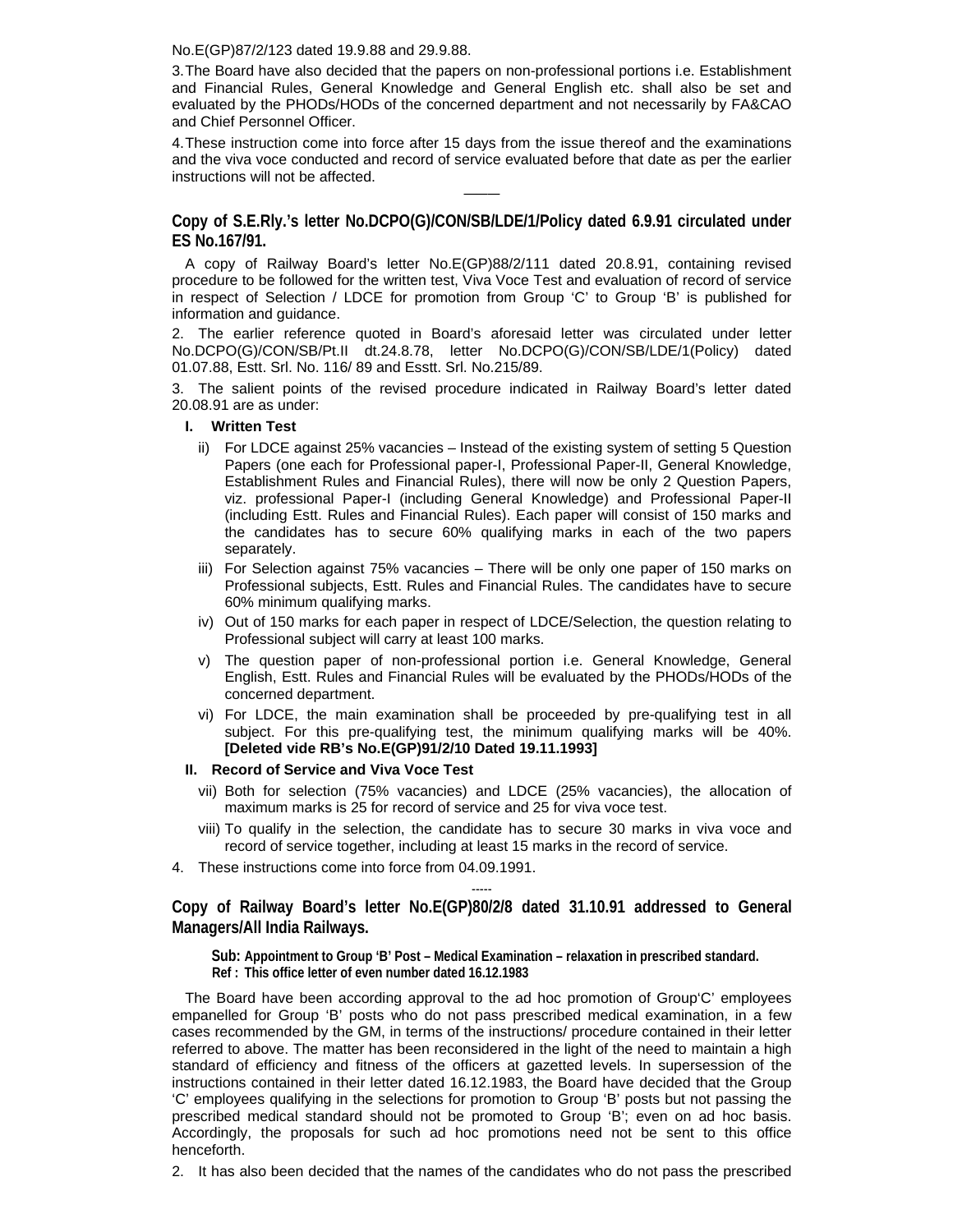medical standard should not be included in the panel. Accordingly, only those who qualify in the medical examination of prescribed standard should be called for viva voce. ------

**Copy of Railway Board's letter No.E(GP)92/2/93 dated 3.11.1992.** 

- **Sub : Promotion from Group 'C' to Group 'B' cadre increase of LDCE quota of vacancies from 25% to 30%.**
- **Ref : Board's letter No.E(GP)76/2/96 dated 3.6.77, No.E(GP)76/2/96 dated 3.8.77 and No.E(GP)/74/2/20 dated 31.8.78.**

 On a review of the existing percentage of filling up of the vacancies for which panel is required to be framed in Class-II through the scheme of LDCE as envisaged in this Ministry, letters referred to above, it has not been decided that the present quota of 25% be increased to 30%, as a natural corollary thereof, the percentage of vacancies for seniority on merit selections will be 70% of the total vacancies assessed.

2. Action is being taken separately to amend the relevant Recruitment Rules and the Railways will be advised as soon as the amendments are notified.

3. the revised percentages take effect from the date of issue of this letter. However, wherever the selections/LDCE have been initiated or are in the process of being finalised on the basis of earlier instructions, need not be disturbed.

4. All instructions issued earlier on the above subject stand modified to the extent of the change made in para 1 above. ---------

**Copy of Railway Board's letter No.E(NG)1-93/PM1/4 dated 18.01.93.** 

**Sub : Initial Training Period – counting towards eligibility for appearing in departmental examination.** 

 In terms of instructions contained in the Ministry's letter No.E(NG)I-81/ PM1/76 dated 25.4.81, the time spent by a Railway Servant under training immediately before appointment to service is to be counted as service for the purpose of appearing in departmental examination.

2. It is clarified that the 'departmental examination' includes Limited Departmental Competitive Examination for promotion to Group 'B'.

#### **Copy of Railway Board's letter No.88-E(SCT)1/23/1 dated 28.06.95 & SER ES No.163/95.**

- **Sub : Promotion of SC/ST employees against reserved vacancies In service Training to the candidates who are below standard.**
- **Ref : Board's letter Nos. (i) E(SCT)74-CM15/34 dated 31.8.1974 (ii) E(SCT)74-CM15/34 dated 29.04.1977 (iii) 88-E(SCT)1/23/1 dated 08.5.1989.**

 In Board's letter dated 31.8.1974 quoted above, as amended from time to time, instructions have been issued that in respect of promotion to and within Group 'C' and Group 'D' and from Group 'C' to 'B' in non-safety category, if during selection proceedings, the requisite number of SC/ST employees are not available for being placed on the panel in spite of various relaxation and concessions already granted to them, the best among the failed SC/ST employees who secure a minimum of 20% marks separately under each heading i.e. in the written test, vivavoce, record of service, etc, and also in the aggregate, should be earmarked for being placed on the panel to the extent the vacancies have been reserved in their favour. The panel excluding the names of such persons may also be declared provisionally. Thereafter the SC/ST candidates who have been so earmarked may be promoted ad hoc for a period of six months against the vacancies reserved from them. During the said six months period, the administration should give them all facilities for improving their knowledge and coming up to the requisite standard if necessary by organising special coaching classes. At the end of six months period, a special report should be obtained on the working of these candidates and the case put up buy the Department concerned to the General manager through SPO(RP) for a review. The continuance of the Scheduled Caste/Scheduled Tribe candidates in the higher grades would depend upon this review, If the candidates are found to have come upto the requisite standard, their names are to be included in the panel and the same finalised; otherwise their names should not be included in the panel and the vacancies de-reserved and filled in the usual manner by candidates from other communities. this procedure is also applicable to promotion to posts filled on the basis of seniority-cum-suitability, with the only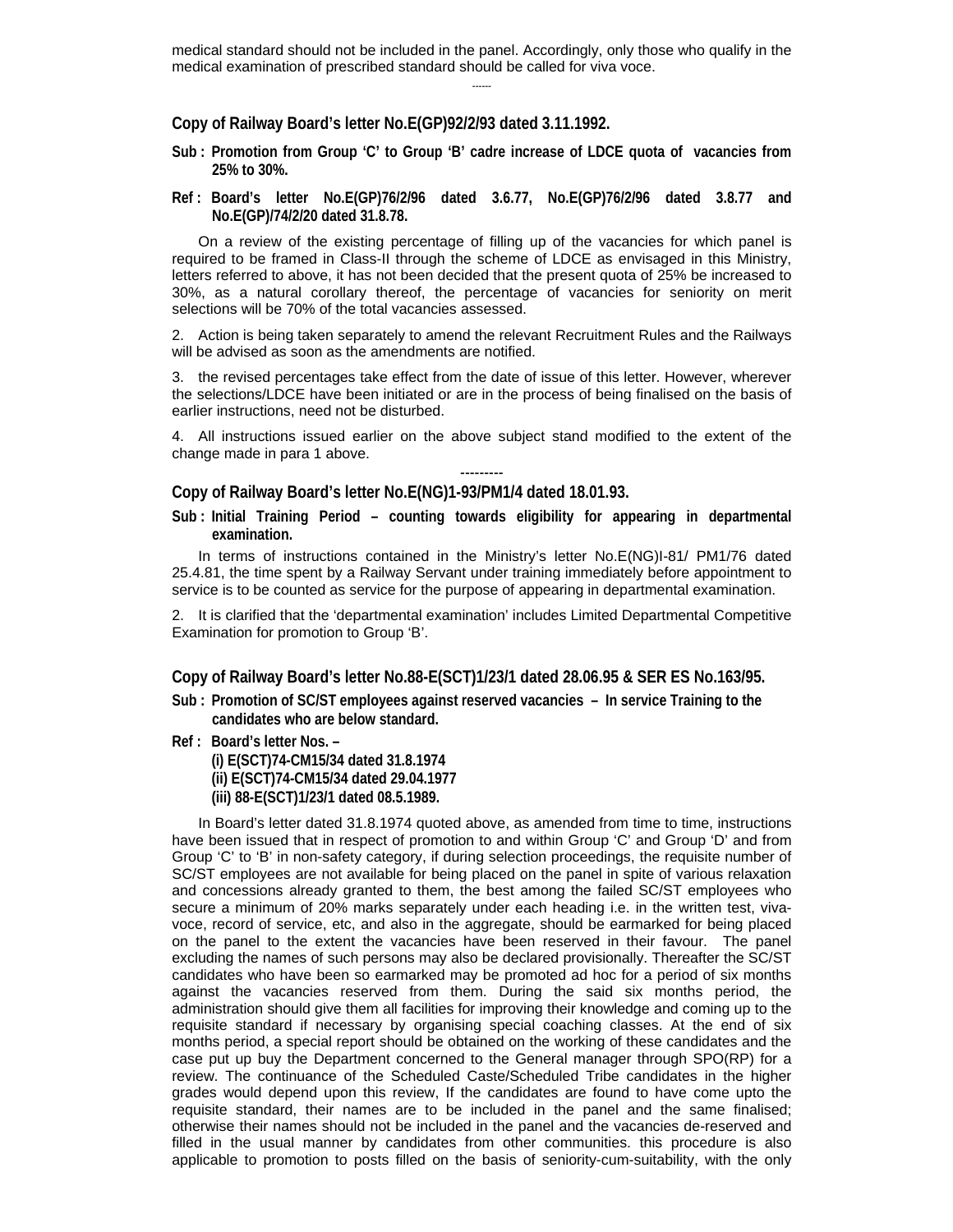difference that the review at the end of the six month's period should be carried out by the authority competent to approve the select list.

2. A few cases have come to the notice of Board in which the General Manager/ Panel Approving Authorities have extended the period of review from six months to one year but finally at the end of one year's period, the SC/ST candidate concerned was not found suitable for promotion and therefore not included in the panel, thereby depriving the opportunity to the next available SC/ST candidates of their ad hoc promotion for a period of six months under the scheme.

3. In this connection, Board desire to clarify that the scheme of promoting the best among the failed SC/ST candidates on ad hoc basis for a period of six months does not envisage the extension of the review period beyond six months. In case the review undertaken at the end of six months period reveals that the SC/ST candidates concerned have not come upto the requisite standard for being placed on the panel, their names need not be included in the panel and the vacancies should be de reserved/exchanged with Scheduled Caste/Scheduled Tribe or vice versa as case may be/and filled up by the candidates from other communicates in the usual manner provided that no other SC/ST candidates eligible for ad hoc promotion under the scheme are available.

**4.** Board also desire that in cases where General Manager/Panel Approving Authority considers that the extension of the period of review beyond six months would be appropriate Railways may approach the Board for approval to such extension of the review period.

## --------- **Copy of Railway Board's letter No.E(GP)99/2/22 dated 18.05.99 to the General Managers, All India Railways and other circulated under SER ES No.146/99.**

**Sub : Promotion from Group 'C' to Group 'B' – Conditions of eligibility.** 

In terms of Board's letter No.E(GP)86/2/97 dated 14.4.87 amended vide letter No.E(GP)88/2/111 dated 15.3.89 Group 'C' employees working in grade the minimum of which is Rs.1400/- and in higher Group 'C' grades are eligible to appear for Group 'B' selection/LDCE provided they have rendered the prescribed period of non-fortuitous service in the grade.

2. Consequent upon the revision of Pay Scales, in implementation of the recommendations of Fifth Pay Commission, the matter in regard to revision of the pay scale prescribed for eligibility for promotion from Group 'C' to Group 'B' is under consideration of the Board.

3. In the meantime, the eligibility condition referred to in para 1 above may continue to be applied, on the basis of the notional  $IV<sup>th</sup>$  Commission Pay Scales.

——

This disposes of Southern Railways letter No.P(G)/353/KR/11/98 dated 5.3.99).

#### **Copy of Railway Board's letter No.99/11/5/3 dated 21.05.99.**

**Sub : Medical fitness for Railway Employees with Intra Ocular Lens (IOL) for promotion from Group 'C' to Group 'B' Posts – Amendment in respect of posts covered by Para 531(a) of IRMM 1981.** 

 In view of the many technological advances and sophistications in cataract surgery with IOL implantation, Board have reviewed the medical standards laid down in Para 531 A of IRMM-1981, applicable to staff on promotion from Group 'C' to Group 'B' posts. It has been decided that employees in Group 'C' after cataract operation with posterior chamber IOL implants will henceforth be considered fit for promotion to Group 'B' posts including those listed in Para 531A of IRMM 1981, subject to the following stipulations:

- (a) An employee with posterior chamber IOL implants may be declared fit for gazetted technical category post provided the corrected or uncorrected visual acuity complies with the medical standards laid down for gazetted technical posts.
- (b) In case of freshly operated cases of IOL of less than 6 weeks duration, employees may be declared fit for gazetted technical posts provided their visual acuity is stable for 2 consecutive check ups at the interval of 2 weeks.
- (c) All cases declared fit with IOL, in gazetted technical posts should report to the ophthalmologists for periodical check up upto one year, at intervals of 6 months, from date of fitness or at any time whenever they notice diminution of vision or any other problem in the operated eye.

 The above amendment will be applicable from the date of issue of this letter and old cases shall not be reopened. -------

**Copy of Railway Board's letter No.E(GP)2000/2/95 dated 16.01.2001 to the General Managers, All Indian Railways (RBE No.04/2001).**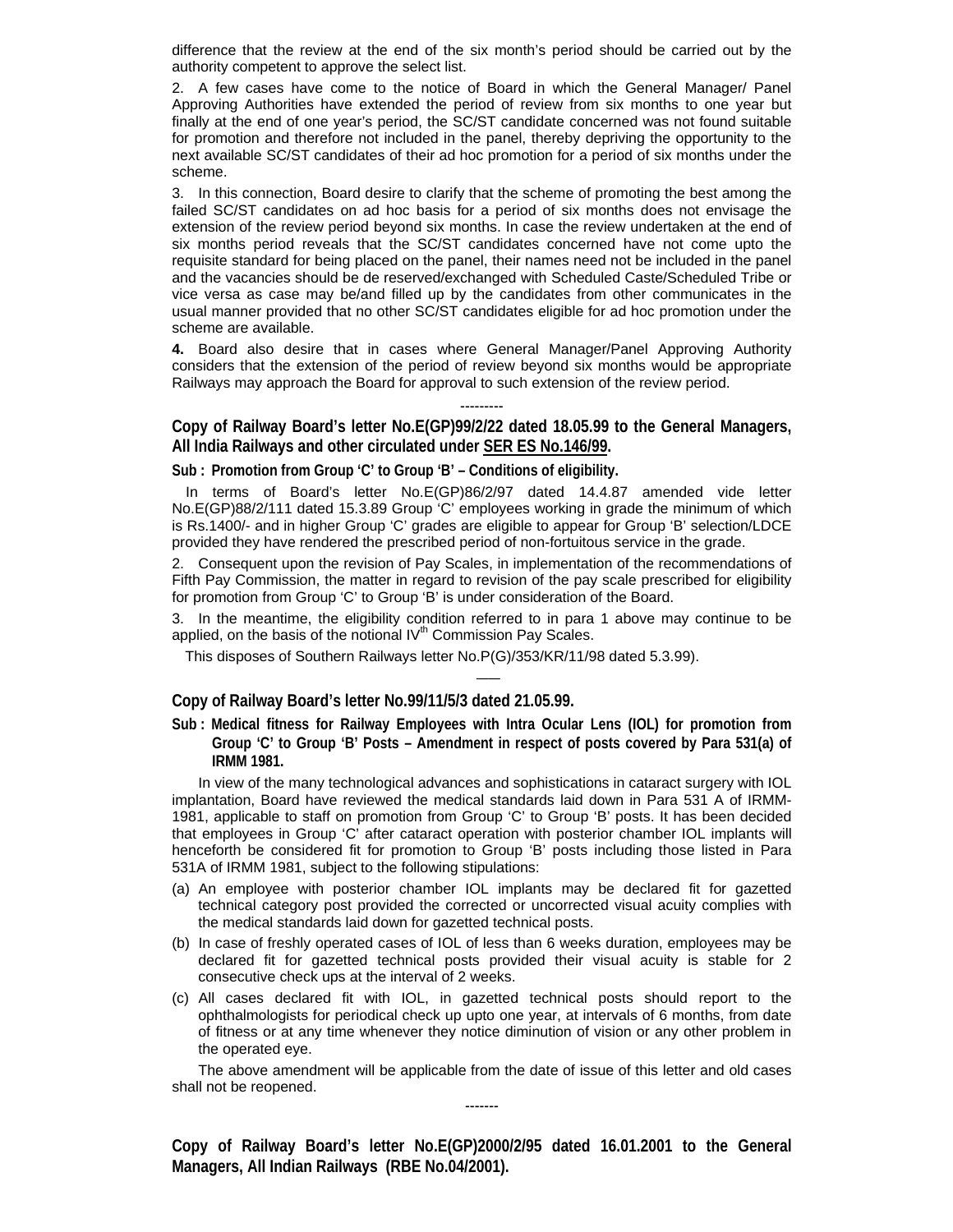**Sub : Promotion from Group 'C' to Group 'B' – Awarding of marks against 'Record of Service'.** 

In terms of Boars' letter No.E(GP)/87/2/123 daed 20.4.1989, the marks for the Confidential Reports for 1987-88 and later years should be assigned on the basis of weighted average of the five attributes against which gradings are provided in Section II of the CRs to arrive at overall rating and points for each CR computed on that basis. It has also been stipulated therein that instructions contained on para 4 of Boars' letter No.E(GP)/87/2/123 dated 19.9.88 should be kept in view while allotting the marks. It has come to the notice of the Board that uniform practice is not being followed on the zonal Railways and Production Units in allotting the marks as per these instructions.

2. The mater has been considered by the Board and it has been decided that the marks for 'Record of Service's should be allotted as detailed below:

- (a) Marks corresponding to the grading for the five attributes of Section II of each year's CR should be added up and then the average over five years calculated.
- (b) Marks corresponding to overall grading of each year's CR should be allotted and while doing so provisions of para 4 of Board letter No.E(GP/87/2/123 dated 19.9.88 should be kept in view. Marks for overall grading for five year should be added up.
- (c) Average of (a) and (b) above should be taken as the marks for 'Record of Service'.

For ease of understanding, a sample of this compilation with fictitious data is enclosed.

3. The word "weighted" may be taken as deleted from para 2 of Board's letter No.E(GP)/87/2/123 dated 20.4.1989.

4. The requirement of a minimum 15 marks out of 25 marks in "Record of Service" shall remain unchanged and no rounding off in the calculated marks for "Record of Service" shall be done.

5. The procedure indicated in para 2 above may be followed uniformly in respect of all Selection and LDCE (wherever applicable) where the assessment of record of service is yet to be done on the date of issue of these instructions (in case of ongoing selection/ LDCE) and in all future selections/LDCE.

**Copy of Railway Board's letter No.E(GP)2000/2/84 dated 25.07.2001 (RBE No.138/2001) & SER ES No.106/2001.** 

- **Sub : Selection to Group 'B' posts of Stenographers provided to specified SAG and higher grade officers.**
- **Ref : Board's letter No.E(GP)2000/2/84 dt.30.1.2001 (SERES 13/2001)**

The procedure for filling up the Group 'B' posts of Stenographers in Grade Rs.8000-13500 and in grade Rs.7500-12000 was circulated vide Board's letter under reference. After careful consideration of representation/ suggestions received from the recognized Labour Federations, Indian railway Promotee Officers Federation and the Railways, the Board have decided as follows:

**Promotion to Grade Rs.7500-12000** 

1.1 There will be no LDCE in the case of promotion go grade Rs.7500-12000. All the posts in this grade will be filled by the normal process of selection, as prescribed for filling up of 70% vacancies in Group B posts in other Departments.

1.2 The requirement of test of stenographic ability, mentioned in para 2(I) of Board's letter under reference, may be dispensed with. The selection shall comprise of written test, viva voce and assessment of Record of Service. The qualifying marks of written test and viva voce and record of service shall be as under :

|       |                           | Max.Marks | Qualifying<br><b>Marks</b> |
|-------|---------------------------|-----------|----------------------------|
| (i)   | Written test of one paper | 150       | 90                         |
| (ii)  | Viva Voce                 | 25        |                            |
| (iii) | Record of Service         | 25        |                            |

(including at least 15 marks in the record of service)

1.3 The Written Test for promotion to Group 'B' Post in grade Rs.7500-12000 will be based on the syllabus, a copy of which is enclosed. The Questions will be set by the Principal HOD of Personnel Department and evaluated by another SAG officer of the Personnel Department

1.4 Integrated seniority list, for determination of Zone of Consideration, of all Stenographers in the eligible grades will be drawn by each Zonal Railway Headquarters for the selection. The integrated seniority will be based on the date of regular appointment to the grade Rs.6500- 10500, followed by date of regular appointment in grade Rs.5500-9000 and then followed by date of regular appointment in grade Rs.5000-8000. The selection will be processed by the Personnel Branch in the Headquarters for the posts in the entire zonal Railway including the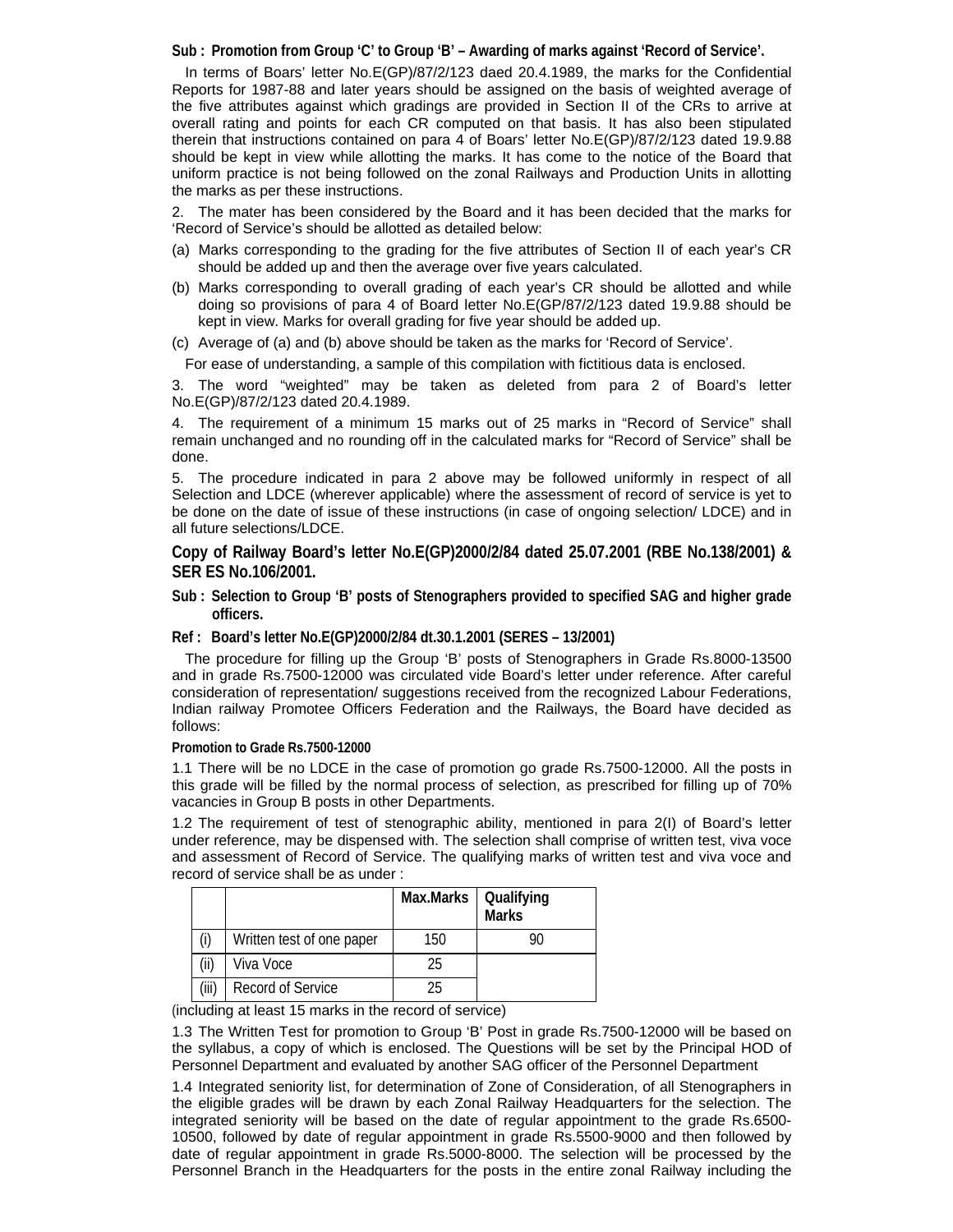posts in the Divisions, Workshops etc.

1.5 All the extant instructions in respect of selection to 70% vacancies in Group 'B' regarding reservation for SCs/STs will apply. The post will be treated as "non-safety" for reservation purposes.

1.6 The posts in grade Rs.7500-12000 are required to be created by upgrading an equal number of posts is the grade Rs.6500-10500. resulting in a reduction in the number of posts in the latter grade. In case Stenographers in grade Rs.5000-8000 or Rs.5500-9000 are promoted to the grade Rs.7500-12000/- superseding those in grade Rs.6500-10500/-, some of the present incumbent in grade Rs.6500-10500 may become surplus. In such cases, the surplus staff who are regularly appointed in grade Rs.6500-10500 should not be reverted but retained in the same grade treating the grade as personal to them.

1.7 Since the promotions to the grade Rs.7500-12000 are adhoc in nature for the present, the occasion for exercising the option as prescribed in Para 3 of Board's letter dated 30.1.2001 would not arise at present. The option may be obtained from the empanelled Stenographers only after the promotion is made regular. Till such time they are made regular in grade Rs.7500-12000 of Stenographers, they will continue to be eligible for consideration for promotion to the post of APO. However, within one month of being made regular, they will have to exercise the option of remaining in the panel of Stenographer grade Rs.7500-12000 and this option will be final. If an employee after being empanelled opts out, the next qualified candidate should be placed on the panel with the approval of the GM duly observing the rules and orders for reservation for SC/ST candidates.

1.8 if an employee get empanelled as APO while he/she is working as ad hoc Stenographer in Group B, he/she will exercise the option to remain in the panel of APO within one month of such empanelment and this option will be final.

#### 2. **Promotion to Grade Rs.8000-13500**

2.1 Para 2(ii) of Board's letter No.E(GP)2000/2/84 dated 30.1.2001 may be replaced with the following provision.

 "The posts in grade Rs.8000-13500 may be filled from amongst the Stenographers who are in grade Rs.7500-12000 with minimum one year of non-fortuitous service in the grade and volunteer for the post. Suitability for the post shall be assessed through personal interview and assessment of record of service only, by the Additional General Manager. Those found suitable will be appointed to the grade with the approval of General Manager. The selection for the post will be processed by the Personnel Branch

 Till such time candidates with minimum one year's non-fortuitous service in grade Rs.7500- 12000 are available, the posts in grade Rs.8000-135000 may be operated in the lower grade of Rs.7500-12000."

3. Para 4 of Board's letter dated 30.1.2001 may be replaced by the following provision.

 "The promotion to grade Rs.7500-12000 and grade Rs.8000-13500, as per procedure prescribed above, shall be adhoc in nature till such time the Recruitment Rules prescribing the procedure for filling up these posts on regular basis are notified in consultation with UPSC."

#### **Enclosure to Board's letter No.E(GP)/2000/2/84 dated 25.7.2001**

**(RBE No.138/2001)** 

#### **SYLLABUS FOR THE WRITTEN TEST FOR SELECTION FOR PROMOTION TO THE POST OF PRIVATE SECRETARY (GRADE RS.7500-12000)**

**Total Marks – 150 Qualifying Marks - 90** 

- 1. Maintenance of records, Service Book, Personal Files etc.
- 2. Office Procedure-Receipt and Despatch, Docketing, Noting and Drafting.
- 3. Writing and Maintenance of Confidential Reports.
- 4. Monitoring and Disposal of VIP reference from Ministers, MPs, MLAs etc.
- 5. Grievance Handling Machinery and Redressal of Grievances.
- 6. Official Language Policy and Rules.
- 7. Leave Rules.
- 8. Classification of Services.
- 9. Pay scales and principles of pay fixation.
- 10. Recruitment Policy.
- 11. Rules of Reservation for SC/ST/OBC
- 12. Compassionate Appointment
- 13. Policy of Promotion.
- 14. Types of pay, types of allowances, TA Rules.
- 15. Pas Rules
- 16. Various types of Advances and their eligibility conditions.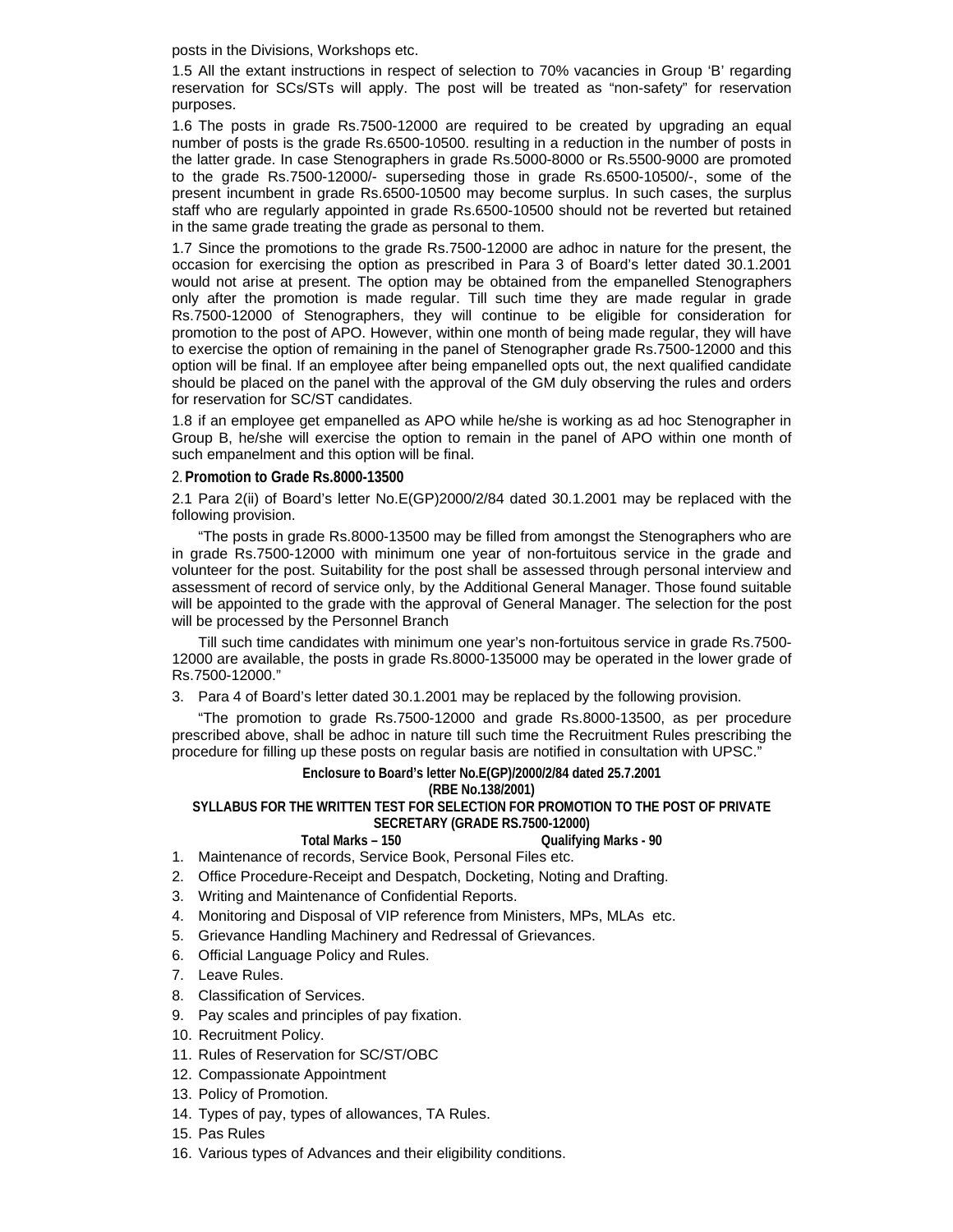- 17. Training of Officers and Staff, Training Institutes, Zonal Training Schools.
- 18. Railway Servants (Discipline & Appeal) Rules, Railway Service Conduct Rules, Schedule of Disciplinary Powers.
- 19. Schedule of Powers in Establishment matters.
- 20. Staff Welfare Staff Benefit Fund, Consumer Co-Operative Societies,Medical Assistance, Educational Assistance,Housing etc
- 21. Retirement benefits under SRPF and Pension Rules.

#### **Note:**

- 1. There will be only one paper. Time allowed for answering shall be 3 hours.
- 2. The questions to be set, out of the subjects mentioned in the syllabus, should have a practical bias, i.e. it should be designed to test the knowledge of candidates, which is required in the day-to-day work as Private Secretaries and their ability to tackle the practical problems they are likely to face.
- 3. 10% of the total marks should be set apart for the question(s) on Official Language Policy and Rules. While the employees should be encouraged to attempt the questions on official language policy and rules, the questions should not be compulsory. Questions on official language policy and rules may be set by or in consultation with Mukhya Rajya Bhasha Adhikari.

## **Copy of Railway Board's letter E(G)2001 HO1-7 dated 15.10.2001. (RBE No.205/2001)**

**Sub : Grant of honorarium to the Railway Officers/Staff for evaluation of Answer Sheets in connection with the examinations held for promotion from Group 'C' to Group 'B'.** 

-------

 Ministry of Railways have had under consideration the question of increase in the rates of honorarium for evaluation of Answer Sheets as prescribed in Board's letter No.E(G)81 HO 1-26 dated 3.6.82. It has now been decided in modification of the above instructions that an honorarium of Rs.12/- per Answer Book shall be payable for evaluation of Answer Book in connection with the examinations held for promotion from Group 'C' to Group 'B'.

 This has the sanction of the President and issues with the concurrence of the Finance Directorate of the Ministry of Railways. -----

**Copy of Railway Board's letter No.E(GP)2001/2/69 dated 17.10.2001 to the General Managers, All India Railways (RBE No.203/2001).** 

**Sub : Promotion to Group 'B' Posts through 30% LDCE – formation of panel when two or more candidates secure equal marks.** 

 In the various instructions issued by the Board in respect of conduct of Limited Departmental Competitive Examination for filling up 30% vacancies in Group 'B' posts, no specific provision has been made in regard to the criterion to be adopted for empanelment of candidates where two or more candidates secure equal marks in the aggregate. It has come to the notice of the Board that such situations do arise on the Railways / Production Units and therefore a uniform criterion is required to be specified.

2. The matter has been carefully considered by the Board and it has been decided that if two or more candidates secure equal marks in the aggregate (Written test + Viva-voce test + Record of service) in LDCE for promotion to Group 'B' posts against 30% quota, then their relative merit position for the purpose of their empanelment may be determined on the basis of their relative seniority in the feeder grade(s). The candidate who is senior shall rank higher.

3. The same criteria, as indicated in para 2 above, shall be applied for determining who will be empanelled against the last vacancy from amongst those who secure equal marks in the aggregate.

--------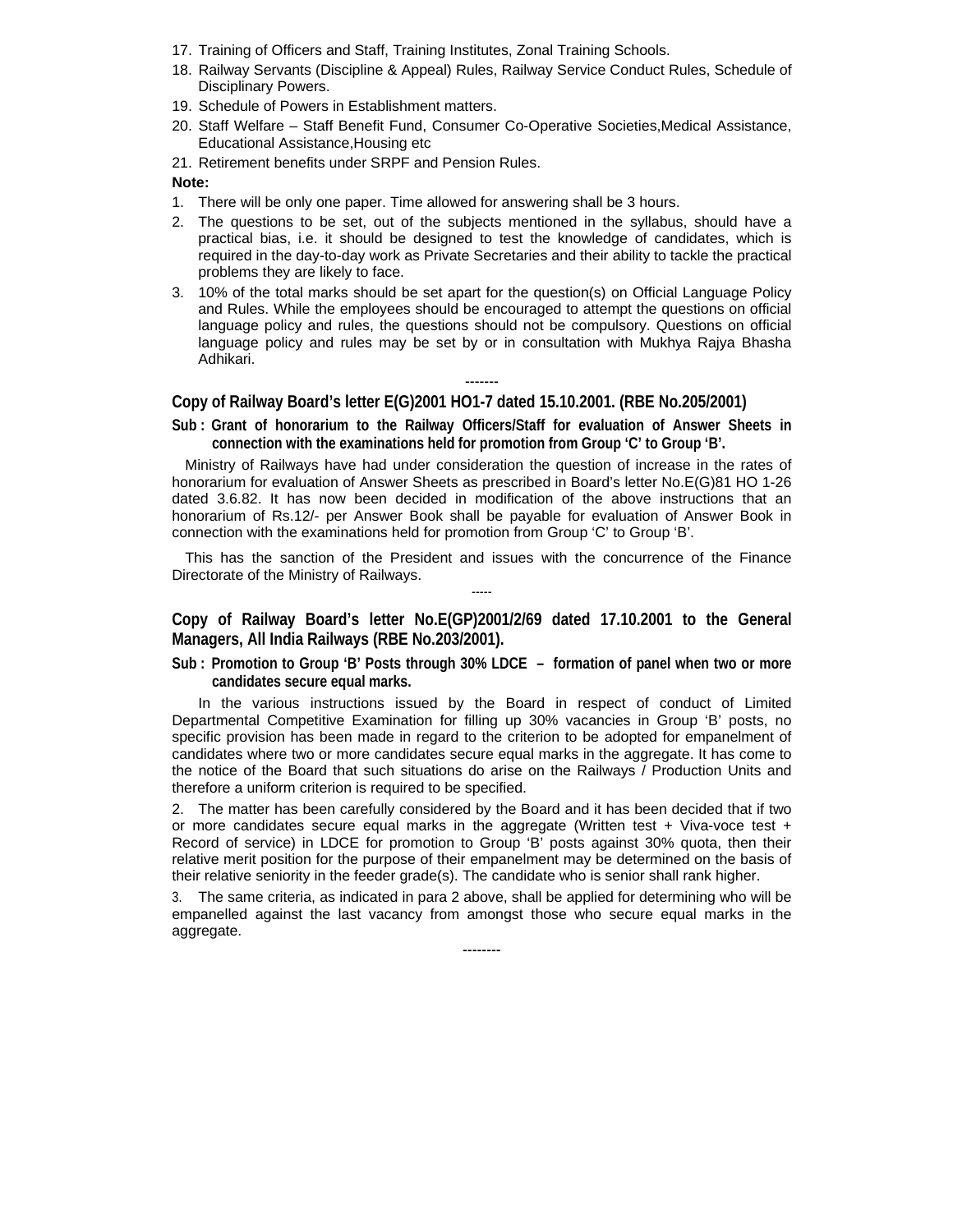**Copy of Railway Board's letter No.E(GP)2001/2/32 dated 25.10.2001 to the General Managers, All Indian Railways.** 

**Sub : Holding of Selections (70%) and LDCE(30%) for Group 'B' Posts on the Railways – Authorities for setting Question Papes and evaluation of Answer Sheets of Written Examination..** 

Instructions regarding the setting of question papers and evaluation of answer sheets of employees appearing for Group 'B' Selections/ LDCE are at present contained in various letters of the Board mentioned below:

- 1. No.E(GP)/87/2/61 dated 17-9-87
- 2. No.E(GP)/87/2/61 dated 23-6-88
- 3. No.E(GP)/87/2/61 dated 27-6-90
- 4. No.E(GP)/87/2/61 dated 13-11-90
- 5. Para 3 of letter No.E(GP)/88/2/111 dated 20-8-91
- 6. Adviser(MS)'s DO No. No.E(GP)/91/2/10 dated 19-8-92
- 7. OSD(MS)'s DO No.E(GP)/2001/2/32 dated 28-5-2001.

8. The Board have reviewed the matter in its entirety and have decided that the authorities for setting Question papers and evaluating the Answer Sheets should be indicated in the Annexure to this letter.

9. The instructions as per enclosed Annexure take effect from the date of issue of this letter. However, in respect of Selection / LDCE already initiated, if the setting of Question Paper or evaluation of Answer Sheets have already been entrusted, as per extant instructions, to authorities who may be different from those indicated in the Annexure to this letter, such Selections need not be cancelled and may be proceeded with.

**Authorities for Setting up Question Papers and Evaluating Answer Sheets for Selection (70%) & LDCE(30%) for promotion to Group B posts.** 

|                | S.N Description         | for Setting<br>Authority       | Authority for Evaluation of Answer Sheets          |  |  |  |
|----------------|-------------------------|--------------------------------|----------------------------------------------------|--|--|--|
|                |                         | <b>Question Papers</b>         |                                                    |  |  |  |
| $\mathbf{1}$ . | SELECTION(70%)          |                                |                                                    |  |  |  |
| A              | Departmental            | <b>PHOD</b><br>concerned<br>Οf | Any other SAG officer of the concerned Department  |  |  |  |
|                | Portion                 | Department                     |                                                    |  |  |  |
| B1.            | Financial Rules for     | <b>PHOD</b><br>Personnel<br>0f | Any other SAG officer of Personnel or Accounts     |  |  |  |
|                | Personnel               | Department                     | Department.                                        |  |  |  |
|                | Department              |                                |                                                    |  |  |  |
| B2             | Financial<br>Estt.<br>& | <b>PHOD</b><br>Οf<br>concerned | Any other SAG officer of concerned Department (for |  |  |  |
|                | <b>Rules</b><br>for     | Department<br>(for<br>both     | both Establishment Rules & Financial Rules) or of  |  |  |  |
|                | Departments<br>other    | Establishment Rules &          | Personnel Department (for Establishment Rules)     |  |  |  |
|                | than Personnel          | <b>Financial Rules)</b>        | and of Accounts Department (for Financial rules).  |  |  |  |

**(Annexure to Board's letter No.E(GP)2001/2/32 dt.25.10.2001)** 

| S.N.          | Description                      | Authority<br>Setting<br>for          | Authority for Evaluation of Answer Sheets                 |
|---------------|----------------------------------|--------------------------------------|-----------------------------------------------------------|
|               |                                  | <b>Question Papers</b>               |                                                           |
|               | LDCE(30%)                        |                                      |                                                           |
| 2.1           | DEPARTMENTS OTHER THAN ACCOUNTS  |                                      |                                                           |
| A             | General Knowledge                | PHOD<br>0f<br>concerned              | Any other SAG officer of the concerned Department         |
|               |                                  | Department                           |                                                           |
| B             | <b>Professional Subject</b>      | <b>PHOD</b><br>$\alpha$<br>concerned | Any other SAG officer of the concerned Department         |
|               | $-$ Paper $\vert \& \vert \vert$ | Department                           |                                                           |
| $\mathcal{C}$ | Establishment &                  | <b>PHOD</b><br>0f<br>concerned       | Any other SAG officer of the concerned Department (for    |
|               | <b>Financial Rules</b>           | Department<br>both<br>(for           | both Establishment Rules & Financial Rules) or any SAG    |
|               |                                  | Establishment Rules &                | officer of Personnel Department (for Establishment Rules) |
|               |                                  | <b>Financial Rules)</b>              | and of Accounts Department (for Financial Rules).         |
| 2.2           | ACCOUNTS DEPARTMENT              |                                      |                                                           |
| A             | General Knowledge &              | PHOD<br>Accounts<br>of               | Any other SAG officer of the Accounts Department          |
|               | English                          | Department                           |                                                           |
| B             | Professional Subject -           | <b>PHOD</b><br>Accounts<br>of        | Any other SAG officer of the Accounts Department          |
|               | Paper   & II                     | Department                           |                                                           |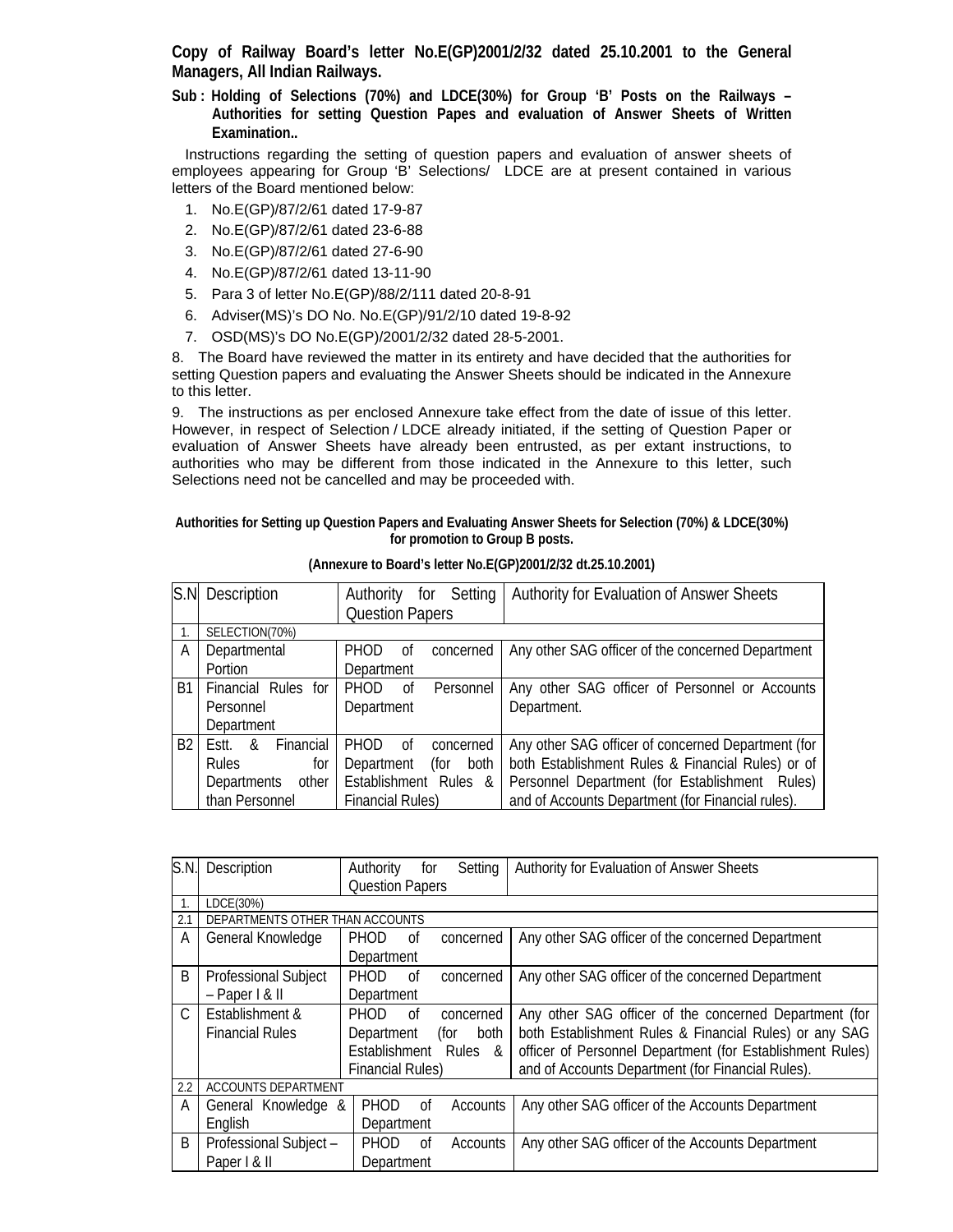**Clarificatory Notes for Setting up Question Papers and Evaluating Answer Sheets for Selection (70%) & LDCE(30%) for promotion to Group B Posts. (Annexure to Board letter No.E(GP)2001/2/32 dated 25.10.2001)** 

- 1. The nomination of officers as indicated in the table above for both setting up the question paper as well as for evaluation of answer sheets, shall be approved by GM. In case, there are compelling circumstances like the proposed officer's name being borne on the Agreed list etc. the GM shall exercise his discretion for nominating another HAG/SAG officers.
- 2. The officer/s nominated for evaluation of the answer sheets, need not necessarily be member/s of the Selection Committee.
- 3. The officers setting up the question paper and evaluating the answer sheets, shall be necessarily different.
- 4. For selection (70%) as well as LDCE(30%), if more than one officer are to evaluate different portions of the same paper, either separate or detachable answer sheets should be provided for each of these portions, so that it can be given to evaluating officers separately, to maintain the secrecy of marks allotted.
- 5. In the case of Units where more than one SAG officer may not be available in a particular Department (e.g. in Production Units in certain Departments), services of an SAG officer of the same Department of the contiguous Zonal Railway may be utilised for evaluating the Answer sheets set by the PHOD/HOD of the particular Unit.

 The nomination of the officer of the contiguous Railway shall be made by the GM of the particular Unit, where Selection/LDCE is being held, in consultation with the GM of the contiguous Railway.

**Copy of Railway Board's letter No.97-E(SCT)-I/25/4 dated 11.01.2002. (RBE No.6/2002)** 

**Sub : Providing of Reservation in a single post cadre.** 

 Some of the Zonal Railway/Production Units have sought clarification as to how to fill a single vacancy in a single post cadre falling at a reserved point in promotion category.

2. The matter has been under consideration in consultation with DOP&T, who have advised that DOP&T is considering to make an amendment to their O.M. dated 2.7.1997 to provide that there shall be **no reservation in a single post cadre**. Accordingly, pending receipt of instructions from the nodal Ministry, action may be taken **to fill a single post in single post cadre without applying reservation** on ad-hoc basis, till further orders.

**Copy of Railway Board's letter E(G)2001 HO1-7 dated 03.05.2002. RBE No.60/2002** 

**Sub : Grant of honorarium to the Railway Officer/Staff for setting question papers in connection with Limited Departmental Competitive Examination held for promotion from Group 'C' to Group 'B'.** 

 Ministry of Railways have considered increase in the rate of honorarium for setting of Question papers in connection with the examinations held for promotion from Group 'C' to Group 'B' as prescribed in Board's letter No.E(G)77 HO1-27 dated 7-12-78 and E(G)88 HO1-22 dated 28-8-99. In continuation of Board's letter of even number dated 15-10-2001, it has been decided in modification of the instructions dated 7-12-78 and 28-8-89, that an honorarium of Rs.500/- shall be payable for setting up Question papers in connection with the examinations held for promotion from Group 'C' to Group 'B'.

2. The above has the sanction of the President and issues with the concurrence of the Finance Directorate of the Ministry of Railways. ------

#### **Railway Board's letter No.99-E(SCT)I/25/13 dated 7.8.2002 (RBE No.128/2002)**

The Ministry of Personnel, Public Grievances and Pensions, Department of Personnel and Training vide their O.M.no.36028/17/ 2001-Estt.(Res.) dated 11.7.2002 has considered the references from various Ministries regarding adjustment of SC/ST candidates promoted on their own merit in post based reservation rosters and clarified as under :-

- (i) The SC/ST candidates appointed by promotion on their own merit and not owing to reservation or relaxation of qualifications will not be adjusted against the reserved points of the reservation roster. They will be adjusted against unreserved points.
- (ii) If an unreserved vacancy arises in a cadre and there is any SC/ST candidate within the normal zone of consideration in the feeder grade, such SC/ST candidate will be considered for promotion alongwith other candidates treating him as if he belongs to general category. In case he is selected, he will be appointed to the post and will be adjusted against the unreserved point.
- (iii) SC/ST candidates appointed on their own merit (by direct recruitment or promotion) and adjusted against unreserved points will retain their status of SC/ST and will be eligible to get benefit of reservation in future/further promotions, if any.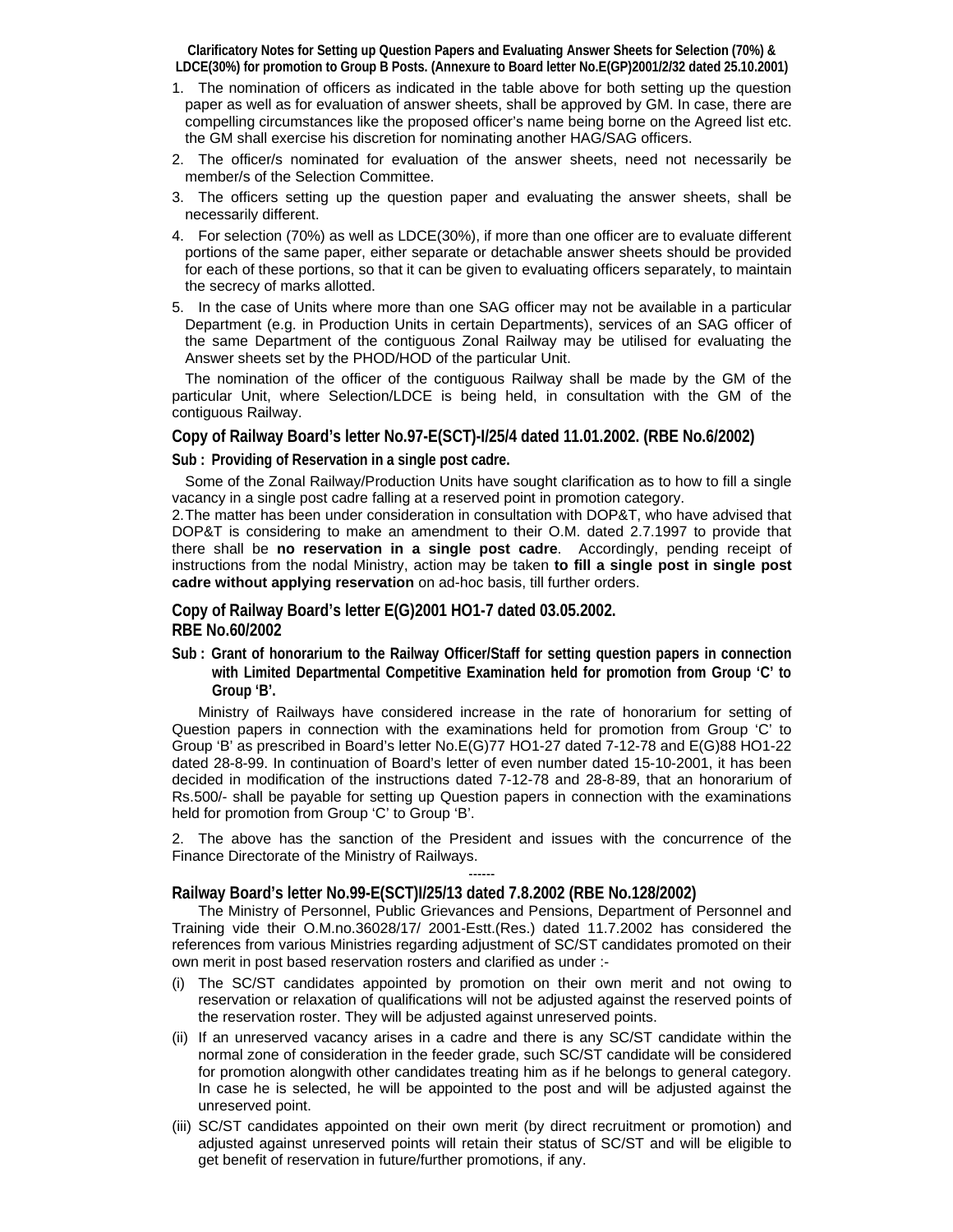(iv) 50% limit on reservation will be computed by excluding such reserved category candidates who are appointed/promoted on their own merit.

All the zonal Railways/Production Units may bring the contents of DOP&T's O.M. dated 11.7.2002 to the notice of all concerned for information and strict compliance. -------

#### **Railway Board's letter No.95-E(SCT)I/49/5(Gaz.) dated 6.9.2002 (RBE No.154/2002)**

Board vide their letter No.95-E(SCT)I/49/5(2) dated 21.8.1997 have issued instructions to adopt post based roster in Group 'C' and 'D' posts of promotion category. Some of the Railways have expressed doubts whether post based roster should be followed for promotion from Group 'C' to Group 'B' and within Group 'B'. In this regard it is clarified that the matter is under the consideration of the Railway Board and a final decision is likely to take some time. Therefore, existing instructions presently being followed will continue to be followed for promotions to this Group till further orders. It is further clarified that rosters will cease to operate when the representation of persons belonging to reserved categories in a cadre reaches the prescribed percentage of reservation. Thereafter, vacancies released by retirement, resignation, promotion etc., of the persons belonging to the general and reserved categories will be filled by the appointment of the persons belonging to the respective category so that prescribed percentage of reservation in the cadre is maintained.

#### **Railway Board's letter No. 99-E(SCT)I/25/13 dated 20/06/03 (RBE No.103/2003)**

**Sub :- Reservation in promotion- Treatment of SC/ST candidates promoted on their own merit.** 

------

**Ref:- Railway Board's letter No. 99-E(SCT)I/25/13 dated 07.08.2002 (RBE 127/2002).** 

Some of the Zonal Railways have raised doubts regarding Para-(i) of the above quoted letter and sought a categorical clarification as to how the SC/ST candidate appointed by promotion on their own merit and not owing to reservation or relaxation of qualification is to be adjusted in the post based roster.

In this context, it is clarified that in selection posts, SC/ST candidates who are selected by applying the general standard and whose names In the select list/ panel appear within the number of unreserved vacancies are to be treated as selected on their own merit. For example, suppose there are a total of 10 vacancies for which a panel/ select list is to be prepared. Out of them, six vacancies are unreserved and four are reserved for SCs/STs. First six candidates in the select list/ panel who have been selected by applying the general standard will be adjusted against unreserved vacancies irrespective of the fact whether they or some of them belong to SC or ST category. SC/ST candidates selected for remaining four reserved vacancies, whether selected on general standard or by giving relaxation/concessions as per existing instructions on the subject, shall be adjusted against reserved vacancies. Similarly, in case of non-selection promotions, SC/ST candidates who are senior enough to be within the number of unreserved vacancies and are included in the panel/ selection list without getting any relaxation/concession will be treated as own merit candidates.

The clarifications issued vide Board's letter No. 97-E(SCT)I/25/24 dated 30.06.1999 (RBE 152/1999) are superseded by Board's letter of even number dated 07.08.2002 (RBE 127/2002). The principles laid down vide Board's letter of even number dated 07.08.2002 (RBE 127/2002) should be made applicable in all the promotions held after its issue.

---------

## **Copy of Railway Board's letter No.2003-E(SCT)I/25/14 dated 24.11.2003 to the General Managers(P), Southern Railway (RBE No.207/2002) circulated under SER ES No.204/03.**

**Sub : Promotion by selection from Group 'C' to Group 'B' Service-relaxation/concession to SCs/STs thereof.** 

With reference to your office letter quoted above, a clarification from Ministry of Personnel, Public Grievances and Pensions (Deptt. Of Personnel & Training) has been received. They have clarified that instructions contained in Ministry of Home Affairs O.M.No.1./12/67-Estt.(C) dated 11.07.1968 have been superseded by DOP&T's O.M.No.10/41/73/Estt.(SCT) dated 20.07.1974 i.e. the date on which 15% and 7.5% reservation for SCs and STs respectively was introduced in all promotions made by selection from Class III (Group 'C') to Class II (Group 'B'), within Class II (Group 'B') and Class II (Group 'B') to the lowest rung of Class I (Group 'A'). Since Board's letter No.E(SCT)68 CM 15/10 dated 27.08.68 was issued on the basis of above quoted MHA's O.M. dated 11.07.68, it also stands superseded.

The Hon'ble CAT/Chennai's order may be contested accordingly.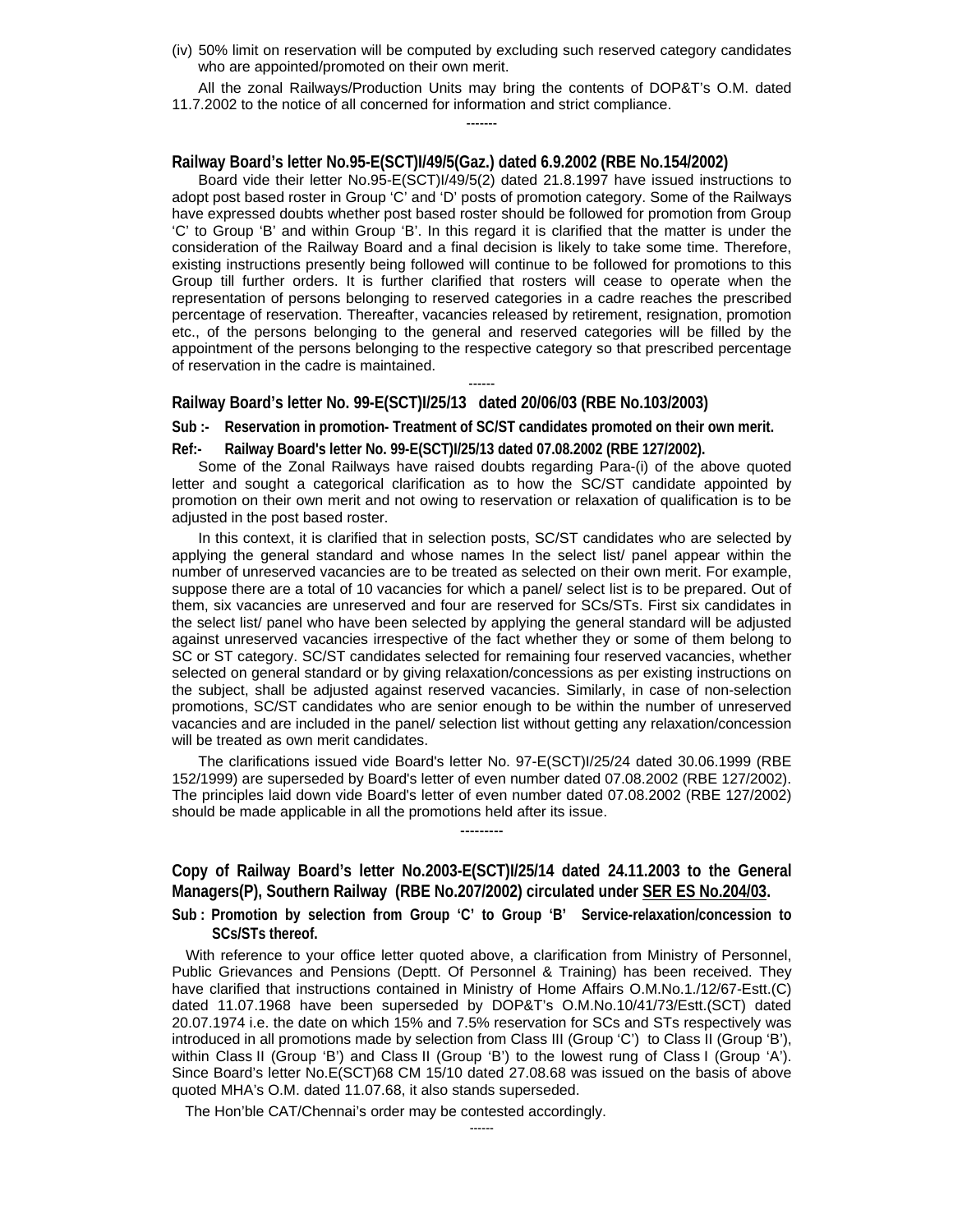#### **Copy of Railway Board's letter No.E(GP)2003/2/32 dated 10.12.2003 & SER ES No.1/2004.**

**Sub : Syllabus for selection to the post of Assistant Law Officer(Gr 'B').** 

A revised syllabus of the professional subject for the post of Assistant Law Officer(ALO), Group 'B' is enclosed for guidance. This may be given wide publicity and circulated amongst the eligible candidates.

2.0 The revised syllabus will be effective from the date of issue of this letter. However, selections which have already been finalised or have been initiated otherwise than in accordance with the enclosed syllabus, need not be disturbed.

3.0 This disposes of N.E.Railway's reference No.KA/254/4-ALO(1) dated 05-03-03.

#### **Enclosure to Board's letter No.E(GP)/2003/2/32 dated 10.12.2003**

#### **1. Constitution of India**

**Fundamental Rights and Directive Principles in general Directive Principles of State Policy Union and State Judiciary with Special emphasis on Article 285, 299, 300, 309, 310** 

**and 311** 

#### **2. Contract Act**

Formation of contract.

Special emphasis on Sections –

- 56 Agreement to do impossible act.
- 73 Compensation of loss caused by breech of contract.
- 74 Compensation for breech of contract where penalty stipulated far.
- **3. Arbitration & Conciliation Act, 1986** Part-I
- Special emphasis on sections 1, 8, 9, 10, 11, 14, 28, 30, 33, 34 and 36

# **4. Land Acquisition Act**

Special emphasis on sections 4, 5, 6 and 23

#### **5. Railway Claims Tribunal Act**

- Special emphasis on sections –
- 13 Jurisdiction, Powers and authority of Claims Tribunal
- 16 Application to Claims Tribunal
- 17 Limitation
- 23 Appeals

# **6. Indian Railways Act**

Special emphasis on Sections –

- 123 Definitions
- 124 Extent by liability
- 124 A Compensation on account of untoward incident
- 125 Application for compensation
- 126 Interim relief by Railway Administration
- 127 Determination of Compensation
- Railway Accidents (Compensation) Rules, 1990

#### **7. Civil Procedure Code**

- 8. Sections 9, 10, 11, 20, 79, 80, 96, 97, 100, 113, 114 and 115
- 9. Order IV
- 10. Order VI Rule 1, 1A, 2, 3, 4 and 5
- 11. Order VIII Rule 1, 2, 3, 4 and 5
- 12. Order XXVIII Rules 1 and 2
- 13. Order XLI Rule 1,2, and 3 A
- 14. Order XLXLIII Rule 1 and 2
- 15. Order XLVII Rule 1 and 3
- **16. Railway Servants (Discipline & Appeal) Rules, 1968**
- **17. Indian Railway Establishment Manual**
- Revised Edn. 1990 Chapter-I
- **10. Indian Railway Establishment code**

------ **Copy of Railway Board's letter No.2003-E(SCT)I/25/16 dated 6/01/04 (RBE No.03/2004) addressed to General Managers/All India Railways circulated under SER ES No.21/2004.** 

**Sub: Non-Permissibility of exchange of reservation between SCs and STs.** 

A copy of DOP&T's O.M.No.36012/17/2002-Estt.(Res.) dated 06.11.2003 on the above subject is enclosed herewith for information and strict compliance. All the instructions on the subject are suitably modified to the extent as clarified in the above O.M. In regard to Part-B para (i) it may be mentioned that presently there is a ban on de-reservation of reserved vacancies. However, since the reserved vacancies in safety category cannot be kept vacant due to safety of train operation, achievement of production targets etc., the procedure laid down vide Board's letter No.99-E(SCT)I-25/10 dated 11.05.99 may be followed.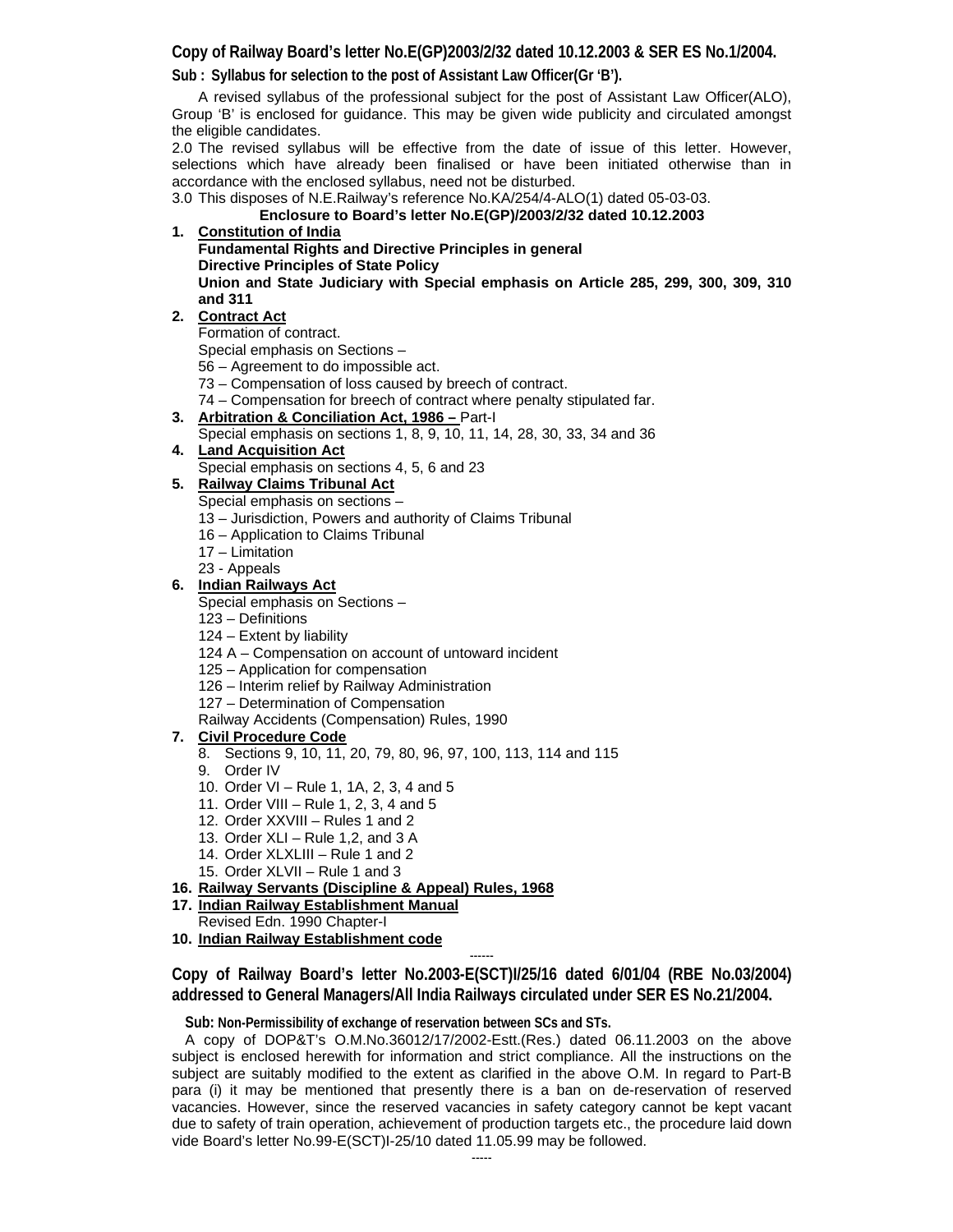## **Copy of DOP&T's O.M.No.36012/17/2002-Estt.(Res.) dated 06.11.2003.**

**Sub: Non-Permissibility of exchange of reservation between SCs and STs.** 

 The undersigned is directed to say that after introduction of post based reservation various ministries/departments have been seeking clarification whether it is possible to fill up a post reserved for Scheduled Tribes by a Scheduled Caste candidate or vive versa by applying the principle of exchange of reservation between Scheduled Castes and Scheduled Tribes as was possible when vacancy based rosters were in vogue.

2. Basic principle of post based reservation is that the number of posts filled by reservation by any category in a cadre should be equal to the quota prescribed for that category. If exchange of reservation between SCs and STs is permitted, number of employees of one reserved category of employees appointed by reservation will go beyond reservation prescribed for that category. It would be against the spirit of post based reservation. Therefore, after introduction of post based reservation, it is not permissible to fill up a post reserved for Scheduled Tribes by a Scheduled Caste candidate or vice versa by exchange of reservation between SCs and STs.

3. If sufficient number of SC/ST/OBC candidates fit for appointment against reserved vacancies are not available, procedure as given below should be followed for filling up such reserved vacancies.

#### **A. In cases of Direct Recruitment**

- (i) Where sufficient number of candidates belonging to SC/ST/OBC are not available to fill up the vacancies reserved for them in direct recruitment, the vacancies shall not be filled by candidates not belonging to these communities. In other words, there is a ban on dereservation of vacancies reserved for SCs, STs and OBCs in direct recruitment.
- (ii) If sufficient number of suitable SC/ST/OBC candidates are not available to fill up vacancies reserved for them in the first attempt of recruitment, a second attempt shall be made for recruiting suitable candidates belonging to the concerned category in the same recruitment year or as early as possible before the next recruitment to fill up these vacancies. If the required number of SC/ST/OBC candidates are not even then available, the vacancies which could not be filled up shall remain unfilled until the next recruitment year. These vacancies will be treated as 'backlog vacancies.'
- (iii) In the subsequent recruitment year when recruitment is made for the vacancies of that year (called the current vacancies), the backlog vacancies of SCs, STs and OBCs will also be announced for recruitment. While doing so it may be kept in view that the vacancies of the particular recruitment year i.e. the current vacancies and the backlog vacancies of OBCs will be treated as one group and backlog vacancies of SCs and STs as a separate and distinct group. Thus, there will be two distinct groups of vacancies. One group will contain the current vacancies and the backlog vacancies of OBCs, and the another group will contain backlog vacancies of SCs and STs. While in respect of vacancies in the first group instructions that no more than 50% of the vacancies can be reserved in a year will apply all the backlog vacancies reserved for SCs and STs will be filled up by the candidates belonging to concerned category without any restriction whatsoever as they belong to distinct group of backlog vacancies of SCs and STs.
- (iv) If vacancies reserved for SCs/STs/OBCs cannot be filled up and are carried forward as backlog vacancies and remain unfilled in the following recruitment year also, they will be carried forward as backlog vacancies or subsequent recruitment years as long as these are not filled by candidates of the category for which these are reserved.
- (v) There may be rare and exceptional case in Group 'A' services, where posts cannot be allowed to remain vacant in public interest in such situations, the administrative Ministry/Department under which the recruitment is being made shall make a proposal for de-reservation giving full justification for such action, and consult the National Commission for Scheduled Caste and Scheduled Tribes in case of posts reserved for SCs/STs and the National Commission for Backward Classes in case of posts reserved for OBCs and obtain the comments of concerned Commission on each proposal. After obtaining the comments of the concerned Commission, the administrative Ministry/Department shall place the proposal for de-reservation along with the Commission's comments before a committee comprising the Secretaries in the Department of Personnel and Training in the Ministry of Social Justice and empowerment and in the Ministry/ Department under which the recruitment is being made for consideration and recommendation. The recommendation of the committee shall be placed before the Minister in Charge of the Department of Personnel and Training for a final decision. If de-reservation of the vacancies is approved, these can be filled by the candidates of other communities.

#### **B. In cases of Promotion**

(i) In case of promotion including promotion by selection from Group 'C' to Group 'B', within Group 'B' and from Group 'B' to the lowest rung of Group 'A', if sufficient number of SC/ST candidates fit for promotion against reserved vacancies are not available, such vacancies may de-reserved as per prescribed procedure and filled by candidates of other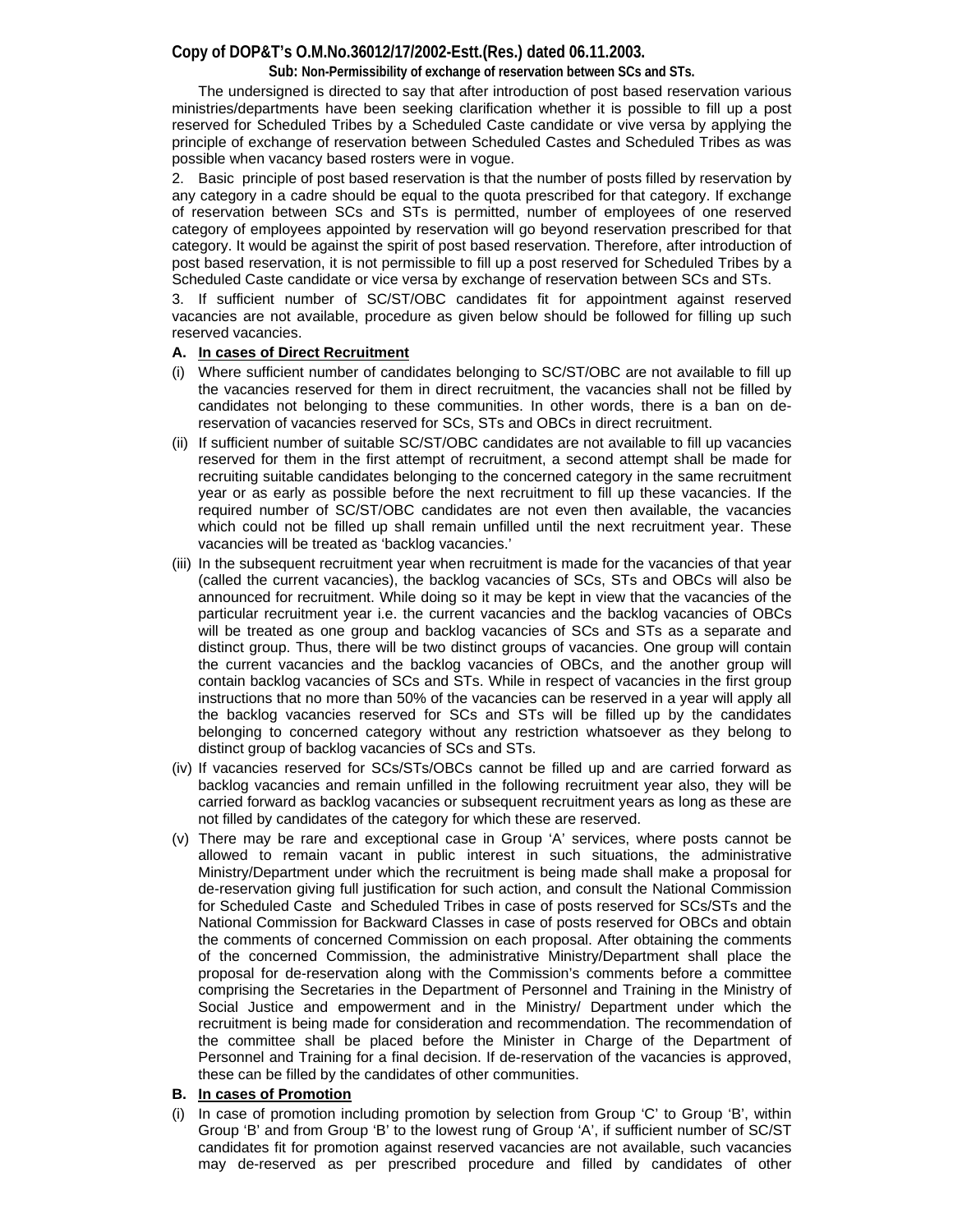communities.

- (ii) If sufficient number of SC/ST candidates fit for promotion against reserved vacancies are not available and such vacancies can also not be de-reserved for reasons like nonavailability of candidates of other categories to fill up the posts etc., the vacancies shall not be filled and will remain un-filled until the next recruitment year. These vacancies will be treated as 'backlog vacancies'.
- (iii) In the subsequent recruitment year when recruitment is made for the vacancies of that year (called the current vacancies), the backlog vacancies of SCs and STs will also be filled up, keeping the current vacancies and backlog vacancies of SCs and STs as two distinct groups. While in respect of the current vacancies the instructions that not more than 50% of the vacancies can be reserved will apply, all the backlog vacancies reserved for SCs and STs will be filled up by candidates belonging to the concerned category without any restriction whatsoever as they belong to distinct group of backlog vacancies.
- (iv) If backlog vacancies reserved for SCs/STs cannot be filled up by reservation and can also not be de-reserved in the subsequent recruitment year as well, such backlog vacancies will be carried forward as backlog reserved vacancies for subsequent recruitment year(s) as long as these are not filled by candidates of the category for which these are reserved or by candidates of other communities after de-reservation.

4. In cadres having more than 13 posts, number of posts filed by reservation by any category at any point of time should ideally be equal to the quota determined as per percentage of reservation prescribed for that category. Whenever the posts are filled, efforts have to be made to complete reservation quota for SCs/STs/OBCs in case of direct recruitment and for SCs/STs in case of promotion so that the number of posts filled by reservation by SCs, STs and OBCs, as the cases may be, in the cadre is equal to the number of posts earmarked for them. It means that if reservation quota is not complete, efforts would be made to complete the reservation quota whenever the recruitments are made in the cadre. Thus, reservation would not lapse in case of post based reservation for the reason that reserved posts could not be filled for a specified number of years.

5. In cadres having 13 or less number of posts where 14-point L-shaped rosters are applied, if a reserved vacancy is filled by a candidate belonging to other community after de-reservation, the reservation will be carried forward for subsequent recruitment year. Such carry forward of reservation would be permitted for three subsequent recruitment years. In the third forward of carried forward of reservation, the vacancy will be treated reserved for the concerned category, but if it cannot be filed by reservation in the third year of carried forward of reservation by a candidate of the concerned category, reservation will be treated as lapsed and it will be filled as an unreserved vacancy.

6. It is possible that some posts reserved for STs might have been filled by SC candidates by exchange of reservation or vice versa before issue of this O.M., such cases need not be reopened. However, if number of SC or ST candidates appointed by reservation including by exchange of reservation between SCs and STs is in excess of reservation prescribed for them. Such excess representation may be adjusted in future recruitment.

7. All the Ministries/Department are requested to bring this instructions to the notice of all offices/organisation/establishment etc. under their control.

## ------ **Copy of Railway Board's letter 2003-E(SCT)I/25/14 dated 7.01.04 (RBE No.8/2004) (SER ES No.62/2004)**

**Sub : Promotion by Selection from Group 'C' to Group 'B' Service-relaxation/concession to SCs/STs thereof.** 

It has come to notice of the Board that certain relaxations/concessions to SCs/ STs have been provided in the "Guidelines on the Departmental Promotion Committee(DPC)". However, it is not being followed by the Zonal Railways. The Consolidated instructions on DPCs and related matters were issued long back in the year 1989 vide DOP&T's O.M. No.22011/5/86. Estt.(D) dated 10/04/1989. Vide Para 6.3.2. (ii) of the aforesaid O.M. dated 10/04/1989 has been laid down as under :

"In promotion by selection to posts/services in Group'B' and from Group 'B' to the lowest rung in Group 'A' selection against vacancies reserved for SCs and STs will be made only from those SCs/STs Officers, who are within normal zone of consideration prescribed vide the Department of Personnel and A.R.O.M.No. 22011/ 3/76-Estt.(D) dated 24<sup>th</sup> December, 1980. Where adequate number of SCs/STs candidates are not available within the normal field of choice, it may be extended to five times the number of vacancies and the SCs/STs candidates coming within the extended field of choice should also be considered against the vacancies reserved for them. If candidates from SCs/STs obtain on the basis of merit with due regard to seniority, on the same basis as others, lesser number of vacancies than the number reserved for them, the difference should be made up by selecting candidates of these communities, who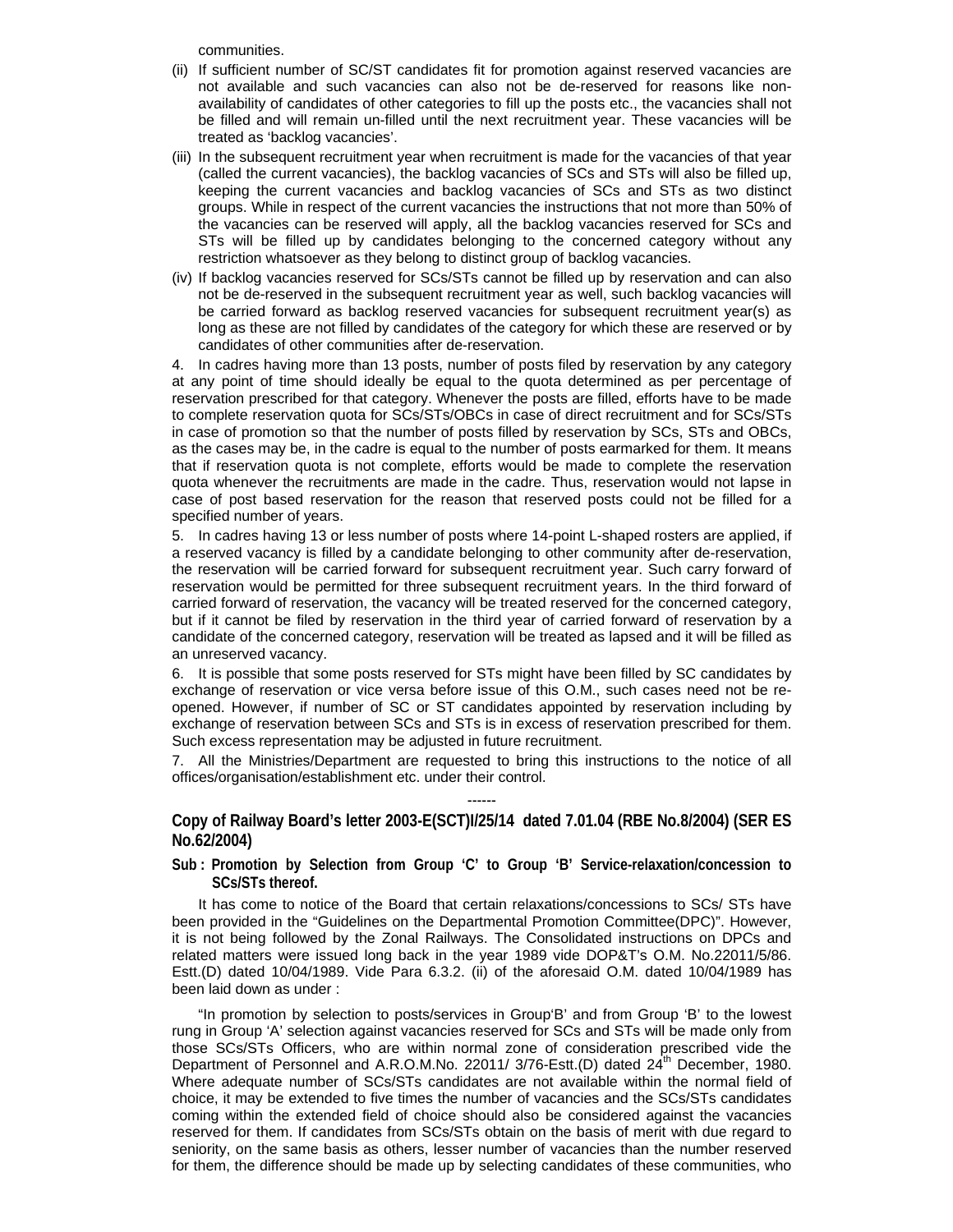are in the zone of consideration, irrespective of merit and 'bench mark' but who are considered fit for promotion.

**Copy of Railway Board's letter E(GP)99/2/22 dated 22.7.2004 (RBE No.146/2004) (SER ES No. 183 /2004)** 

------

**Sub : Promotion from Group 'C' to Group 'B' – Conditions of eligibility.** 

In terms of instructions contained in Railway Board's letter No.E(GP)88/2/97 dated 14.4.87 as amended vide letter No.E(GP)88/2/111 dated 15.3.89, Group 'C' employees with 3 / 5 years of non-fortuitous service in grade the minimum of which is Rs.1400/- and in higher grade (IV CPC) are eligible for being considered for appearing in the Selection / LDCE for promotion to Group 'B'.

2.0 The matter is regard to the eligibility conditions for appearing in the selection/ LDCE for promotion to Group 'B' posts consequent upon implementation of the pay scales recommended by the Vth Pay Commission has been considered by the Board and it has been decided that :

(a) Employees working in grade the minimum of which is Rs.5000/- and in higher Group 'C' grades will be eligible to appear for Group 'B' selections provided they have rendered not less than three years of non-fortuitous service in the grade.

(b) For LDCE, employees holding posts in grade the minimum of which is Rs.5000/- or in higher Group 'C' grades, with five years of non-fortuitous service in the grade will be eligible.

 In reckoning the period of service, the length of non-fortuitous service rendered in the corresponding pre-revised scale(s) should be taken into account.

(c) The relative seniority of Group 'C' employees in grades Rs.6500-10500 and 7450-11500 coming from different streams for the purpose of selection to Group 'B' should be determined on the basis of the total length of non-fortuitous service rendered in any or both these grades. The actual length of service in the corresponding pre-revised scales should be added to arrive at the total service for the purpose.

3.0 Selections to Group 'B' which are already in progress may be proceeded with and finalized as per the existing principles. All fresh selections including those which have been initiated but where the written examination has not been held, should be held in accordance with the instructions contained herein. The LDCE, wherever the same is in force, is a part of the process of filling vacancies in Group 'B'. Therefore, whatever is followed in the case of selection, may also be followed in the case of corresponding LDCE.

**Copy of Railway Board's letter E(GP)99/2/22 dated 18.11.2004 (RBE No.239/2004) (SER ES No. 255 /2004)** 

**Sub : Promotion from Group 'C' to Group 'B' – Conditions of eligibility for APO.** 

Please refer to instructions contained in Board's letter of even number dated 22.7.2004 regarding eligibility conditions for promotion to Group 'B' with reference to the revised pay scale based on the recommendation of the  $V<sup>th</sup>$  Pay Commission.

It has been decided by the Board that in so far as promotion to the Group 'B' posts of Assistant Personnel Officer is concerned only those employees who have put in a minimum of 3 years of non-fortuitous service in the grade of Rs.5500-9000 and above are eligible for selections against 70% quota of vacancies.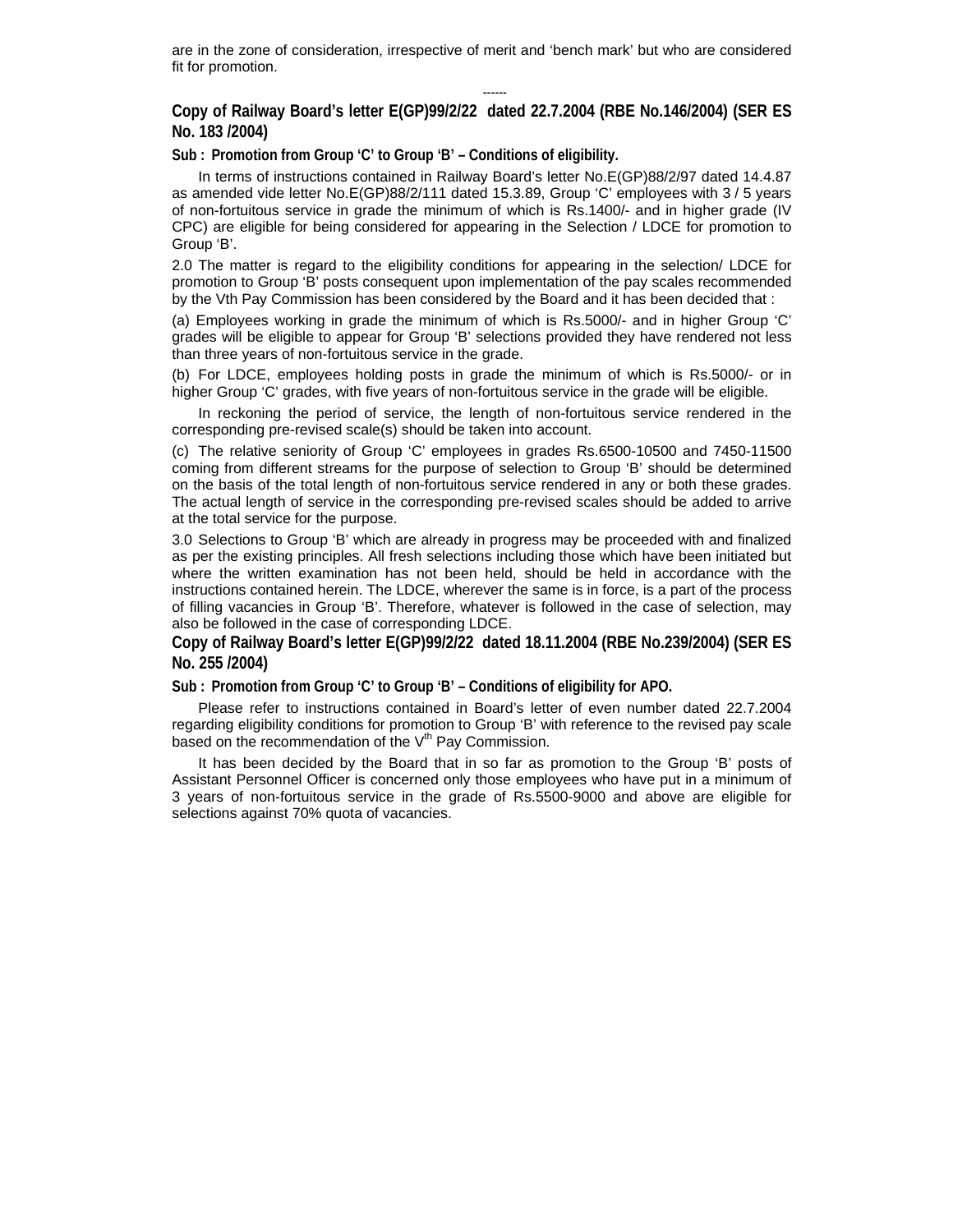# **CHECK POINTS**

# This is only illustrative and is not exhaustive.

# **Assessment of Vacancy:**

- **1** PHOD to personally verify that vacancy assessment has been done correctly keeping in view all the parameters laid down by Railway Board and it reflects the vacancy break-up (UR, SC, ST) correctly duly vetted by CPO's Reservation Cell.
- **2** Wherever addition of 30% of the cadre to the vacancy assessment leads to inflated size of the panel PHOD to obtain GM's prior personal approval to restrict the size of the panel to a number that adequately meets the requirements.

# **Notification:**

- **3** Notification must contain details of the examination whether it is a 70% , 30% , 100% Selection ;
- **4** Break up of vacancies (UR, SC & ST) ;
- **5** Eligibility conditions and cut off date, wherever applicable ;
- **6** List of eligible candidates, wherever applicable ;
- **7** Scheme of examination ;
- **8** Syllabus, if any ;
- **9** Pre-Selection coaching Notice for reserved category wherever vacancies are reserved for SC/ST ;
- **10** Date, time and venue of the examination**\* ;**
	- \* This can be notified through a separate notification also.

# **Setting of Question Paper:**

- **1** PHOD to set the question paper
- **2** Question paper must conform to the syllabus wherever such syllabus has been prescribed otherwise it should be related to practical field of work.
- 3 The question paper must indicate the duration, subject/ Paper, full marks, qualifying marks, distribution of marks for each question/part of the questions, number to be attempted, and compulsory questions, if any.
- 4 Question paper has to be bi-lingual with option to answer in Hindi.
- 5 While setting question paper, instructions regarding questions on official language to be followed.
- 6 PHOD to arrange the required number of copies (bi-lingual) of question papers, sealed and hand over the same to the Presiding Officer. Absolute confidentiality to be maintained while setting/making copies of the question papers to guard against leakage.

# **Conduct of Examination:**

- 1 PHOD to nominate one officer of the department not below the rank of JA Grade as Presiding Officer to conduct the written examination.
- 2 The Presiding Officer may select invigilators who must be gazetted officers.
- 3 The Sealed packets containing question papers shall be opened by the Presiding Officer in presence of 2 (two) candidates and their signature obtained on the body of the sealed packets.
- 4 Question papers will be distributed to the invigilator in-charge of each room keeping proper accountal of the same.
- 5 Before distributing the answer scripts it may be ensured that the each answer book is stamped and contains a fly-leaf. Both fly-leaf as well as the answer books should be stamped and signed. Each answer book should be signed by invigilator of the examination hall concerned. Before issue of additional pages it must to be stamped and signed by the invigilator.
- 6 Invigilator in-charge of each hall will get the attendance sheets signed by the candidates and collect the identification memo from each examinee.
- 7 Candidates to be directed to write their name, designation and examination details only on the fly-leaf and nowhere else. They should also be warned that if they write their name/ designation/roll no. or put any other symbol/sign any where in the answer book they will be disqualified.
- 8 Candidates to be advised to submit the question paper along with the answer scripts.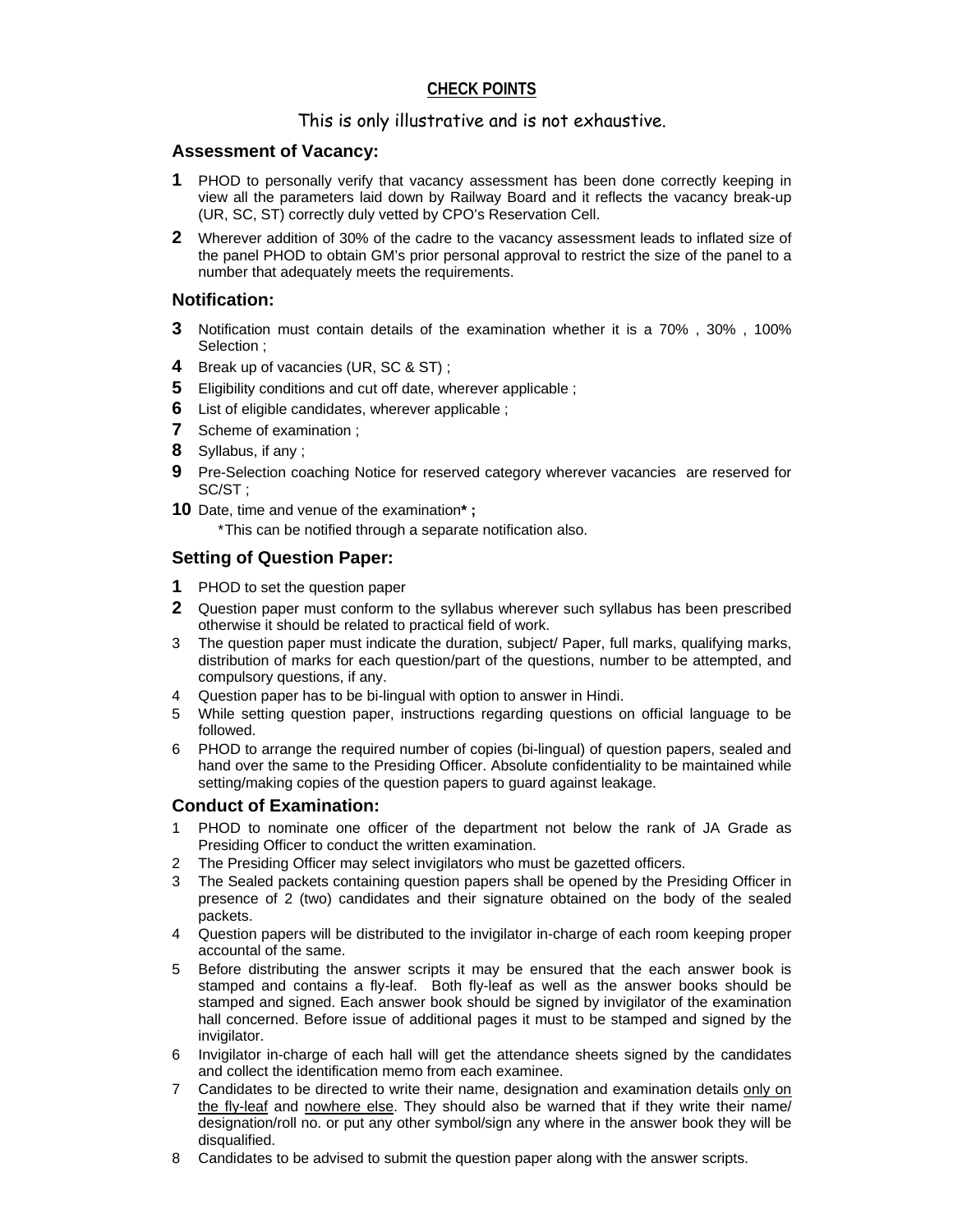- 9 If there is any complaint of outside interference or mass copying etc. it should be brought to the notice of the competent authority. In case of any law and order problem, matter should be reported to local police.
- 10 At the end of the examination, the used answer books alongwith question papers should be counted and tallied (room-wise) with the attendance sheet and a consolidated statement prepared. All blank spaces in the answer scripts should be scored off / penned through.
- 11 The used answer books alongwith question paper should be sealed by the Presiding officer in presence of at least two invigilators.
- 12 The attendance sheet, unused answer books, question paper, additional sheets etc. should be sealed in a separate packet.
- 13 The Presiding Officer will submit a report certifying that the examination has been conducted smoothly as per schedule. In case of any delay he should record the same with reason therefor. Any untoward incident happened during the examination should also be reported.

## **Coding of Answer Books:**

- After the answer books are received from the Presiding Officer each should be allotted a code / dummy number which should also be simultaneously recorded on the corresponding fly-leaf. The answer books should be sent to the evaluating officer with the code number alone while the fly-leaves should be removed from the answer books. Code should also be preferably put on each additional bunch of sheets which is/are attaches to the main answer books.
- 2 The coded answer books should be sealed and sent to the evaluating officer duly indicating the total number of answer books and code numbers.
- 3 The detached fly-leaves should be serially arranged and kept in a separate sealed cover.

#### **Evaluation of Answer Books:**

- 1 Evaluation to be done by SAG officer of the concerned department specifically nominated by competent authority.
- 2 Answer book where the candidate has written his name or roll no or has left any other identification mark should be disqualified and reported to the competent authority.
- 3 Proper and uniform evaluation of the answer sheets especially for narrative type of answer should be ensured.
- 4 Marking should be done in the indelible ink.
- 5 Evaluator must not use a lead-pencil.
- 6 Marks once assigned should normally not be corrected. Erasing / overwriting is strictly prohibited. Should it become absolutely necessary to incorporate any correction, the originally assigned marks should be neatly scored off with due initialing each such correction, and fresh mark assigned.
- 7 The evaluating authority should allot the marks against each question / part thereof attempted by the examinee.
- 8 Marks to be allotted for each question / part thereof keeping in view the total marks allotted for each question / part thereof.
- 9 Total number of questions to be attempted should be rechecked before totaling the marks.
- 10 If excess answers have been given, the question last attempted should be ignored unless that is a compulsory question. In such case the last question attempted from the optional part should be ignored.
- 11 Totaling of marks scored should be re-checked and signed by the evaluating officer.
- 12 The top-sheet provided in the answer books should contain question-wise mark scored by the candidate.
- 13 The evaluating officer should restrain himself from reviewing his own evaluation and to award marks keeping in mind percentage of pass marks with a view to bring more candidates in the zones for viva voce test. The marks have to be awarded strictly based on correctness and contains of the answer given.
- 14 No grace marks are allowed.
- 15 No rounding off is allowed in respect of fractions / decimals. The aggregate also should be left as such without rounding off.
- 16 The evaluated answer sheets to be sent to the PHOD concerned who shall retain these for a minimum period of one year. In case there is some complaint / court case then the answer books will be retained till final disposal of the complaints / court case on specific advice from CPO/ CVO's office.
- 17 The evaluating officer should make out a separate statement of marks indicating the code numbers of the candidate and total marks obtained on a separate sheet and send the same to Personnel Officer in charge of the selection in a sealed cover.
- 18 Any delay in evaluation by more than 2 months should be brought to the notice of PHOD, delays of more than 3 months should be brought to the personal notice of General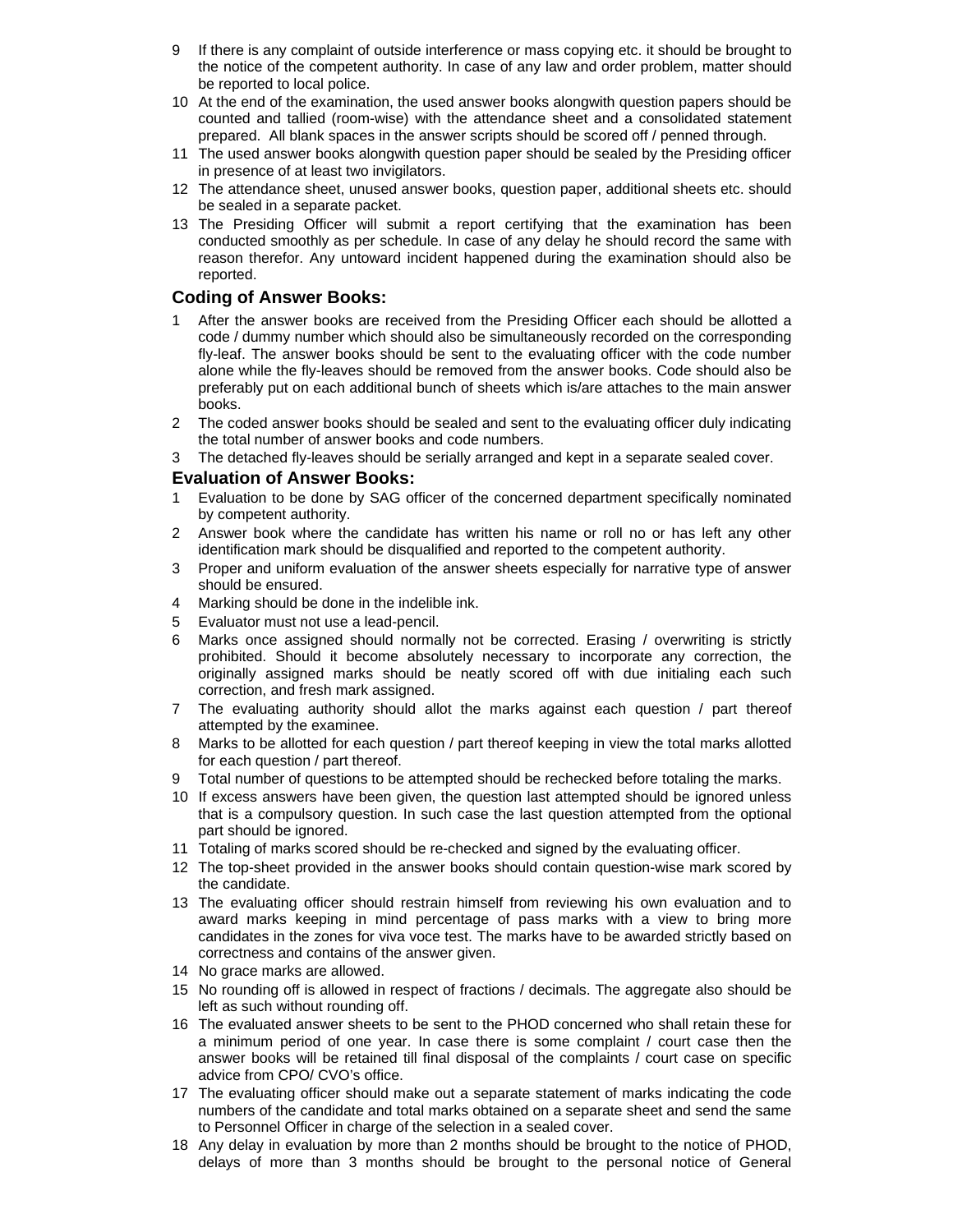Manager.

# **Decoding of Answer Books:**

- 1 The coded mark sheet received form the evaluating officer has to be carefully tallied with the coded fly leaves and a statement prepared indicating marks scored by each candidate in each paper. It is advisable to reattach fly leaves to the answer books.
- 2 Candidates securing qualifying marks in each paper should be identified and result of the written examination published accordingly.

## **Calling for Viva Voce:**

- 1 Only such candidates are to be called for viva voce who are found fit in the prescribed medical standard and in no case a candidate should be allowed to appear in the viva voce in absence of the medical fitness certificate.
- 2 In case any candidate is absent on the date of viva voce for genuine reasons supplementary viva may be held in his/her favour duly following the procedure as in the main viva voce.

# **Assessment in the viva voce by the Selection Board:**

- 1 Assessment of Annual Confidential Reports (ACR) for last 5 years including the latest to be prepared in the prescribed format.
- 2 Candidate to score minimum 15 marks out of 25 (5 years ACR) to qualify.
- 3 Candidate to score minimum 30 marks out of 50 taking ACR and viva voce together.
- 4 To check whether candidate qualifies separately in each paper of the written examination (90 out of 150), under ACR(15 out of 25), 'under ACR and viva voce taken together' (30 out of 50) and also in aggregate.
- 5 To check whether candidate is free from DAR/Vigilance/SPE case.
- 6 There will be only single evaluation sheet to be jointly signed by the selection board members. The ACR chart will also be jointly signed.
- 7 Each page of the evaluation sheet / ACR chart to be signed by the committee members.
- 8 There should not any cutting / overwriting in the mark sheet as well proceedings of the selection board.
- 9 There should be no delay in drafting the selection proceeding nor the job of drafting should be entrusted to someone who is not a member of the selection board. Awarding of marks and signing of the marks statement should take place on the date of viva voce itself.

#### **Empanelment**

- 1 Only such employees are to be recommended who have secured not less than 60% in the written examination (90 out of 150) in each paper, 15 out of 30 in ACR, 30 out of 50 in ACR + Viva, and 60% in aggregate.
- 2 Number to be empanelled should conform to the vacancies notified for each category.
- 3 In 70% / 100% selection, panel will be in order of seniority. However, if any candidates secured 80% and above and is graded as 'outstanding' he will be placed at the top of the panel. Candidates securing 60% and under 80% will be placed in order of seniority.
- 4 In 30% LDCE, panel will be strictly in order of merit subject to vacancy earmarked for UR / SC / ST.
- 5 Candidates having equal merits, seniority would prevail.
- 6 The selection panel would exclude the names of such employees who are (i) under suspension (ii) in respect of whom a major penalty charge sheet is pending (iii) in respect of whom prosecution for a criminal charge is pending. In such case the vacancy will be reserved for such candidate and a provisional selection panel would be announced.
- 7 If the pending disciplinary / criminal case is finalized within a period of two years of the approval of the provisional panel and if the candidate is fully exonerated / inflicted only a minor penalty he / she may be empanelled and promoted in his / her turn. If such a person is held guilty and is imposed any of the major penalties of 'reduction to lower time scale of pay or grade or lower stage' his case should be referred to the authority who approved the original panel for consideration if he/she is suitable or promotion in spite of the penalty imposed on him. If he/she is considered unsuitable his case should be put up to the next higher authority for taking a final decision.
- 8 Life of the panel will be 2 years from the date of approval of the panel.
- 9 Any amendment to be panel to be done by authority next higher than one who approved the panel.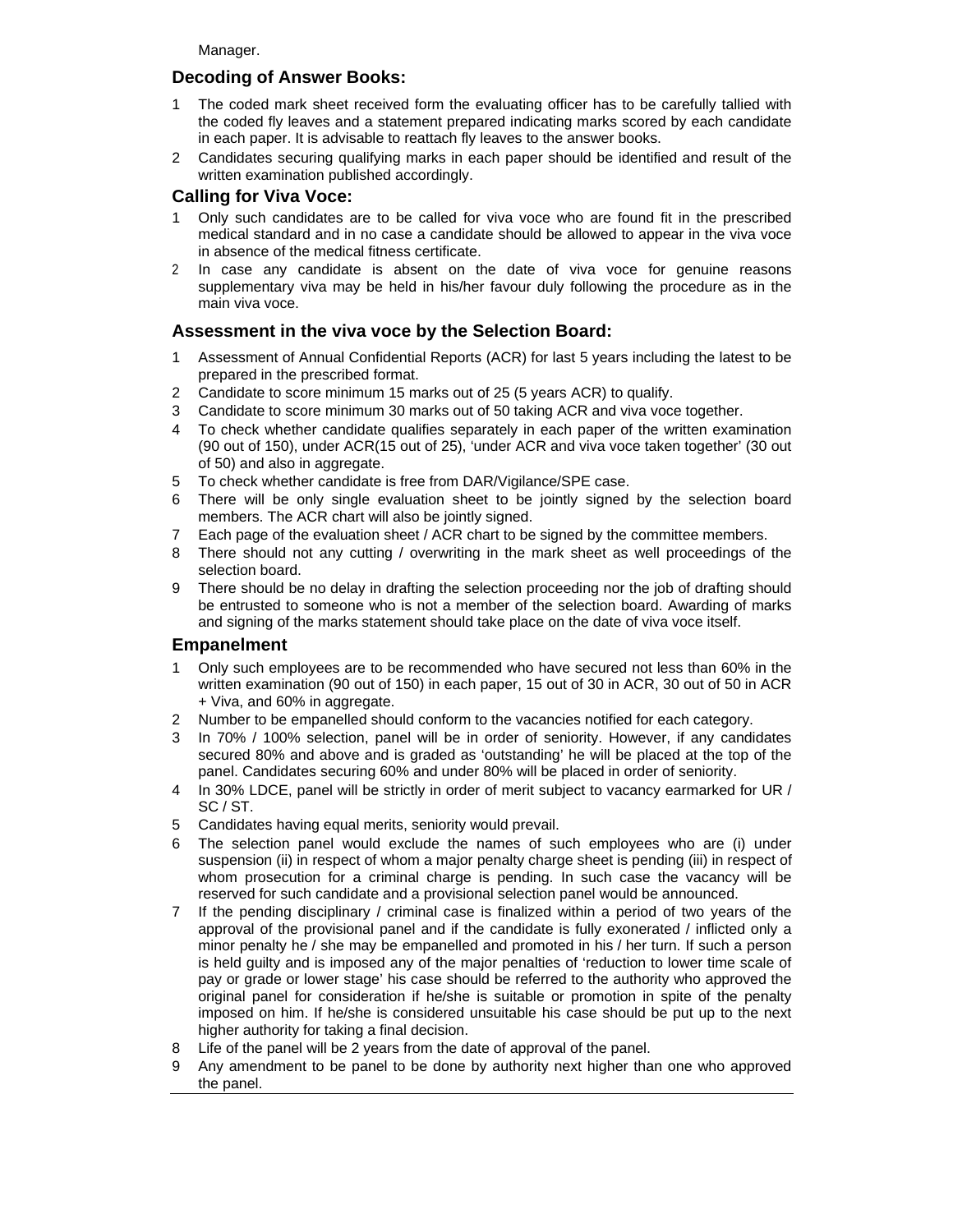|     |     | Assessment of vacancies for formation of a panel for the post of _______________<br>(Group 'B') on _________________ Railway for the period from _________<br>(2 years ) |          | to |
|-----|-----|--------------------------------------------------------------------------------------------------------------------------------------------------------------------------|----------|----|
|     |     | Total Cadre in Group 'B' = _____ (Open Line ___ Construction _____)                                                                                                      |          |    |
| (A) | (1) | Number of posts lying unmanned                                                                                                                                           |          |    |
|     | (2) | Number of posts manned by adhoc promotees                                                                                                                                |          |    |
|     | (3) | Number of vacancies likely to occur due to<br>Retirement/Promotion                                                                                                       | .        |    |
|     | (4) | Number of officers to be on leave/training/<br>requirement of RE                                                                                                         | .        |    |
|     | (5) | 30% of Group 'B' cadre including construction<br>reserve, toward unforeseen contingencies.                                                                               |          |    |
| (B) | (1) | Number of man still available from previous panel                                                                                                                        | $\cdots$ |    |
|     | (2) | Number of probationers likely to be absorbed in<br>regular posts                                                                                                         | .        |    |
|     | (3) | Number of officers likely to return<br>from<br>deputation from Abroad/India/Long Leave/<br>working on other Railways                                                     |          |    |
|     |     | Grand Total: $(A) - (B) =$ _____ (UR: ____, SC: ____, ST: ____)                                                                                                          |          |    |

#### **Signature of Officer**

- **Note :** (1) 30% of the Group 'B' cadre refers to additional vacancies arising due to upgradation of posts, due to more numbers of officers going abroad on deputation than anticipated and any other unforeseen development. (Board's letter No.E(GP)/79/2/74 dated 05-2-1980)
	- (2) If for unforeseen development such as creation of new posts, upgradation etc., the panel drawn get exhausted and the biennial selection is away by more than six months a fresh selection can be held. (Board's letter No. E(GP)/79/2/101 dated 23.01.1979)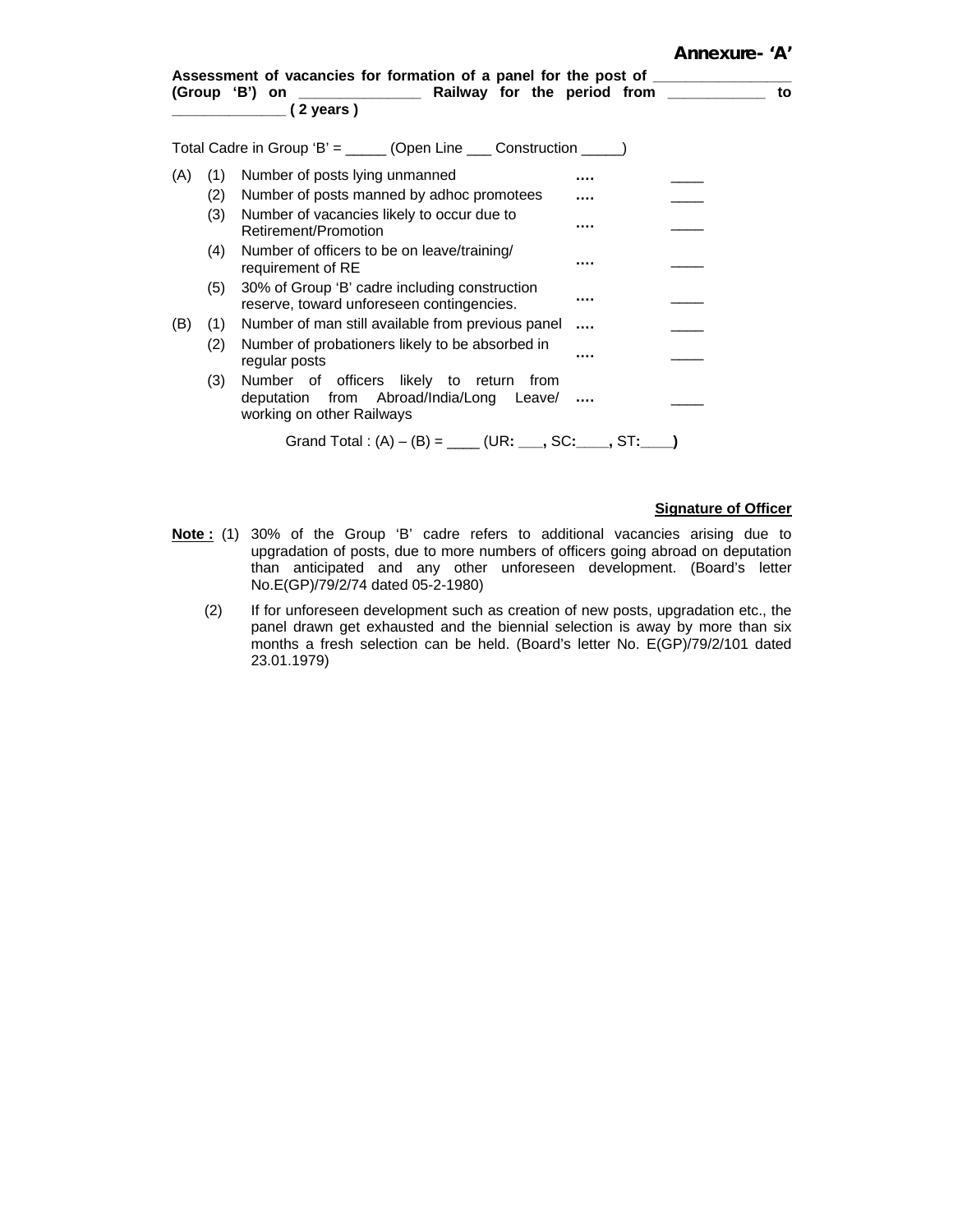#### **GAZETTED/GROUP-B QUESTION BANK**

#### **PERSONNEL DEPARTMENT (APO/AWO – Gr.B)**

#### Formation of Group-B panel for post of APO/AWO against 70% vacancies

#### **PART A (Professional – Establishment)**

Attempt any 8 out of the 9 questions from  $Q_1$  to 9 (15 marks each; total marks = 8x15=120); Answers must be concise and relevant to the paint. Time is limited and make its best use.

Q.1 Why and under what circumstances, suspension is resorted ? Enumerate the 'Compulsory', 'Optional' & 'Prohibited' deductions from the 'Subsistence Allowance'. [ 15 ] **OR** Service Service Service Service Service Service Service Service Service Service Service Service Service Service Service Service Service Service Service Service Service Service Service Service Service Service Service S

Explain 'deemed suspension' and the circumstances under which it becomes operative.

Q.2 What are the present instructions on 'Alternative Appointment' to medically decategorised staff ? How is the scheme different from the earlier system (before April' 1999) ?

**OR** Service Service Service Service Service Service Service Service Service Service Service Service Service Service Service Service Service Service Service Service Service Service Service Service Service Service Service S

 Explain the salient features of the scheme of compassionate appointments. What are the steps involved in making such appointments? What are the normal time limits and maximum time limit for the zonal Railway to deal such cases?

- Q.3 What are the objectives of HOER and classification of workers under it? For a' 'Continuous' worker, calculate the restored and statutory hours, on a 2 weekly averaging period if
	- i) P&C time =  $\frac{1}{2}$  hr daily
	- ii)  $PAC time = 1 hr daily$

**OR** Service Service Service Service Service Service Service Service Service Service Service Service Service Service Service Service Service Service Service Service Service Service Service Service Service Service Service S

 Explain the process of 'Factual Job Analysis' to ascertain the necessity of change of classification under the HOER. Under what circumstances, duty roster of staff under and 'Essentially Intermittent' classification will be upgraded to 'C'?

- Q.4 Write short notes on any five : [each note will be of 3 marks]
	- (a) Benchmarking
	- (b) Leave not due
	- (c) Joining time
	- (d) Cadre restructuring
	- (e) Transport allowance
	- (f) Assured Career Progression (ACP)
	- (g) Family Pension
	- (h) Commutation of Pension

Q.5 What is 'Staff Benefit Fund'? What is the per staff share from the revenue budget for this fund? What are the major purposes on which money is spent from the SBP?

#### **OR** Service Service Service Service Service Service Service Service Service Service Service Service Service Service Service Service Service Service Service Service Service Service Service Service Service Service Service S

 What are the salient features of the new pension scheme introduced for new entrants w.e.f. 1.1.2004?

Q.6 Calculate pension, retirement gratuity, commuted value of pension (CVP) on 40% of Pension, leave salary and family pension for Mr. 'a' who retired on 31.01.2005 on attaining 60 years of age

Qualifying service : 31 years 9 months; Date of last increment: 01.10.2004 Rate of increment : Rs.500/-, Last Pay Drawn : Rs.20,400/-; LAP: 280 days Rate of DA= 14%, DP- 50%, CVP factor = 9.81

#### OR

Large scale deaths and damage have been caused by cyclone in a division. You have been deputed as Officer-in-Charge to coordinate relief work. What steps will you take? Your answer should be practically implementable.

- Q.7 Fill up the blank spaces : [2.5x6=15 marks]
	- a) HBA entitlement is \_\_\_\_\_\_\_\_\_ times of basic pay+DP subject to maximum of Rs.7.5 lakhs.
	- (b) A typical major penalty charge sheet (SF-5) has \_\_\_\_\_\_\_\_ annexures.
	- (c) Central Administrative Tribunals (CAT) were established in \_\_\_\_\_\_\_\_(year).
	- (d) In WC Act, for calculation of compensation in death cases \_\_\_\_% of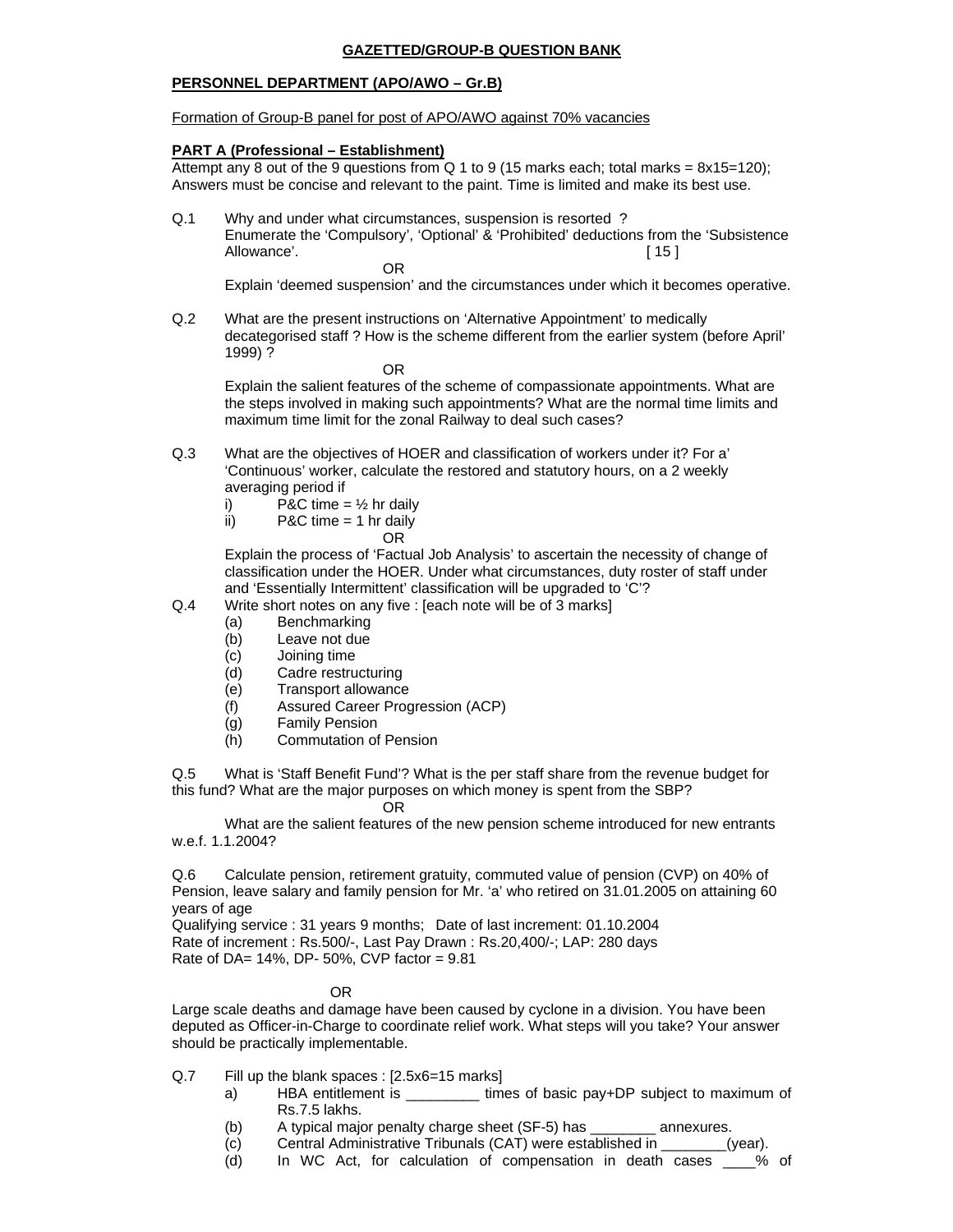emoluments is taken into account.

 (e) Under the ID Act, 1947, retrenchment compensation is paid @ \_\_\_\_ days wages for each completed year of service or part thereof.

 (f) Reduction to lower stage of paya for 2 years with effect of postponing future increments is a **penalty**.

**OR** Service Service Service Service Service Service Service Service Service Service Service Service Service Service Service Service Service Service Service Service Service Service Service Service Service Service Service S

Write the salient features of the official language policy especially with reference to section 3(3) (this is an option question on Rajbhasha}

Q.8 What are the major steps in the Selection Process? What is the minimum time gap between two selections and can it be waived. Give details.

Q.9 Write concise note on any three (5x3=15 marks}

 i) Strike, ii) Retrenchment iii) Workman Compensation, iv) Hours of work under Factories Act, v) Employment of contract labourers.

#### **PART-B (Finance)**

Q.10 Write short note any six [each note will carry 5 marks; total marks-30]

 i) Demand for grants, ii) Budget Estimates, iii) Primary units of expenditure, iv) Works Programme, v) August Revenue, vi) Revised Estimates, vii) Re-appropriation of funds, viii) Internal check, ix) Draft para

#### **Formation of Group-B panel for post of APO/AWO against 30% vacancies – LDCE Paper-I**

(Professional subject & General Knowledge)

Note- Answer all questions in Part-A, any 8 questions in Part-B, all questions in Part-C)

#### **Part-A (Professional Subjects)**

- Q.1 a) When one is deemed to be under Suspension and what are the allowances paid to him during the period? [10 marks]
	- b) Write in short on the procedure of finalizing a major penalty charge-sheet [10 ]
	- c) Discuss difference between revision and review under D&AR [5 marks]
- Q.2 a) How vacancies are calculated for a selection post ? [10 marks]
	- b) Elaborate the procedure of placing indents on RRB by the zonal Railways [10]
		- c) Write short note on restructuring [5 marks]
- Q.3 a) How surplus staff are determined and redeployed in Railways? What is the current instructions on determining their seniority on redeployed? [10 marks]

b) What is extant ruling of giving employment assistance to the ward of medically decategorised staff? Discuss the amendments done in last 10 years, if any. [10 marks]

- c) Write short note on cultural quota appointment [5 marks]
- Q.4 Write short on
	- a) Rule 1803 review of service [5 marks]
	- b) Exgratia payment on death on duty [5 marks]
	- c) PCR [5 marks]
	- d) Study Leave [5 marks]
	- e) Act Apprentice [5 marks]

#### **Part-B** (General Knowledge) (Each question carries 5 marks]

- Q.1 Discuss your appreciation of social forestry
- Q.2 Why should one must have a hobby.
- Q.3 Discuss measure to prevent aids to spread aids awareness.
- Q.4 Name of 5 cabinet ministers with their portfolios.
- Q.5 Write on wimbledon championship and Indian participation.
- Q.6 Any Indian achievements in Oscar award with a short note on the award.
- Q.7 Any idea on rise and fall of Saddam Hussain?
- Q.8 What is meant by Global Warming and steps to tackle the problem.
- Q.9 How is a member of Rajya Sabha elected?
- Q.10 What is meant by 'Collective Responsibility" of a Government?

#### **Part-C (official language)**

- Q.1 Short note on official language implemented committee.
- Q.2 suggestions on most east methods of implementation of Hindi use in Personal working.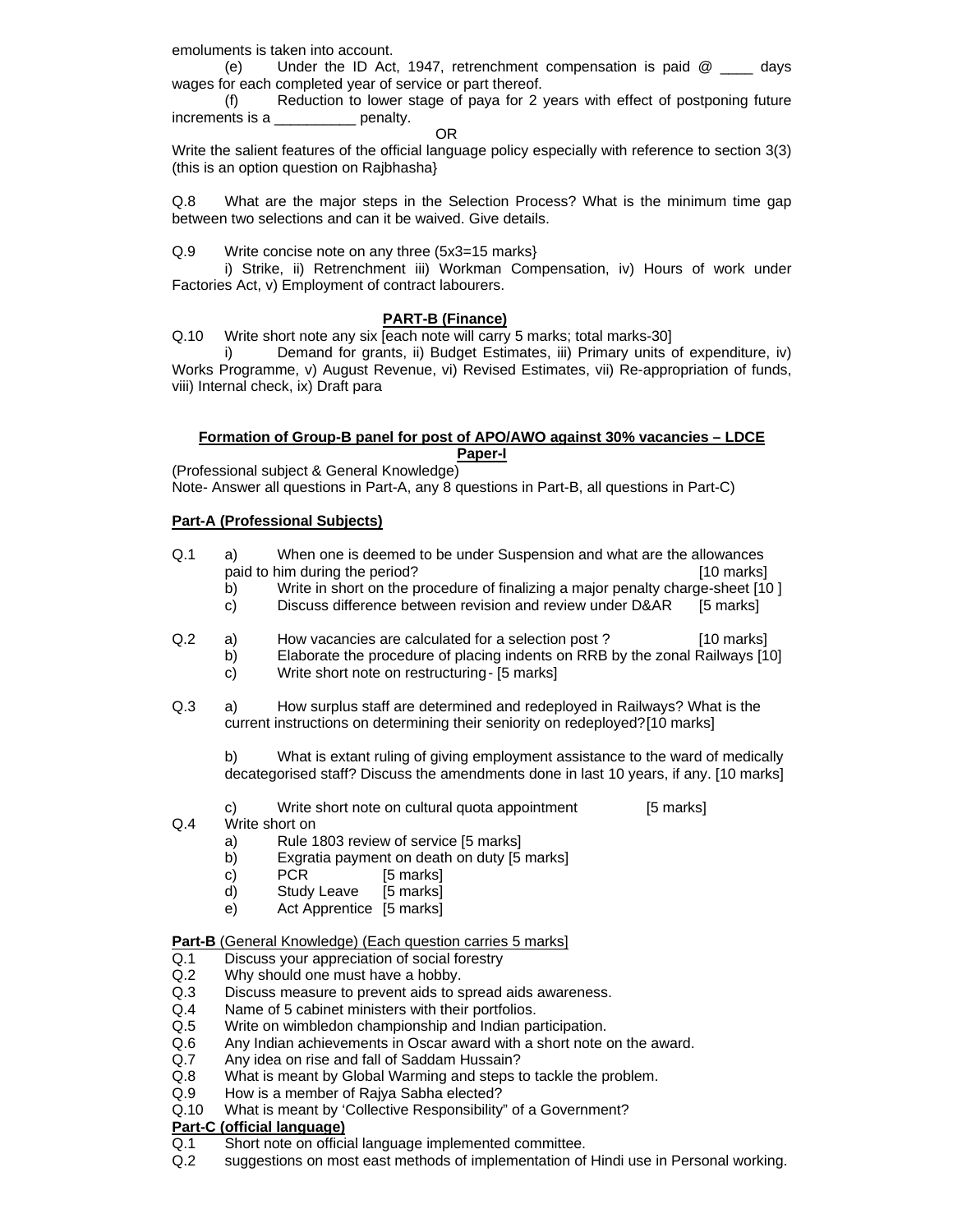#### **Paper-II**

Note : Answer all questions of par. Answer any two questions of Part-B

#### **PART-A**

- Q.1 a) Which types of court cases are fought on Estt. Matter at the divisional level? Suggest methods of prompt disposal of court cases [10 marks] What conditions are to be fulfilled for entitlement of a worker for workman's compensation/ Write in short the procedure of finalized. [10 marks] c) Elaborate the procedure of change of classification under HOER of a post in [10 marks]
- Q.2 a) Write in detail on the functioning of PREM in the divisional as well as zonal level [10 marks]

b) How cordial Industrial Relation is maintained in Railways? Elaborate different tires of negotiation. [29 marks]

Q.3 a) What is the role of a PI/WI in handling the grievances of staff? Are they effective? [10 marks] b) What is the objective behind writing of confidential report? Elaborate the procedure. [10 marks] c) What is SBF? Give list of welfare activities undertaken for the SBF. [10 marks]

**PART-B** (Finance Rules) (Any two)

- $\overline{Q.1}$  Write short note on the following<br>a) SOP
	- a) SOP 6 marks
	- b) August Review 6 marks
	- c) Zero based budgeting 6 marks
	- d) Consolidated fund of India 6 marks
		- e) PF advance 6 marks
- Q.2 a) What is operating ratio? Which zonal Railways has the lowest operating ratio and what was the position of ECoR for the year 2004-05. How can personnel Department contribute to the improvement of operating ratio? [20 marks]
- b) Write short note on House Building Advance [10 marks]
- Q.3 a) Accounts department is a cog in the wheel of Railways or a nail in the path of the wheel" – Discuss in the context of Indian Railways. [15 marks]

b) How are results of statutory audit communicated to Railway Administration? What action is taken on them and how are they finally disposed off? [15 marks]

#### EAST COAST RAILWAY CIVIL ENGINEERING DEPARTMENT

#### QUESTION PAPER FOR WRITTEN TEST FOR FORMATION OF PANEL OF AENs (GROUP-B) AGAINST 70% VACANCIES

#### PART-A PROFESSIONAL SUBJECTS

Max Marks : 100

Answer any five questions from Part-A. All the questions in Part-A carry equal marks.

- Q.1 Write short notes on any five of the following: [5x4=20]
	- a) Annual track maintenance programme for concrete sleeper track
	- b) Pre-tamping & post-tamping activities
	- c) Toe Load Measurement
	- d) Measurement of ballast
	- e) Protection of work sites
	- f) Monsoon patrolling and patrol charts
	- g) Gang strength review
	- h) Elastic fastenings

#### Q.2 a) Answer any five of the following: [5x2=10 ]

- i) What is the nominal gauge of track ballast?
- ii) On which locations ERC-J clips are used?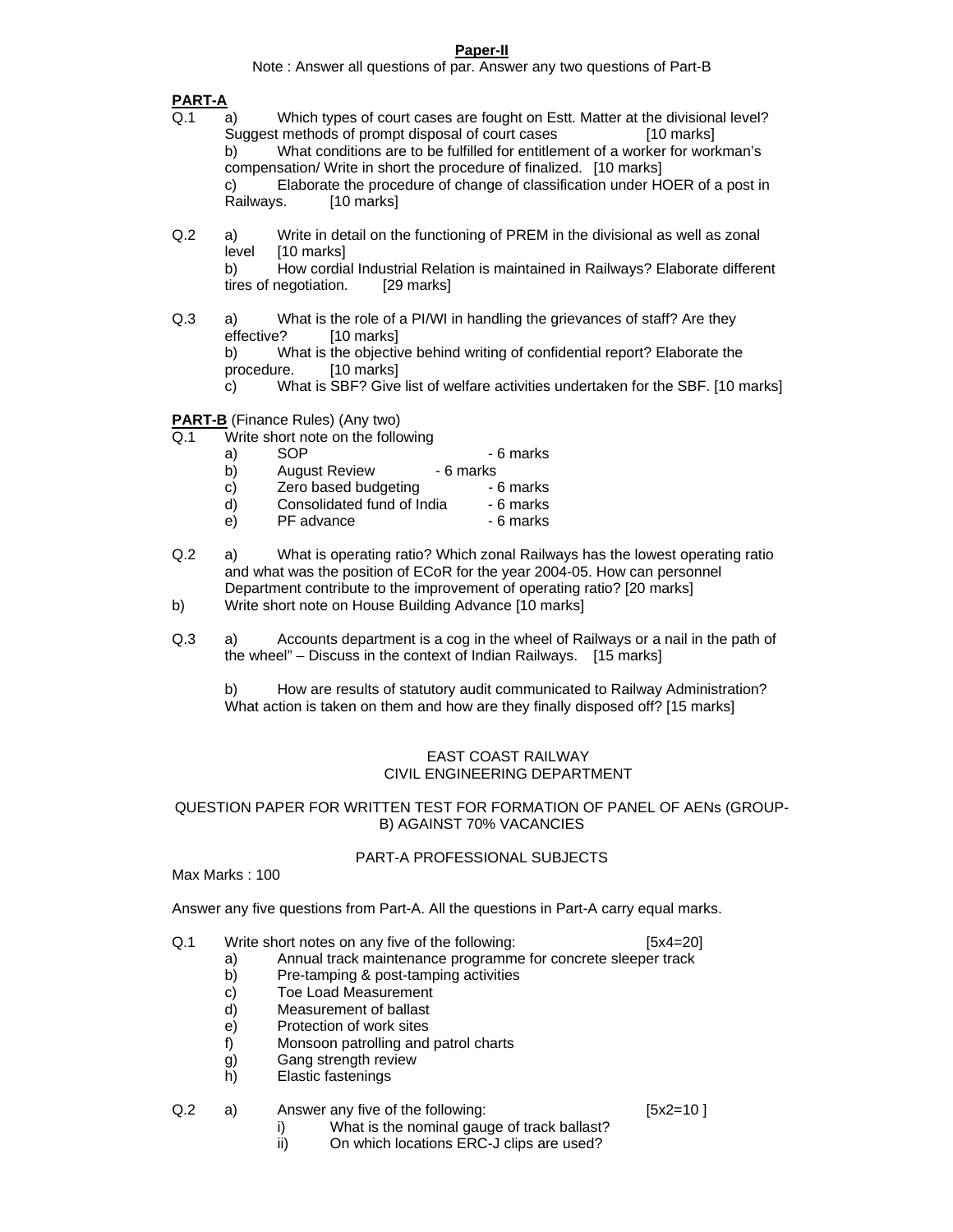- iii) What is maximum percentage of machine-crushed ballast that may pass 20mm square mesh sieve?
- iv) What is the approximate weight of 1 T-km of 60 kg rail?
- v) What is the medical category for Gatekeepers?
- vi) What is the frequency of refresher course for PWIs?
- vii) On what track parameter the TGI value depends most?
- b) Draw the Bending Moment and Shear force diagram of a 6m effective span simply supported beam having a uniformly distributed load of 0.6 t/m and a concentrated load of 5t at the center.
- Q.3 a) Explain the procedure of conducting distressing of a LWR track. [10] b) What are the works that require CRS's sanction?

#### Q.4 a) Indian Railway's Schedule of Dimensions (BG track) [10]

- i) Maximum clearance of check rails in level crossings
- ii) Maximum radius of curvature of BG track in meter
- iii) Horizontal distance of C/L of track from platform coping
- iv) Minimum clearance of check rails in curve
- v) Steepest gradient at a station yard without provision of a slip siding
- b) What the painting scheme for girders in Bridges on Indian Railways? Describe separately for areas where corrosion is severe as well as for areas where corrosion is not severe.

 $Q.5$  Write the full form of the following abbreviations with a short note against each(not exceeding 10 words) exceeding 10 words)

|               |               |        |             |       |            | 1–000 - 1–1–1 |            |
|---------------|---------------|--------|-------------|-------|------------|---------------|------------|
|               | GCC           | ii)    | RRI         | iii)  | <b>SEJ</b> | iv)           | ERC        |
| v)            | TRT           | vi)    | <b>USFD</b> | vii)  | <b>SMB</b> | viii)         | <b>GMT</b> |
| ix)           | <b>SOD</b>    | X)     | G&SR        | xi)   | <b>TRD</b> | xii)          | <b>DMT</b> |
| xiii)         | RAT           | xiv)   | <b>RAW</b>  | XV)   | ZMF        | xvi)          | <b>CRS</b> |
|               | xvii) SI PLAN | xviii) | <b>DBM</b>  | xisx) | <b>HFL</b> | XX)           |            |
| <b>IRICEN</b> |               |        |             |       |            |               |            |

Q.6 a) What are the duties and responsibilities of an Assistant Engineer in charge of an open line sub-division? **Example 20** and the sub-division?

 b) You are the first officer to arrive at the site of serious accident involving causalities. Describe the various actions that will be taken by you, and in what order?

Q.7 A 6m span single line girder bridge is required to be rebuilt as a RCC Box culvert. The height of embankment is 4 meters. Describe with sketch the methodology to be adopted including the temporary arrangements for execution of the work under traffic. [20]

- Q.8 a) What do you understand by yielding formation? What are the types of [10] embankment failures? What remedial measures will you suggest for improving a yielding formation?
	- b) Based upon the track recording car results, the track is classified into A, B, C & D categories. Bring out the limits of defects for various categories. What measures will you take to improve TRC results on your track? [10]

#### PART-B-FINANCE MAX MARKS-15

Q.9 Chose the correct answer to the following questions (attempt all) (5x2=10)

a) Whitewashing of staff quarters gets charged to the following revenue

allocation:

- i) J-550
- ii) B-200
- iii) B-700
- iv) None of above
- b) As per CVC's recent guidelines negotiations are to be held with
	- i) All the valid tenders
	- ii) L-1 only
	- iii) L-1 & L-2 only
	- iv) Not to be held at all
- c) Hidden measurements are required to be test checked by AEN upto: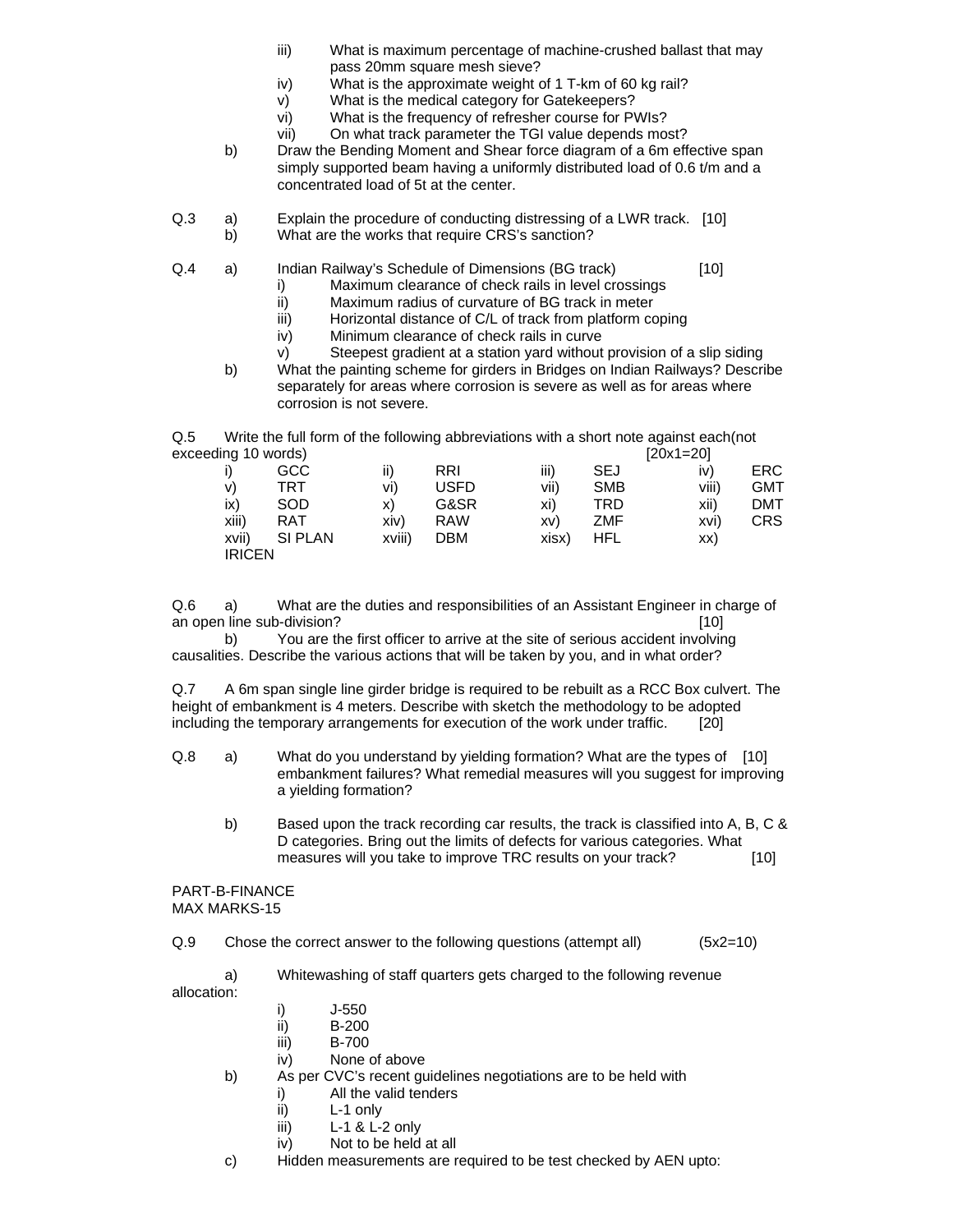- i) 20%
- ii) 50%
- iii) 100%
- iv) Not required
- d) Ballast measurements are required to be test checked by AEN upto:
	- i) 20%
	- ii) 50%
	- iii) 75%
	- iv) 100%

e) Repairs and maintenance works can be carried out departmentally or through zonal or other contractual agencies without a sanctioned estimate so long as the value does not exceed.

- i) Rs.20,000/-
- ii) Rs.50,000/-
- iii) Rs.75,.000/-
- iv) Rs.1,00,000/-

Q.10 Answer any one of the following:[1x5=5]

 a) What are the various types of tenders? What are the circumstances under which various types of tenders are required to be called?

 b) What is imprest cash? Under what circumstances expenditure can be incurred from the imprest cash?

 c) What are the responsibilities of an AEN with regard to checking of contractors' bills?

# PART-C ESTABLISHMENT & RAJBHASA

Max marks-35

Answer all questions in part-C

- Q.11 Write short notes on any three of the following: [3x5=15] a) HOER b) Muster Sheet c) D&A Rule d) Section 3(3) of Official language Act e) Facilities available in Railway tolearn Rajbhasa Q.12 Write short notes on any three of the following: [3x5=15]
	- a) Permanent Negotiation Machinery
	- b) PREM
	- c) Service sheets
	- d) Material-at Site Account
	- e) Zonal contract

#### Q.13Write short notes on any two of the following: [2x2.5=5]

- a) Organisation of the Railways
- b) Minimum Wages Act]
- c) Wage period
- d) Stock Sheet

Q.14Answer any 8(eight) of the following: [8x10=80)

 a) What is a LWR (long welded rail) track? What are Mean and distressing temperatures of a LWR? List six summer precautions for a LWR track. Draw the thermal force diagram of a LWER at a temperature higher than the distressing temperature.

 b) What is annual Gang strength review? Describe the salient features of Spl Committee formula for Gang strength indicating the various factors.

 c) Who are the safety category supervisors and staff from the Engineering department? List their Medical categories and prescribed periodicity for undergoing refresher course.

 d) What do you understand by track monitoring? What are the various methods adopted on the Indian Railway for track monitoring? What are their periodicities for various routes?

Describe the inspection schedules on following items prescribed for AEN, PWI(I/C) & sectional PWI

- Points & crossing (Passenger/Non passenger)
- **Curves**
- Level Crossings
- Footplate inspection of the entire section
- Push trolley inspection of the entire section
- f) Describe the salient features of the specification for machine-crushed ballast.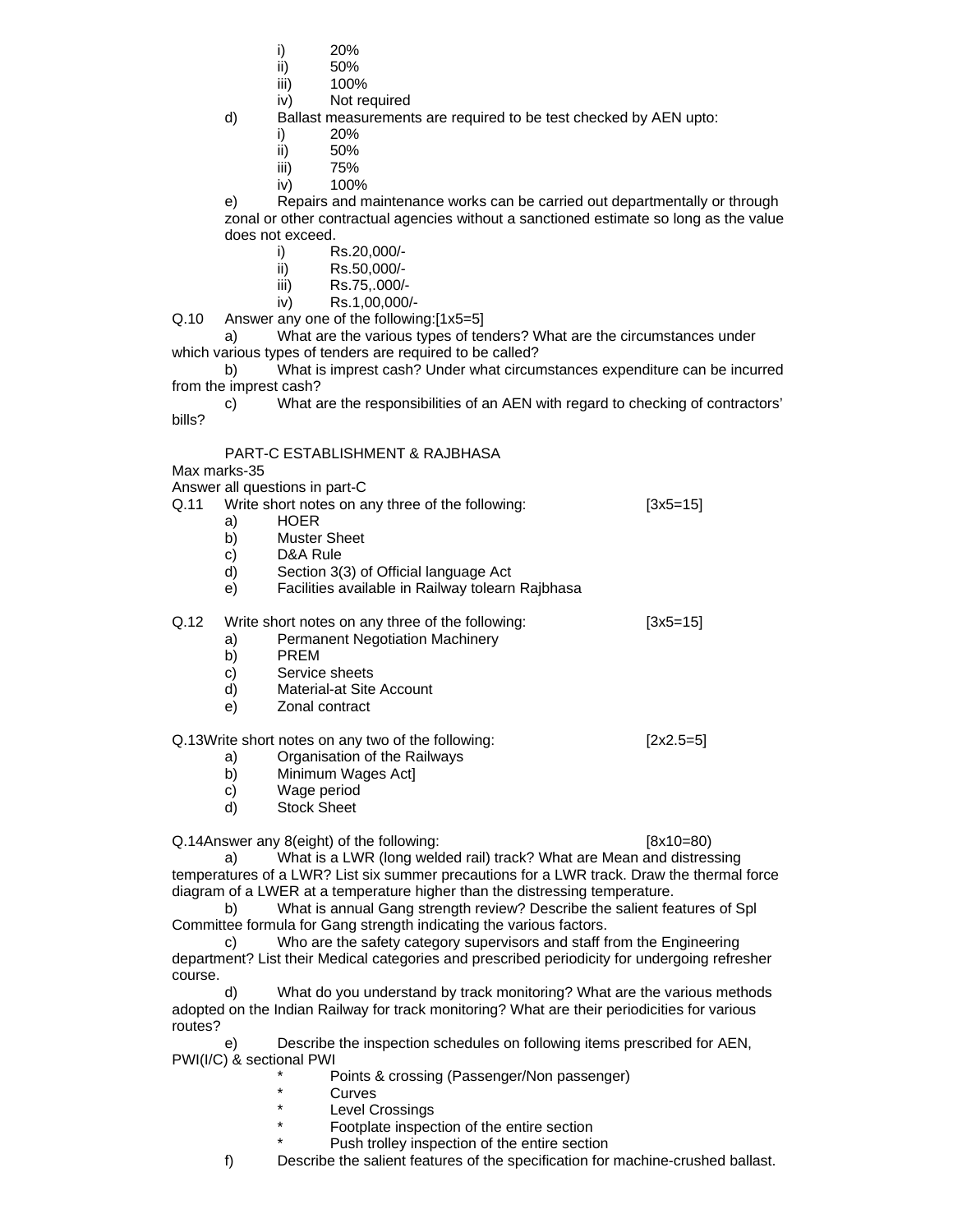Also describe the laid down procedure for measurement of track ballast.

 g) What do you understand by the following amenities required to be provided at stations?

- Minimum essential amenities
- Recommended amenities
- Disabled persons' amenities
- Desirable amenities for model stations

 h) What are General Conditions of Contract? What are the provisions in regard to grant of extensions to completion time and settlement of disputes? What is the procedure to be following for termination of contract?

i) What are the responsibilities of AEN with regard to:

- Checking of contractors' bills
- Payment of staff under subordinates
- Accountal of stores
- j) Draw the Bending Moment and shear force diagram of the following beam



- Measurement of dry film thickness (DFT)
- Testing of rivets
- Teflon or P.T.F.E. bearings
- l) Write short note on 'Numerical Rating System (NRS)' for bridge inspection.
- Q.15 Chose the correct answer to any 10(ten) of the following questions
- a) The earnest money to be deposited with the tender for works costing 5 lakhs is :
	- i) Rs.5000/-
	- ii) Rs.10000/-
	- iii) Rs.20000/-
	- iv) Rs.50000/-
	- b) An Abstract Estimate is framed
		- i) To obtain administrative approval
		- ii) To cover an item of work that ought to have been included in
	- sanctioned estimate.
		- iii) If actual expenditure exceed the sanctioned estimate cost by 10%
		- iv) After a work is included in the Pink Book
	- c) Repairs and maintenance of way and works gets charged to
		- i) Demand No.3
		- ii) Demand No.4
		- iii) Demand No.11
		- iv) Demand No.15
	- d) Track renewal works get charged to:
		-
		- i) DRF<br>ii) DF  $DF$
		- iii) OLWR
		- iv) CAP
	- e) Cambers in girders are provided to:
		- i) Compensate for deflection under load
		- ii) Enable trains to negotiate curved alignment
		- iii) Keep allowance for loss of section due to corrosion
		- iv) None of above.
	- f) The shelf life of paint Red lead ready mixed is:
		- i) 2 Months
		- ii) 4 Months
		- iii) 6 Months
		- iv) 9 Months

g) The Condition Rating Number(CRB) of a bridge component requiring immediate rebuilding/rehabilitation is: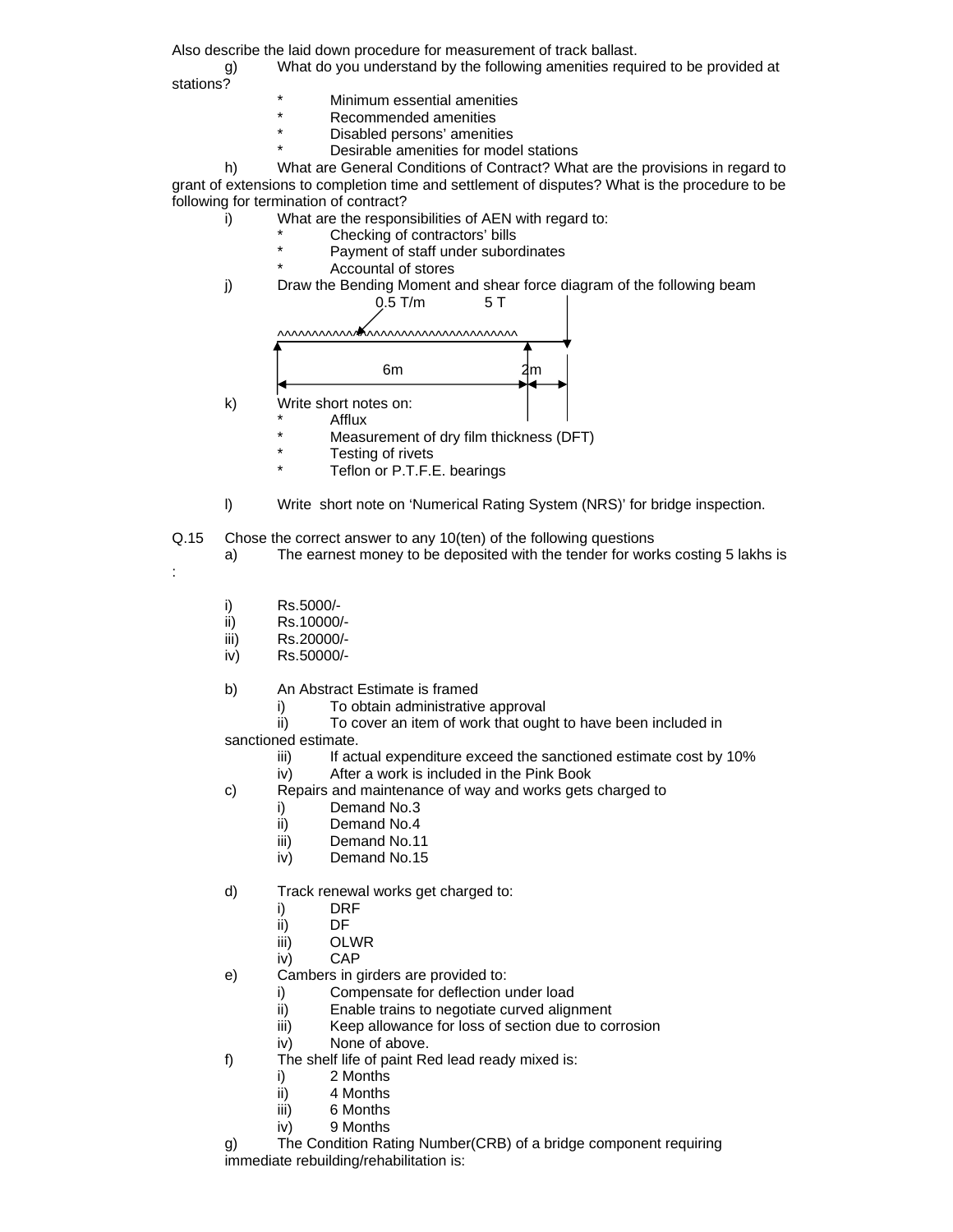- i) 0
	- ii)  $1$
	- iii) 3
	- iv) 5

h) The percentage of steel work & bearings of all girders having clear span 12.2m and above that is required to be inspected in detail by the BRI every year is:

- i) 10%
- ii) 20%
- iii) 25%
- iv) 33.3%
- i) A medium to high workability of concrete is indicated by a slump of :
	- i) 0-25mm
	- ii) 25-50mm
	- iii) 50-100mm
	- iv) 100-175mm
- j) A wheel flange has a "Sharp Flange" if the flange tip radius is:
	- i) More than 5mm
	- ii) Less than 5mm
	- iii) More than 10mm
	- iv) Less than 10mm
- k) The speed restriction required to be imposed at a LC when check rails are removed for overhauling/TT Machine working is :
	- i) 75 kmph<br>ii) 50 kmph
	- 50 kmph
	- iii) 30 kmph
	- iv) 15 kmph
- l) The chapter in IRPWM that deals in maintenance of permanent way is:
	- i) Chapter-I
	- ii) Chapter-II
	- iii) Chapter-III
	- iv) Chapter-IX
- m) Minimum radius of curve for BG track is:
	- i) 775 m
	- ii) 575 m
	- iii) 275 m
	- iv) 175 m

n) For Thermit Welding the maximum lateral misalignment allowed measured on 1.0m straight edge is:

- i)  $+/- 0.2$ mm
- ii)  $+/- 0.3$ mm
- iii)  $+/- 0.4$ mm
- iv) +/- 0.5mm

PART-B FINANCE

Max. Marks-15

16 Answer any three of the following questions (all questions carry equal marks) :

 a) What are the various types of estimates? Write short notes against each indicating the stage at which these are framed.

 b) How is a 'Material at site account' maintained? Mention the daily records that are required to be maintained, and the returns that are required to be submitted.

 c) What is a labour pay sheet? How is it prepared and what the checks that are required to be exercised by the supervisor in charge?

d) What are the checks required to be exercised by an AEN on a contractor's bill.

 e) What is the difference between Earnest Money and Security Deposit? In what form can security deposit be accepted from a contractor?

PART-C (ESTABLISHMENT & RAJBHASA)

Answer all questions in Part-c

Q.17 Write short notes on any three of the following:

- a) Payment of wages Act
- b) Workmen's Compensation Act
- c) Distinctions between Substitute and Casual Labour
- d) Section 3(3) of Official Language Act
- e) Facilities available in Railway to learn Rajbhasa
- Q.18 Answer any three of the following:
	- a) What is the meaning of 'Family' and 'Dependent relatives' for the purpose of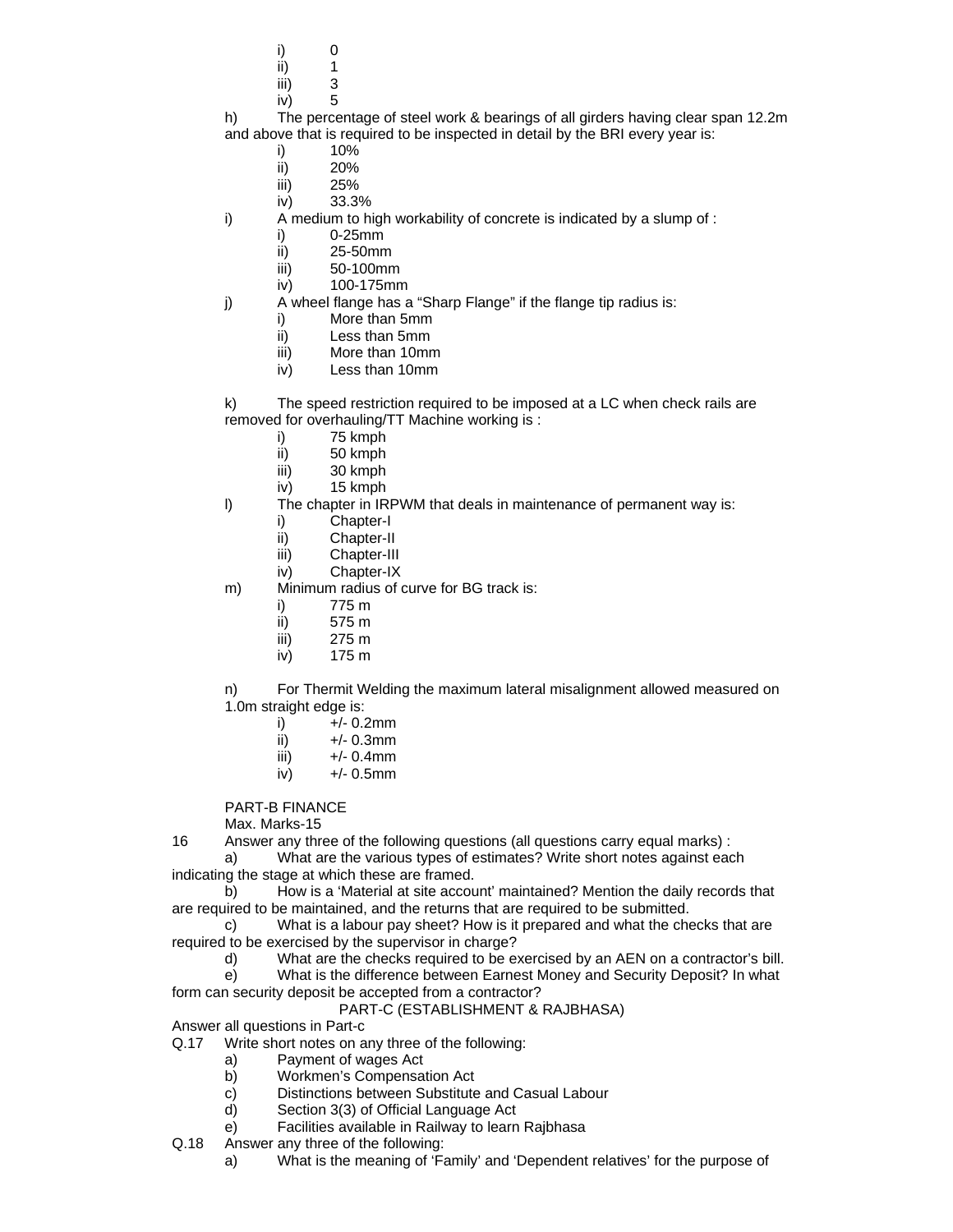Pass Rules? What is the period of availability of privilege pass?

 b) What is meant by suspension? When and under what circumstances a Railway servant may be placed under suspension?

c) What are the rules for grant of commuted leave?

 d) When an employee of a railway is classified as an Intensive Worker and when as an Essentially Intermittent Worker?

e) What are the rules for appointments on compassionate ground?

Q.19 Write short notes on any two of the following

- a) Muster sheet
- b) Service Sheet
- c) Wage Period
- d) Master Craftsman

Q.20 a) What do you understand by distressing of LWR? When does it become necessary to distress a LWR panel and how is the operation carried out?

 b) Define "Mean temperature" and "Destressing temperature" in the context of LWER track. Indicate the approximate values for the same in the area you are working. Q.21 a) You are the first officer to arrive at the site of a passenger train accident involving causalities. List the various actions you would be taking in order of priorities.

 b) At what GMT carried 60kg 90 UTS and 52kg 90UTS rails are planned for renewal? What are the GMT prescribed for planning rail renewals on bridge proper and on 100m approaches of important bridges?

Q.22 a) What do you understand "Catch Siding" and "Slip Siding"? Comment as to whey and when are they considered necessary?

 b) what is a transition curve and why is it necessary? What are the various factors based on which transition curves are designed for BG Railway track?

Q.23 a) What do you understand by (a) Thin Flange, (b) sharp Flange and (c) Deep Flange? Differentiate with sketches of each type of three defects.

 b) What is buckling of track? What are the precautions required to be taken to avoid buckling of track? What action would you take to restore traffic once a buckling has taken place?

Q.24 a) What is Need Based concept for USFD testing of rails? What are the stipulated frequencies for A, B & D routes of BG for various traffic densities?

 b) List the various actions you would consider necessary to reduce rail fractures and weld failures.

Q.25 a) What do you understand by TGI value? What would you consider an excellent TGI value? List the attentions that are required to be rendered to improve TGI value of a track.

 b) A curve of 600m radius has a limited transition of 40m length. Calculate the maximum permissible speed and super elevation.

Q.26 Answer any 5 of the following questions.

- a) Minimum radius for LWR at curve is
	- i) 175m
	- ii) 350m
	- iii) 440m
	- iv) 500m
- b) A satisfactory Ride Index for a long distance express train is
	- i) 2.5
	- ii) 4.0
	- iii) 5.0
	- iv) 6.0
- c) Laid down frequency for track Recording on 'B' route is
	- i) 2 months
	- ii) 3 months
	- iii) 4 months
	- iv) 6 months
- d) Unevenness is measured on a chord of
	- i) 2.5m
	- ii) 3.6m
	- iii) 7.2m
	- iv) 7.5m
- e) For category-I level crossings, the TVU and the Road Vehicles are both more than
	- i) 6000 & 180 respectively
	- ii) 6000 & 120 respectively
	- iii) 3000 & 180 respectively
	- iv) 3000 & 120 respectively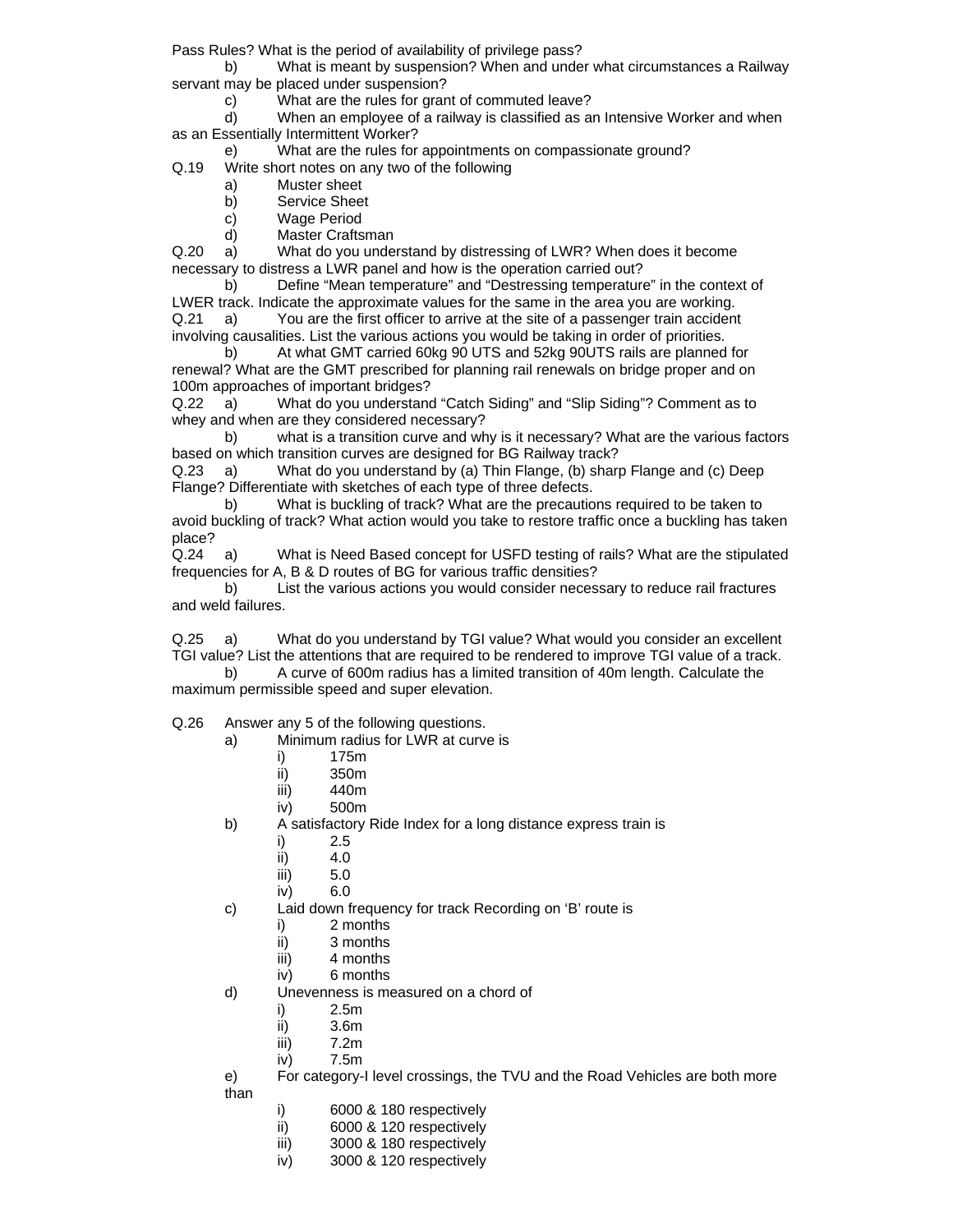f) For category-I level crossings, the TVU and the Road Vehicles are both more

- than
- i) 2 years
- ii) 3 years
- iii) 4 years
- iv) 5 years

g) The stipulated frequency for Refresher Course of a PWM is

- i) 2 years
- ii) 3 years
- iii) 4 years
- iv) 5 years

h) The future maximum speed of 'B' routes is

- i) 160 kmph
- ii) 130 kmph
- iii) 110 kmph
- iv) 105 kmph

Q.27 a) What is camber in steel girders and why it is provided? What factors are attributed to loss of camber?

 b) List a few important points that are to be kpt in mind while erecting a sleeper crib. Upto what clear spans rail clusters may be used?

Q.28 a) Make out a scheme for relieving a 10 ft clear span Arch Bridge having a surcharge of 2m. The bank height is 6m.

 b) What are the approved painting schemes for steel girders? What are the laid down painting schedules for coastal and non-coastal areas? List a few checks that you would exercise to ensure proper quality of painting.

#### Q.29 Give the full form any 10 of the following abbreviations:

| a) | <b>PQRS</b>   | b) | ARM         | C) | <b>PNM</b> | d)           | <b>BCm</b> |
|----|---------------|----|-------------|----|------------|--------------|------------|
| e) | <b>ECORSC</b> |    | <b>PCDO</b> | g) | SMB        | h)           | ART        |
|    | <b>BOD</b>    |    | <b>PSC</b>  | k) | UTS        | <sup>1</sup> | <b>RLT</b> |

Q.30 a) List the names of all the Railway Zones with their Zonal headquarters

b) Name the present incumbents of the following posts in East Coast Railway.

- a) General Manager
- b) Chief Operations Manager
- c) Chief Engineer
- d) Chief Track Engineer
- e) Chief Bridge Engineer

Q.31 Write short notes on any three of the following:

- a) Section 3(3) of Official Language Act
- b) Facilities available in Railway to learn Rajbhasa
- c) Rajbhasa Karyanyan Samiti
- d) Duties of an Assistant Divisional Engineer
- e) Inspector schedule of ADEN

Q.32 a) What do you understand by a weak formation? Describe in brief the various methods available for rehabilitation of a weak formation.

 b) How would you assess the requirement of water supply in a Railway settlement following provisions of the IRWM?

Q.33 a) What are the various types of filters commonly used in water supply of a Railway colony? Mention the salient features of each type in a tabular form.

 b) What are the various Basic Passenger Amenities required to be provided in different categories of stations?

Q.34 a) List out a few tips to achieve economy of building construction without sacrificing quality.

b) What are Preliminary and Final Works Programme?

Q.35 a) What are the different types of surveys and at what stage each is carried out?

 b) What is 'Critical Path Method' and how is it helpful in planning and monitoring progress of a project?

Q.36 a) Mention the laid down frequency for periodic inspections of structural steel works by AEN and IOW for buildings and structures others than bridges? What points are to be noted during these detailed inspections?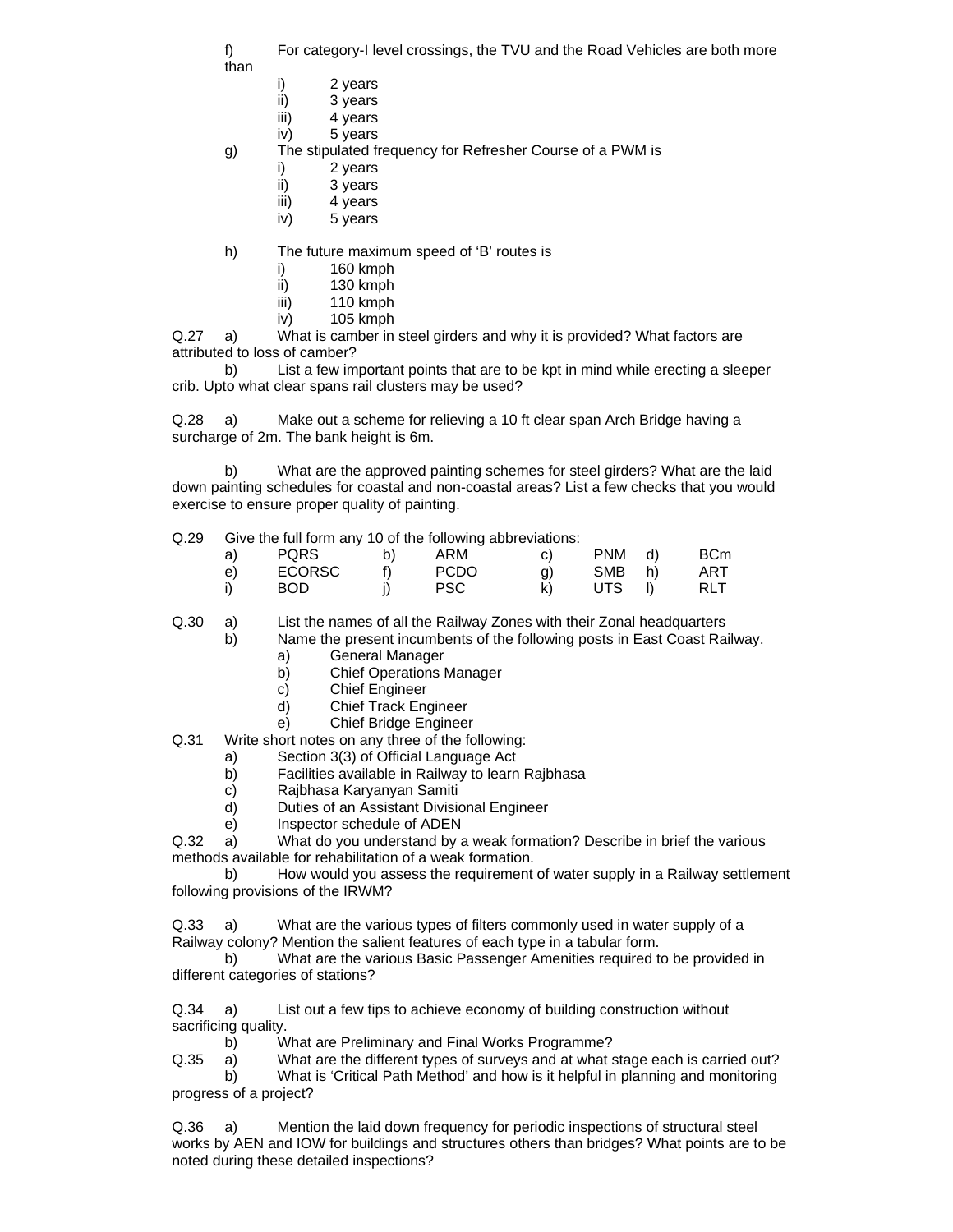b) What is the theory of a septic tank? What are its design aspects? Draw a neat sketch of a septic tank and indicate its component parts.

Q.37 a) Name the different types of foundations you recommend under different site conditions and type of soil. Describe briefly with sketch of each type.

 b) Draw neat sketches showing minimum/recommended formation width for banks and cuttings for concrete sleeper track on BG as per latest guidelines of Railway Board for new lines.

Q.38 Answer any six of the following questions

- a) Earnest Money is deposited
	- i) While submitting tender
	- ii) At tender opening time
	- iii) On receipt of LAR
	- iv) At the time of execution of Agreement
- b) Chlorination in water supply is done to remove
	- i) Microorganisms
	- ii) Suspended particles
	- iii) Iron & Manganese compounds
	- iv) Odour
- c) The assessed requirement of water for hospitals per patient is
	- i) 115 lites
	- ii) 140 litres
	- iii) 180 litres
	- iv) 250 litres
- d) M200 Grade concrete is approximately equivalent to
	- i) 1:3:6
	- ii) 1:2:4
	- iii) 1:1 ½ :3
	- iv) 1:1:2
- e) Unit weight of RCC in kg/cum may be taken as
	- i) 1200
	- ii) 2000
	- iii) 2400
	- iv) 3600
- f) Formwork at the side of columns may be removed after
	- i) 2 days
	- ii) 7 days
	- iii) 14 days
	- iv) 21 days
- g) The weight of a cement bag may be taken as
	- i) 25 kg
	- ii) 40 kg
	- iii) 50 kg
	- iv) 75 kg

h) The number of Elastic Rail Clips at Keyman is required to lubricate each day after completion of his daily round is-

- i) 10
- ii) 20
- iii) 30
- iv) 40

Q.39 What is a Muster Sheet and how is it prepared? What are the various points to be examined in its internal check?

Q.40 Describe the main provisions of Hours of Employment Regulations. Briefly describe the various classifications governed by it.

Q.41 What are the procedures for imposing of a minor penalty on a railway servant?

Q.42 At what rate overtime(OT) is allowed to a continuous worker employed as a gatekeeper?

Q.43 What are the various purposes for which permanent withdrawals are admissible from Provident Fund?

Q.44 What are the various kinds of estimates? Mention briefly at what stage each is framed. Q.45 List the circumstances in which station earnings could be utilized to meet railway expenditure.

Q.46 What are the various types of tenders, and at what stage each is resorted to?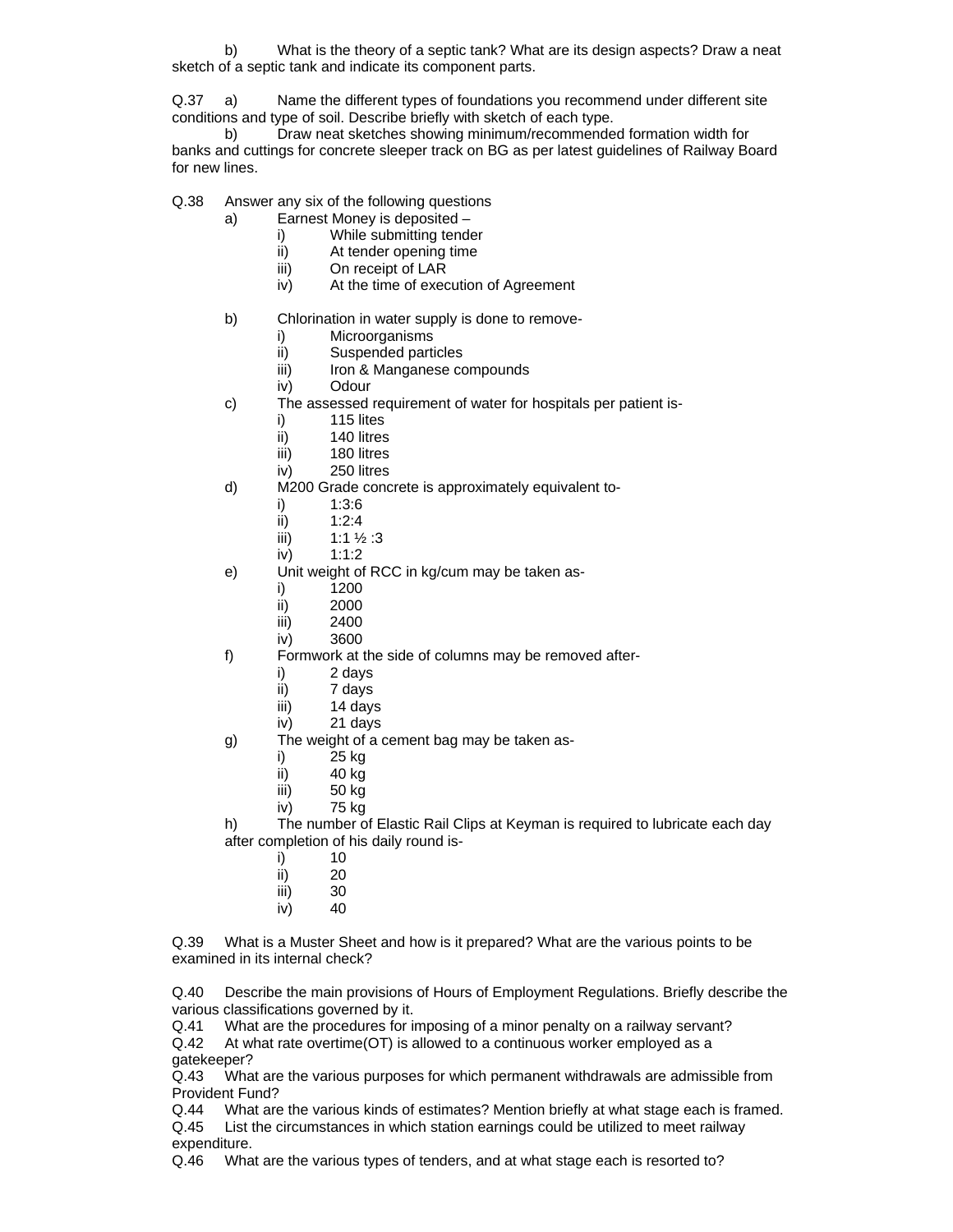Q.47 What is a zonal contract? What are the nature of works that can be got executed through the agency of the zonal contract?

Q.48 What are the surplus stores? What steps would you take to prevent such accumulations on the Railways? How are they disposed of?

#### QUESTION PAPER OF GROUP-B/ELECTRICAL

1. a) In the circuit calculate the value of 'V'

 b) What is the importance of earthing in electrical systems? Explain with suitable examples.

c) In your own field of posting, what efforts you have made/can be made for energy conservation ?

 d) As AEE what will be your priority areas if you are posted as AEE/TRD or AEE/G or AEE/TRS in the division?

 e) Write short note on – (i) Tap changer (ii) Lightening arrestors (iii) Condition monitoring of equipments (iv) Advantages/disadvantages of DC supply.

2. a) In WAG5 loco, battery capacity is \_\_\_\_\_

- b) Battery capacity of BG 110V, TL coach is \_\_\_\_\_AH
- $\mathbf{c}$ ) Minimum height of contact wire at a LC gate is  $\mathbf{c}$ d) EIG sanction is given by \_\_\_\_\_in the Railways.
- e) the KVA rating of WAG7 loco transformer is
- 

f) The condemning dia of OHE (25KV) contact wire is

 g) Minimum clearance from ground level of LT overhead conductor at road crossing is \_\_\_\_\_\_\_\_ feet.

|          | gas is used in circuit breaker, as a medium of insulation in arc                                                                                                                                                                  |  |
|----------|-----------------------------------------------------------------------------------------------------------------------------------------------------------------------------------------------------------------------------------|--|
| chamber. |                                                                                                                                                                                                                                   |  |
|          | $\mathbb{R}$ . The subsequently as a set of the set of the set of the set of the set of the set of the set of the set of the set of the set of the set of the set of the set of the set of the set of the set of the set of the s |  |

- i) Pressure setting of RGCP to cut off compressor in a WAG5 loco is \_\_\_\_kg/cm2
- j) Cut in speed of 25 KW alternator in AC coaches in \_\_\_\_\_ r.p.m.
- k) Minimum implantation of OHE mast in a BG line which CEE can condone is
- \_\_\_\_. l) Length of overlap type neutral section is \_\_\_\_\_m.
	- m) High speed WAM4 loco has gear ratio of
	- n) Priming is required for \_\_\_\_\_\_\_\_\_type pump.
- o) A 1000W heater used for 6 hours daily, will consume \_\_\_\_units of electricity in 300 days.

 p) Under normal circumstances minimum permissible dia of WAG5 loco wheel is mm.

q) <u>\_\_\_\_\_\_</u>relay acts in TSS when neutral section is bridged.

 r) High creapage path bracket insulator has creapage distance of \_\_\_\_\_\_\_mm. s)  $\frac{1}{2}$  value in pneumatic circuit comes into play for multiple operation of loco.

 t) New temperature setting for summer for AC coach is \_\_\_\_\_to \_\_\_\_\_0C u) is used for measuring insulation resistance.

3. Why scheduled maintenance is necessary for an equipment? Elaborate in detail as to how the periodicity of different schedules is fixed for any equipment at initial stage.

4. What is the function of Q118 in a WAG5 loco. Explain in detail with sketch/diagram.

#### **OR** Service Service Service Service Service Service Service Service Service Service Service Service Service Service Service Service Service Service Service Service Service Service Service Service Service Service Service S

 What is ATD and what is its function in OHE system? Which type of ATD's are used in Indian Railways?

**OR** Service Service Service Service Service Service Service Service Service Service Service Service Service Service Service Service Service Service Service Service Service Service Service Service Service Service Service S

Draw a typical schematic layout of a 11KV/440V substation with two transformers of 1000 KVA each and one 500 KVA DG set. Show various protection devices and explain their purpose.

5. What do you understand by HOER? What are the different classes under HOER. Explain them & give one example of each class.

**OR** Service Service Service Service Service Service Service Service Service Service Service Service Service Service Service Service Service Service Service Service Service Service Service Service Service Service Service S

- a) When and why do we celebrate Hindi-day?
- b) As per official language act, Orissa comes under which category.
- c) How many documents are included in section 3(3) of official language act?

d) What will be the sequence of a signboard has to be made in Tri language in Orissa area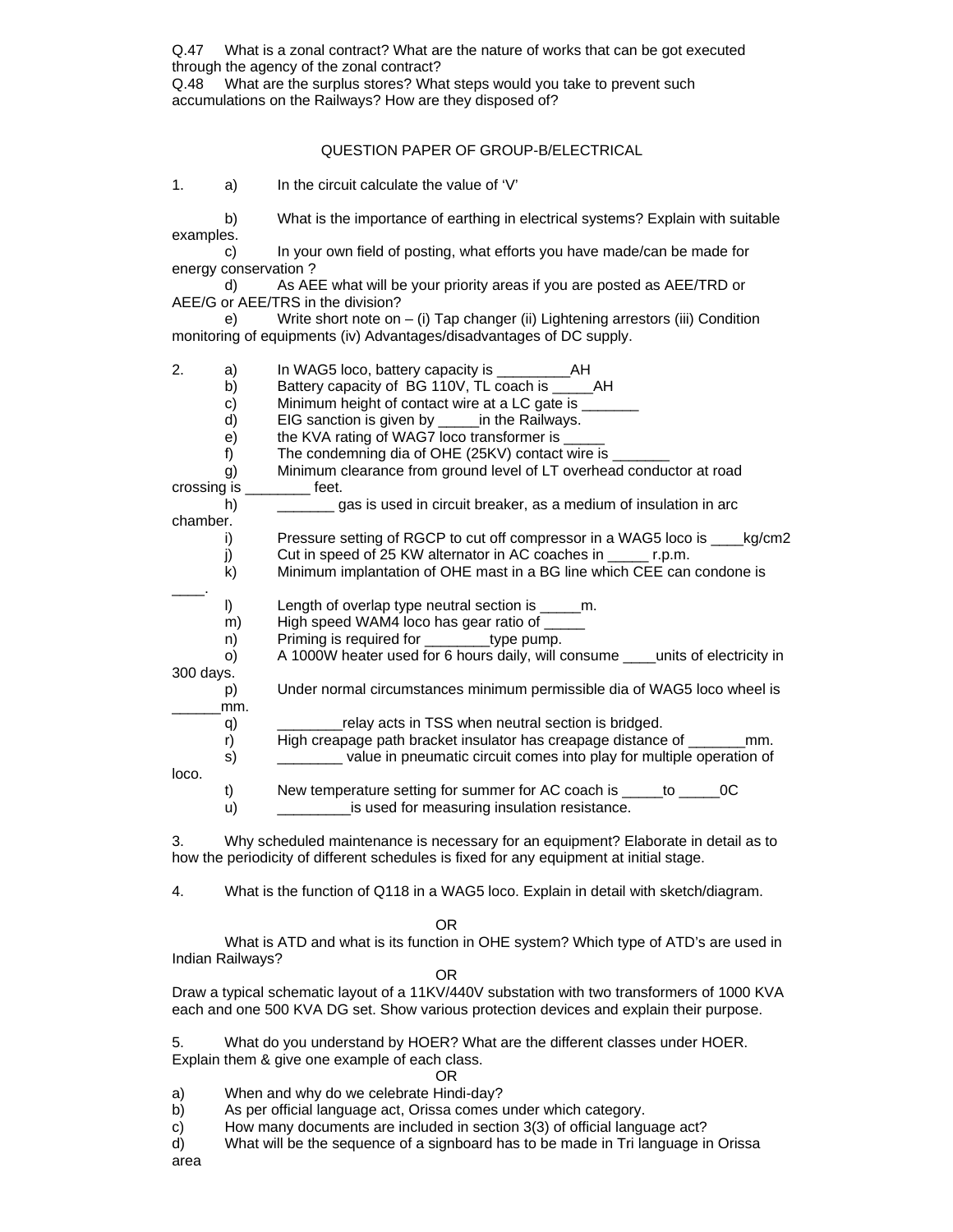- 6. Write short notes on the following.
	- a) Zero based Budget
	- b) Liability Register
	- c) Material Modification
	- d) Budget Estimate
	- e) Relays & give any two example of use in Railway
- 7. a) To ensure use of Hindi as per laid down targets in official work, at what different places check points have been established.
	- b) Why do we celebrate Hindi Week?
	- c) What do you understand by an employee with fluency in Hindi.
	- d) What are the three main Hindi exams conducted for Railway staff for
	- proficiency in Hindi?
- 8. What do you understand by energy conservation? Why it is necessary? For electric energy conservation & reduction in electric energy bills in Railway both for traction and non traction, what steps would you suggest in the field of electric general services, locomotive maintenance and operation and TRD?
- 9. A) Fill in the blanks
	- i) In RMPU type ACCW \_\_\_\_\_\_\_\_\_ no AC plants are there.<br>ii) In TL coach \_\_\_\_\_\_ electric circuits are provided in Jn. Box
	- In TL coach \_\_\_\_\_ electric circuits are provided in Jn. Box.
	- iii) \_\_\_\_\_\_\_\_\_\_\_\_\_no. of V bolts are there in one SG ACCW
	- iv) G-jumper in conventional OHE overlap has \_\_\_\_ no PG clamps
	- v) Minimum Horizontal permissible clearance of 25 KV OHE from any structure is \_\_\_\_\_mm.
		- vi) In conventional main line AC-OHE equivalent copper area of OHE is \_\_\_\_mm2
		- vii) Permissible flange and root wear in WAG5 loco is \_\_\_ & \_\_\_\_mm.
		- viii) BDV of EHV grade transformers oil for loco should be above \_\_\_\_\_KV.
		- B) What maintenance schedules are done on TL coaches?
		- C) What maintenance schedules are done on an WAG5 loco and at what interval.
		- D) What is the POH schedules at what interval it is done for AC OHE?
- 10. A) Draw a neat sketch of an overlap type neutral section (plan & elevation) showing clearance & stagger

B) What is autoregression in an electric loco? Draw a relevant control chat of WAG5 loco and explain various reasons of autoregression. Also explain in detail different circumstances of its happening.

 C) What are the various types of pumps normally used? Briefly give their specific applications with merits and demerits.

- 11. A) Third rail traction current collection system.
	- B) Advantages of MEMU over conventional train for suburban section.
	- C) What is wheel Flange Lubricator(WFL)? For what is used and where?

D) What is the purpose of underslung Inverter in AC coaches. Write its

advantages also.

E) What is defrosting in refrigerator and Air Conditioner system? Write what are the various methods of doing it?

F) What is Lux levels recommended by Railway Board for A, B & C category of stations. Explain the categorization A, B & C also.

G) What steps can be taken to reduce cost of electrification on Indian Railways.

 H) What is 3Q electric loco? Write its merits and demerits over conventional AC loco.

I) What is dynamic and regenerator brakings? Write merits and demerits of the two.

J) What steps are needed to be taken by electrical department to achieve "Mission 700 Million tonne freight loading and beyond.

- 12. A) Which International Agency has been elected for Nobel Peace Prize 2005?<br>B) Sonia Mirza is from which city?
	- Sonia Mirza is from which city?

C) Who is the Chairman Railway Board?<br>D) Indian Railway carried how much origi

Indian Railway carried how much originating revenue loading during 04-05?

 E) Between which stations & under what zones Indian Railway has planned to run trains at 150 kmph shortly.

F) Which plant is used for making Bio-Diesel

 G) Which other Asian country along with India is bidding for permanent seat in UN Security council?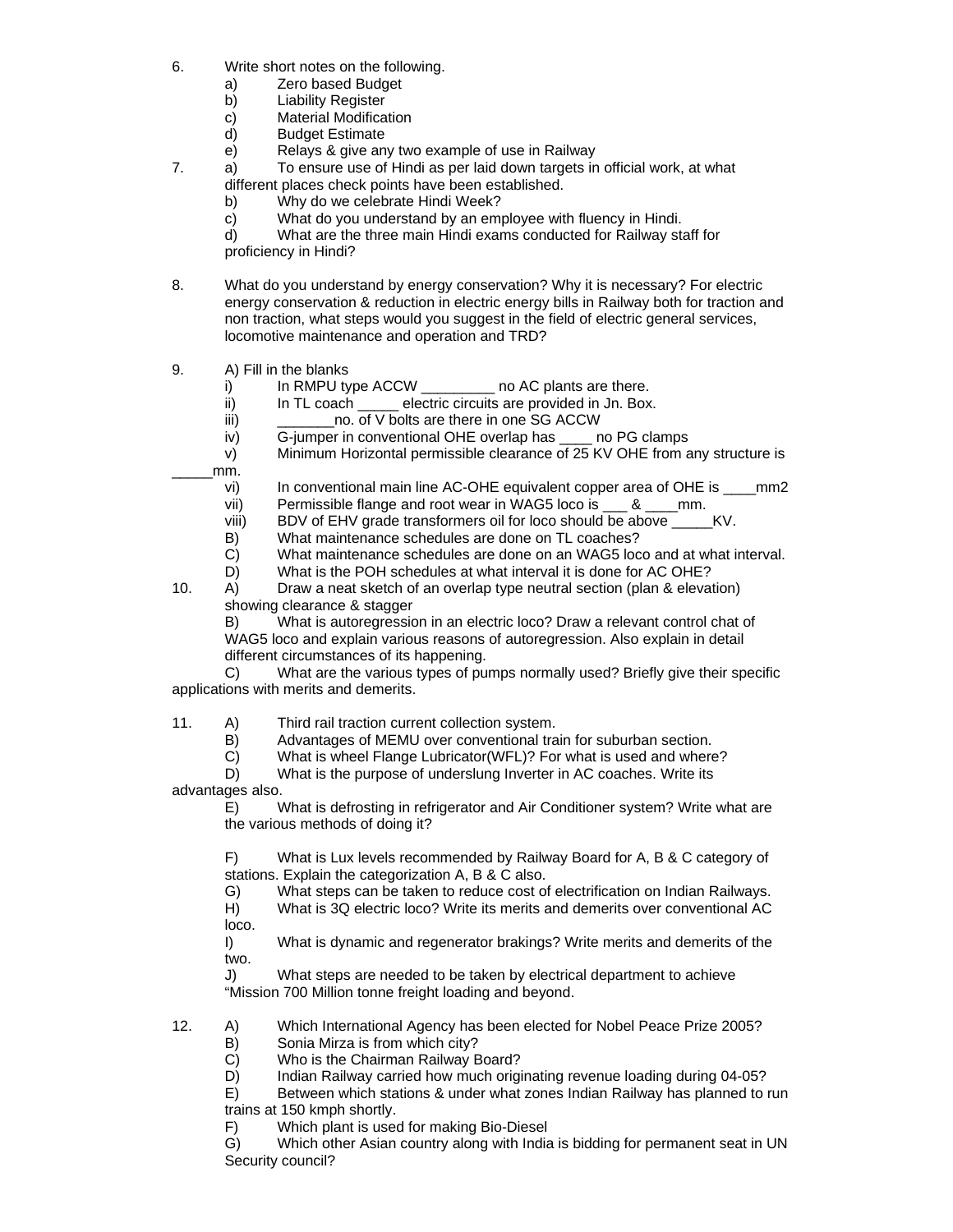- H) Write full term of IRCON, CRIS, COFMOW & DMRC
- I) Recently in what connection word Katrina was in the news?
- J) ECoR's jurisdiction covers how many states of India?
- K) Which station is having longest platform on Indian Railways?
- L) What is IRWO? What are its objectives?
- M) Name any four public sector undertaking of Ministry of Railways.
- N) "Indian Railway is spending adequately on Human Resource Development

(HRD)". Give your views in favour and against.

- 13. a) what are the different classification of Insulation? Give max. temp. permissible for each class. Give the 4 names of insulating materials for each class.
	- b) An electric ckt has a resistance of 20 , inductive reactance of 35 and
	- capactive reactance of 20 . Find the impedance of the circuit.
	- c) In the circuit find out I.
	- d) An induction motor has 6 poles and operates on 60Hz supply. If the speed of the rotor at full load is 1190 rpm what is the slip?
- 14. a) What is meant by power factor? What is the harm if power factor is low? What are the causes of low power factor? How would you calculate the capacity of the condenser required to improve the power factor. One load consist of 50KVA lighting load & a 300HP induction motor load working at 75% average load at 0.8 P.F. I f power factor is to be improved to 0.95, calculate the requirements of condenser in terms of KVA.
	- b) What do you understand by low, medium, high and extra high voltages? What is the maximum permissible limit of variation of the voltages and frequency of electric supply as per IE rules.
	- c) The current in an AC circuit is given by i=100 Sin 314t amperes. What is the maximum value of current & frequency of the current.
- 15. a) What are the desirable characteristics of a traction motor? Explain with the help of speed tarque curve of a AC series motor as to how does it fulfill these requirements. What developments has made induction Motor popular for traction purposes now. Explain.

b) What are the common causes of ball bearing failures? Given the list of Do's & Don'ts preventing ball bearing failures.

 c) "Electric short circuit is a common cause of fire" – Give your comments in f avour & against the above.

d) Give steps you will take to investage the cause of fire in a room having electric

- s upply.
- 16. a) Fill in the blanks

i) A moving coil permanent magnet instrument can be used as by using a low resistance shurt

- ii) Natural air cooling and natural oil cooling is used for transfers upto rating.
- iii) Energy stored in the electric field of a capacitor 'C' when charged from a DC source of 'V' volt will be \_\_\_\_\_\_\_\_\_\_\_\_\_Joules.
- iv) Two transformers operating in parallel will share the load depending upon their
- \_\_\_\_\_\_\_ v) IGBT stands for
- B) Draw a neat diagram of stair case wiring
- C) Calculate the resistance of a wire whose length is 4 times and cross sectional area twice of the wire whose resistance is 20 . Material of two wires is same.
- D) A battery produces a current of 6 Amps when external resistance of 2 is connected across it. It produces 2 Amps current when 12 is connected. Find its internal resistance and EMF.
- E) Write short notes on
	- i) HVDC
	- ii) Earth resistance measurement
	- iii) Non conventional sources of energy
	- iv) IE rules
	- v) Electricity Regulatory Commission
- 17. Write short notes on following
	- a) Benchmarking
		- b) Assured Carrier Progression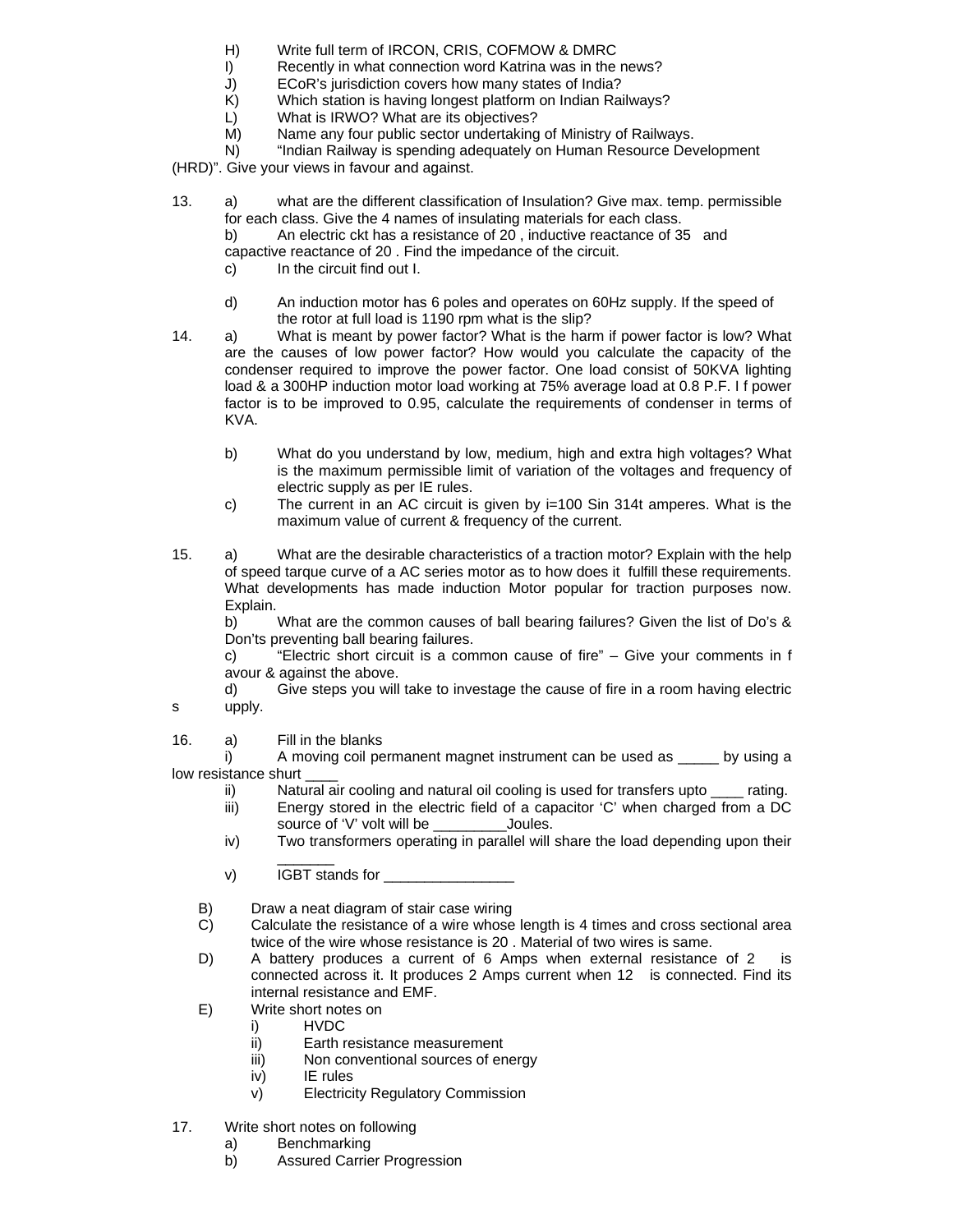- c) PREM
- d) PNM
- e) Quarantine Leave
- 18. Fill in the blanks
	- a) JE-I is a \_\_\_\_\_\_\_\_\_\_\_post (selection/non selection)
	- b) Chowkidar is classified as \_\_\_\_\_\_\_\_\_category under HOER.
	- $\overrightarrow{c}$  Abbreviation DCRG stands for  $\overrightarrow{c}$
	- d) An employee is eligible for \_\_\_\_\_\_\_days of medical leave per year
	- e) SF-1 form is used for

19. Give step by step procedure for imposing major penalty. Mention time limit for each stage.

- 20. Fill in the blanks
	- a) Primary unit no example is meant for contractual payments.
	- b) Other electrical works (OERW) are sanctioned under plan head No.
	- c) Traction energy bills are charged to demand No.
	- d) Normally an Assistant officer should conduct \_\_\_\_% test check on works being carried out on contract.
	- e) Audit note part-I, if not properly replaced get converted to \_\_\_\_\_\_\_
- 21. Write short notes on following
	- a) Revised Estimate
	- b) Preliminary Works Programme
	- c) SRSF
	- d) Operating Ratio
	- e) Zero based Budget
- 22. What do you understand by remunerativeness of a project as per financial code?
- 23. What is the demand No. & Minor head for the following
	- i) Repair & maintenance of plant & Equipment –electrical
	- ii) Repair & maintenance of C&W-Electrical General Services –TL, fans & airconditioning
	- iii) Motive Power Maintenance Electric Loco

#### QUESTION PAPER OF GROUP-B/MECHANICAL

- 1. a) Why the official language Act -1963 was framed and how it is helpful in national integration?
	- b) What items are to be complied under Section 3(3) under this Act?

 c) How our country is divided into different regional category for implementation of this Act and how the correspondence is made as per the provision of this Act between different region as per category?

2 a) What is zero-base Budgeting?

b) Describe the process to be followed in Budgeting, starting from August review till final modification estimate is submitted. How the expenditure control is exercised through Budgeting?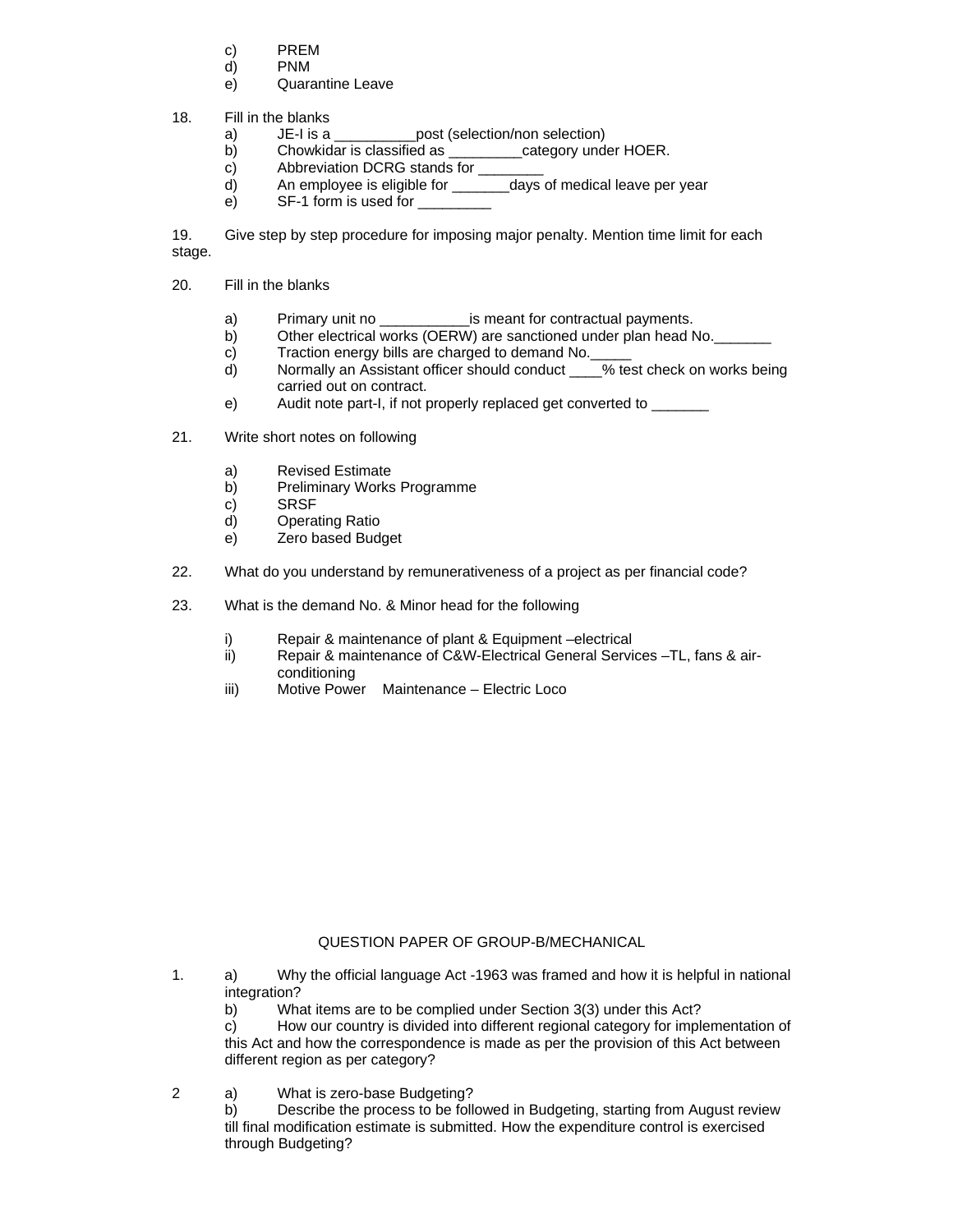- 3 a) Which Railway Establishment are coming under the purview of HOER and Factory Act respectively? b) How the Railway employees are classified under HOER? How the Duty Hours, Rest, Overtime are provided to the Railway employees under HOER.
- 4. Write short notes on any three
	- i) Paternity Leave
	- ii) Procurement of non-stock items
	- iii) Special Casual Leave
	- iv) ISO 9001-2000
	- v) Workmen's Compensation Act
	- vi) Staff Benefit Fund
- 5. a) Why Discipline and Appeal rule has been framed? What are minor and major penalties?

b) Describe various procedures to be followed for imposing major penalty to a Group-C Railway employee who has been charged with misappropriation of Railway property.

- 6. State what these abbreviation stand for
	- i) COFMOW
	- ii) RCF<br>iii) DLW
	- DLW
	- iv) WWW
	- v) CBC
	- vi) UNESCO
	- vii) RITES
	- viii) IRCA
	- ix) IPO
	- x) RVNL
	- xi) CORE
	- xii) DMU
	- xiii) CLW
	- xiv) ECoRSA
	- xv) ROB
- 7. a) What preventive maintenance schedules for coaching rake are followed for primary and secondary rake? What are the periodicity and time allowance permitted for over due schedules?
	- b) How the total requirement of coaches calculated including traffic and maintenance spares?
	- c) In a coaching depot, 6 primary rakes are to be maintained per day. Each primary rake consists of 24 coaches. Draw a layout diagram for maintenance of the primary rakes as per CAMTECH. Design indicating the requirement of pit lines and other facilities if each rake has to be given full 6 hours for maintenance on pit lines.
- 8. a) Which of the following braking items is better and why?
	- i) Vacuum Brake system
	- ii) Air brake system
	- b) Draw a schematic layout diagram of a twin pipe graduated Release Air brake system, used for coaching train. Explain the principle of operation of the system. How the Distributor valve performance is checked?
- 9. a) What are the advantages of Bogie Mounted brake system over conventional air brake system? b) Draw a schematic diagram of a standard all coil ICF bogie and indicate

important items of bogie. Explain its salient features regarding its construction, suspension arrangement, vibration isolation/riding comfort, transmission of vertical load, tractive and braking force.

10. a) What are the classifications of wagon maintenance depot for examination of freight trains? Which category Depot is specified for Premium CC rake for PME to run 6000 KM distance of 30 days whichever is earlier before its next PME.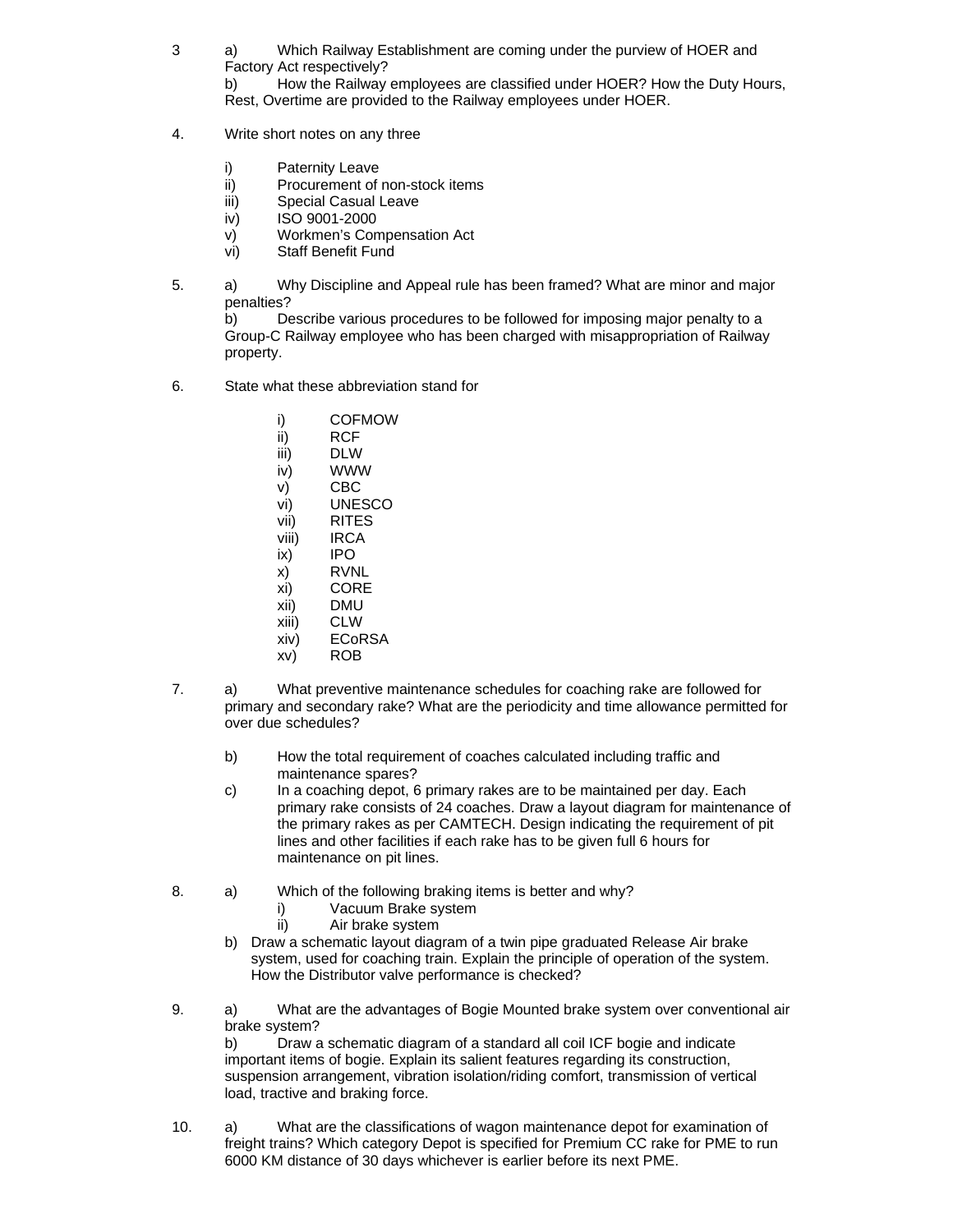b) Draw a layout diagram of a PME Depot for maintenance of 5 premium CC rake/day with 8 hours examination time for each rake. Indicate the facilities, M&P and manpower required for the PME of 5 rake/day. What is the percentage of brake power specified for premium CC rake?

- 11. a) What is the use of type detect gauge? Explain with sketch. What is the permissible limit for flat tyres for coaching wheel?
	- b) Explain the following defects of wheels
		- i) Shattered rim
		- ii) Shelled tread
		- iii) Thermal crack
- 12. Write short notes on any five
	- i) Wheel distance gauge and permissible tolerance on gauge of coaching wheel
	- ii) Enhanced draw gear and screw coupling of ICF/RCF coaches
	- iii) AAR type CBC of BG wagons
	- iv) Effect on BOXN wagons due to enhanced load of CC+8+2 tonnes
	- v) Train parting and its prevention
	- vi) Single car Test rig
	- vii) BOST wagons
	- viii) Casnub Bogie
- 13. a) Why POH of coaches is done and what is periodicity of POH of PCB's? What time allowance is permitted for marking return date after POH of PCV's? b) Describe with schematic layout diagram for various POH activities undertaken starting from incoming examination for POH till outgoing examination after POH and final dispatch.

c) What quality control measures are taken at various stages to ensure safety and reliability of off POH coaches?

- 14. a) What is the speed potential of high speed coaches used in Rajdhani Express? How riding comfort is achieved in coaches carrying passengers? b) Draw a schematic layout diagram of a standard bogie shop. Describe various stages of repair and stage inspection/testing of bogie components to ensure quality and reliability. Describe the bogie frame alignment procedure/checks before assembly.
- 15. a) What are the advantages of Bogie mounted brake system over conventional air brake system?

b) Describe the conversion process of vacuum brake system to bogie mounted air brake system. What check/stage inspection are done to ensure quality and reliability of brake system?

16. a) Why incentive scheme is introduced in workshop?

b) What are the salient features of the Tirupati Workshop type incentive scheme? What are the benefits to workers and management as compared to CLW pattern of incentive scheme? What panel provision has been provided to safeguard against poor quality and delay in POH?

- 17. a) Why ISO 9001-2000 and ISO 14000 required to be introduced in Workshop and open lines?
	- b) Describe the following as used in ISO 9001-2000 system
		- i) Quality policy and objectives of MCSW
		- ii) Internal Audit
		- iii) Surveillance audit
		- iv) Controlled Document
		- v) Quality Manual
- 18. a) Write short notes on any five
	- i) Factory Act & its salient features
	- ii) Painting Schedule of coaches
	- iii) CO2 welding
	- iv) Phosphating
	- v) Non-stock local purchase
	- vi) Shearing Machine
	- vii) NTXR examination
	- viii) POH of Roller bearing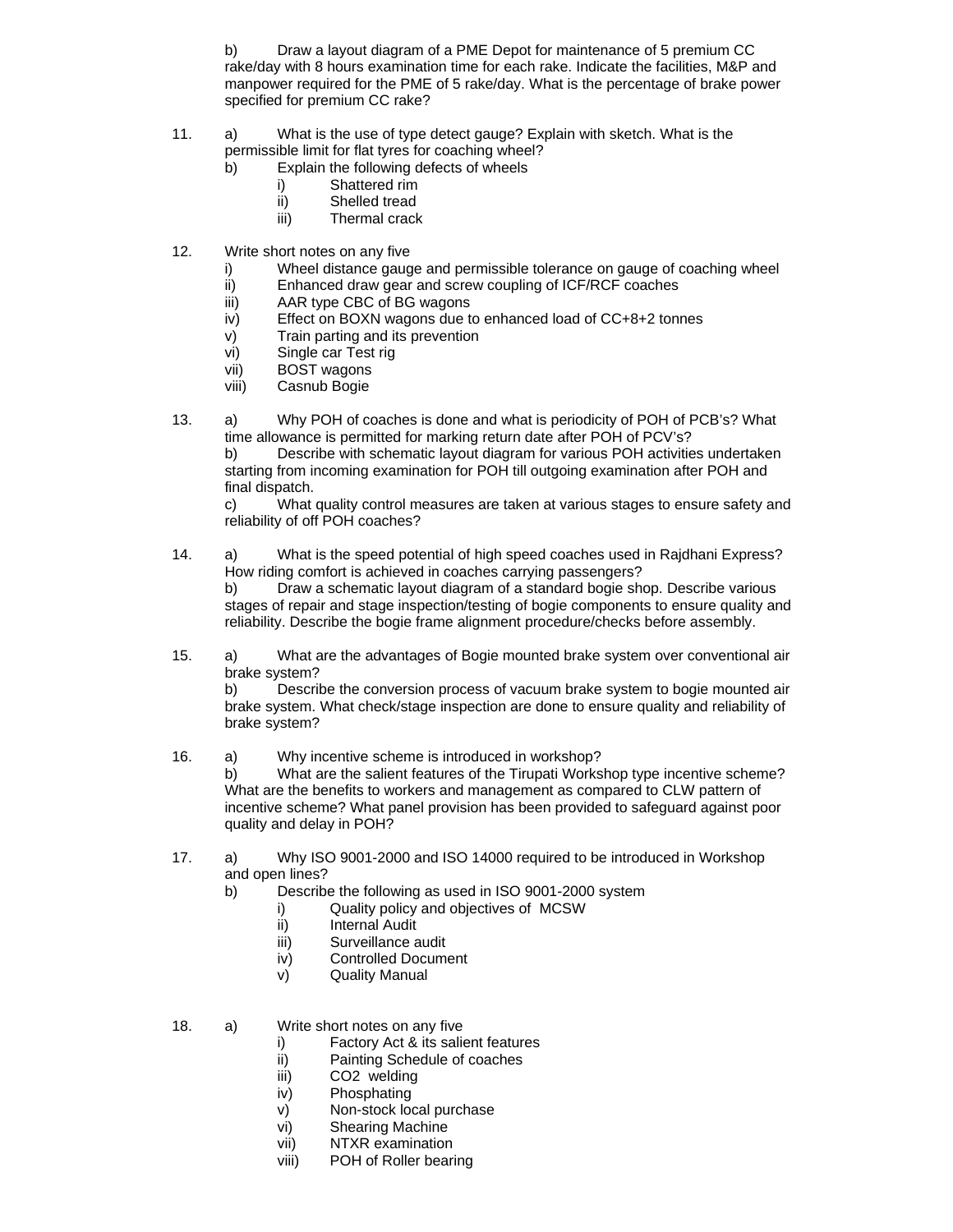19. a) Why preventive maintenance of Diesel Locomotive is required? What revised schedules are followed now and what are their periodicity? What advantage are achieved now as against the earlier schedules?

b) 100 locomotives are required to be based in a Diesel Shed. Draw a layout diagram of Diesel loco maintenance shed for homing above locomotives. Describe various facilities required in respect of following.

- i) Pit lines
- ii) M&P
- iii) Manpower as per benchmark
- iv) Work benches
- 20. a) Why load box test is required in a Diesel loco-shed and when it is done?

b) Describe the method for conducting load box test. Calculate the Horsepower developed and improvement needed to achieve specified horsepower if load box result shows less.

- 21. a) What is golden hour rule concept for disaster manager in Indian Railways?
	- b) What is the composition of A-class ART and Break down Crane.

 c) Describe the various modern equipment/tools provided for rescue and relief operation in a 3 coach SPART comprising of a medical van, a tool van and supervisor/staff van.

22. a) Why crew review for goods and coaching train operation is conducted? What 10 points criteria of Railway Board is followed for categorization of Crew into A, B & C? Who is responsible for monitoring performance and categorization of crew?

b) What is stalling? What steps should be taken to prevent stalling?

 c) How the calculation of Kilometers to be paid to the crew is made for passengers train for the following-

- i) Duty hours upto 4 hours
- ii) 4 hours and above but less than 5 hrs
- iii) 5 hours and above
- 23 a) Explain with sketch the working principle of 4 stroke Diesel cycle engine for the following stroke.
	- i) Suction, ii) Compression, iii) Expansion, iv) Exhaust

b) Draw the theoretical pressure volume (p-v) diagram of a four stroke Diesel cycle

c) The following data is given. Derive the formula to be used for calculation of (i) work done and (ii) indicated Horse Power (IHP) of a 4 stroke Diesel Engine with one cylinder

pm=Indicated mean effective pressure in bar

- A= Area of the pistone (meter)2
- L= Length of stroke, meter
- N= Speed of engine, RPM
- K=1/2 for four stroke engine
- 24. Write short notes on any five
	- i) GDR check of BPC
	- ii) Failure of Engine/power assembly & system improvement action plan
	- iii) Explosive power guard
	- iv) Quality control of HSD oil
	- v) Summer precaution of diesel locomotive<br>vi) Improvement to running Room as per Rg
	- Improvement to running Room as per Rg room improvement committee
	- vii) 10 hour duty implementation
	- viii) Fire safety measure implementation in Diesel Locomotive
- 25. a) Why the official language of our country and how it is helping our country's integration?

b) What items are to be complied under Section 3(3) under this Act?

 c) East Coast Railway HQ comes under which region as per classification under official language act and what are various incentives provided for more and more use of official language in our official work?

26. a) What is different between budgeting and zero based budgeting?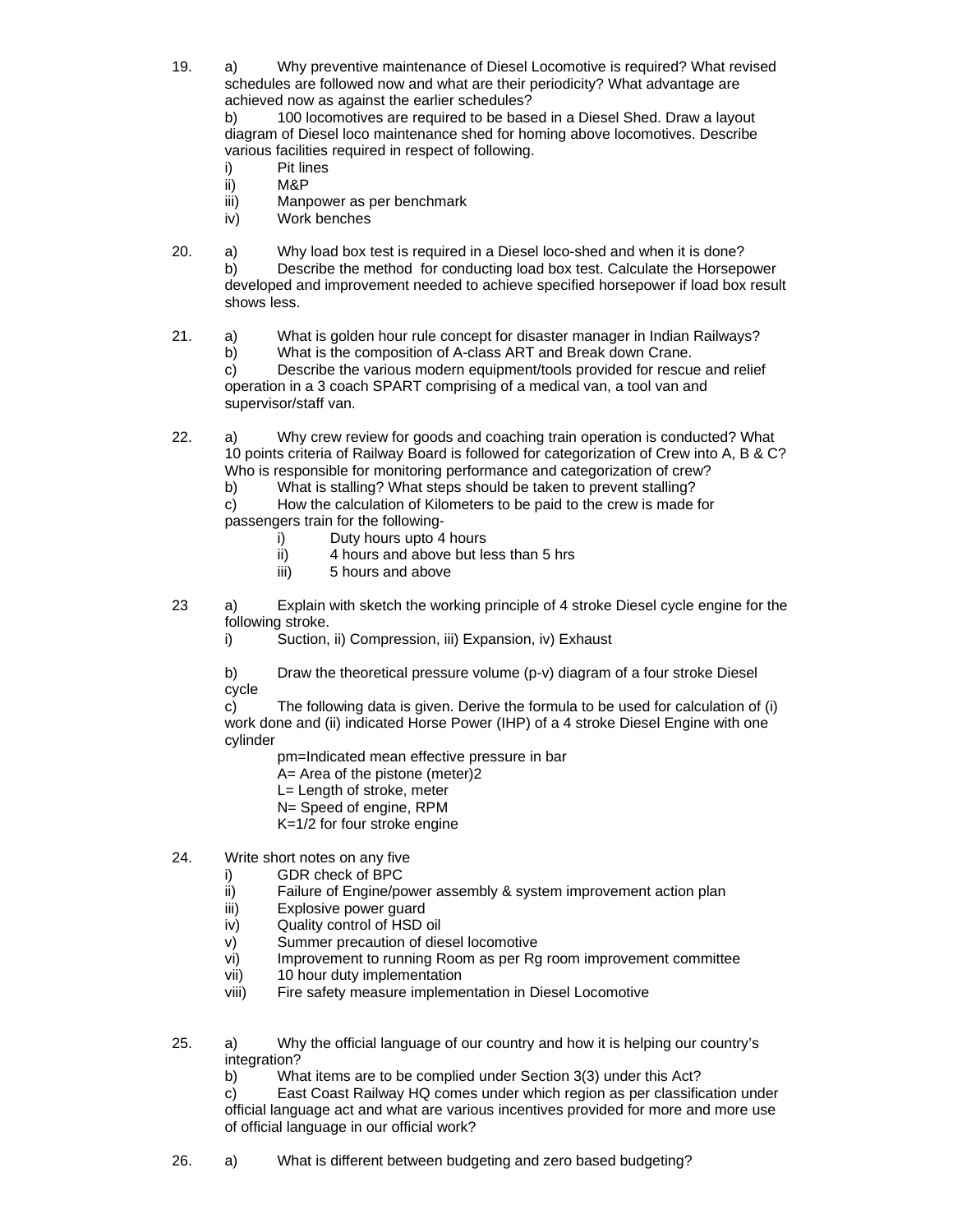b) Describe various Budgeting process to be followed starting from August review Estimate till Final Modification Estimate is submitted. How budgeting helps in controlling expenditure?

- 27. a) What are the classification of penalties under D&A rules and indicate the various penalties under these classifications?
	- b) Who is the appointing Authority? Is appointing Authority constant or variable?
	- c) Under which classification of penalty, dismissal from service can be imposed? Can an employee be qualified for future employment under the Government or Railway Administration after dismissal? Describe the various steps to be followed under D&A rules for imposing the penalty of dismissal.
- 28. a) Is Diesel Loco shed coming under the provision of Factory Act or HOER?
	- b) Accordingly indicate how the duty hours of Railway employees, their provision of rest period, overtime and welfare measures are regulated for Diesel Loco Shed employees?
- 29. Write shorts notes on any three
	- i) Right to Information Act
		- ii) PNM
		- iii) Staff Benefit Fund
		- iv) PTO under Pass rules
		- v) ISO 9001-2000
		- vi) Commuted Leave
- 30. State what these abbreviation stand for
	- i) DMW
	- ii) CLW
	- iii) JCM
	- iv) WHO
	- v) RDSO
	- vi) NDT
	- vii) IRCON
	- viii) UNESCO
	- ix) EMU
	- x) CRIS
	- xi) COFMOW
	- xii) CRPF
	- xiii) WWW
	- xiv) IT
	- xv) SERSA
- 31.a) Describe various revised preventive maintenance schedules followed now for maintenance of Diesel Locomotive in maintenance Shed. What is the revised periodicity of POH of WDG3 Locomotive? How revised periodicity of locomotive maintenance schedule is helping for better utilization of Diesel Locomotive?
	- b) What percentage of berthing capacity of a(100) Locomotive Diesel Shed should be adopted for calculating berthing capacity? Draw a layout diagram for homing 100 Locomotive and describe various facilities required for the following:
		- i) Pit lines
		- ii) M&P
		- iii) Work benches
		- iv) Man power as per bench mark
- 32. a) What is load factor of a Diesel hauled train? What different methods are adopted for load factor calculation? What is the permissible load factor for a diesel hauled train? If the load factor exceeds the prescribed limit, what effect it would have on performance of a Diesel Locomotive?
	- b) What is explosive and non-explosive power ground? What steps for repair/maintenance should be followed for WDG3 locomotive to prevent such power ground cases?
	- c) Describe the various maintenance attention given to the Traction motor of WDG3 Locomotive during M24 schedule.
- 33. a) What is the difference between a petrol engine and diesel engine? Explain with sketch the working principle of a 4-stroke diesel cycle engine and draw the pressure volume (P-V) diagram of a 4-stroke Diesel cycle.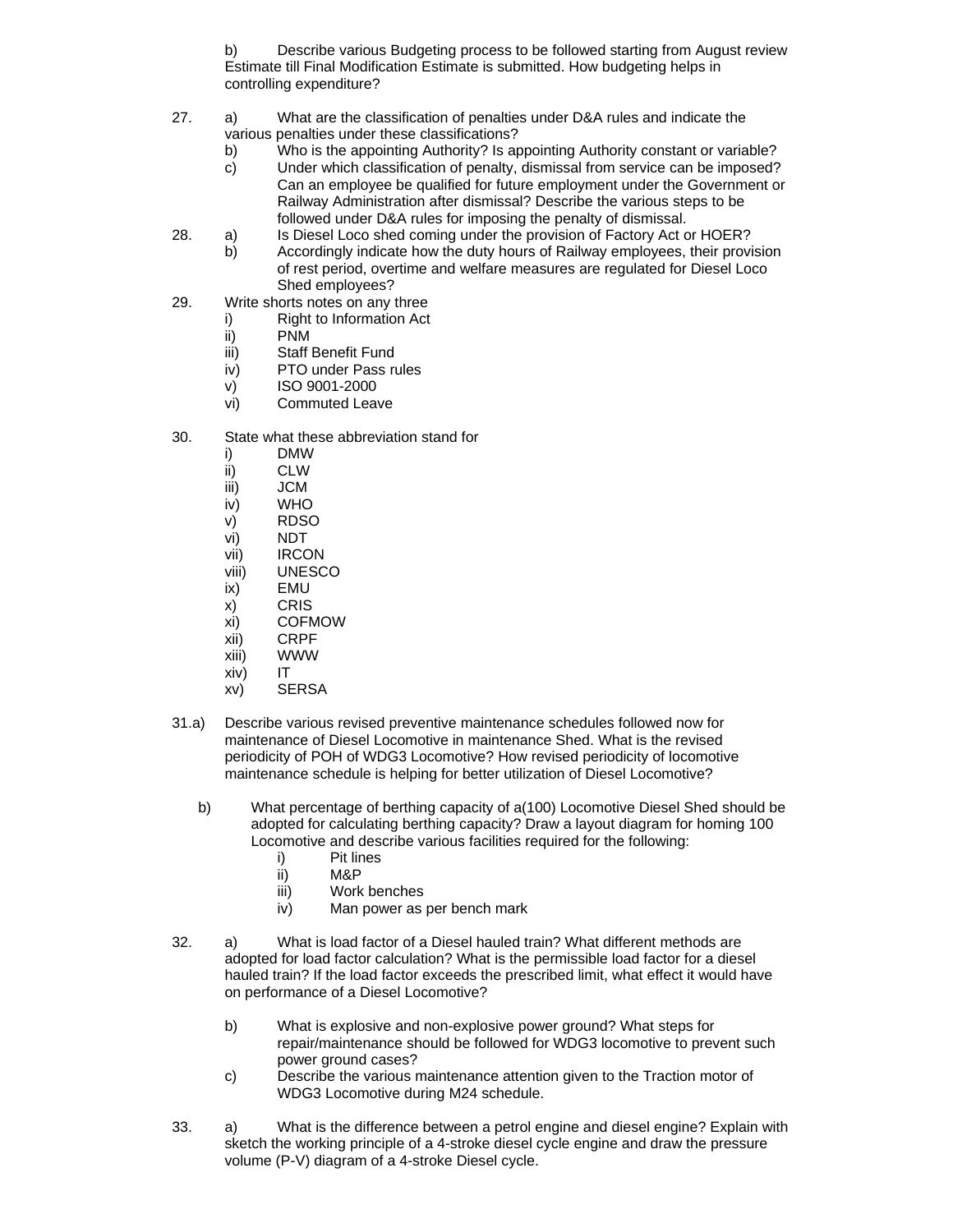b) Describe the various maintenance and testing done to the governor of WDG3 locomotive during M24 & M48 schedules.

34. a) What is 10 hour duty rules for running staff under HOER? What are goods and coaching crew review? Why it is conducted and what are the periods prescribed for such review?

b) What is 3 coach SPART as based at Divisional HQ of ECoR? For what purposes 3 coach SPART are used? What are the various equipments/facilities provided in 3 coach SPART for attending disasters in case of a coaching train accident? How it helps in complying Golden Hours Rule concept?

- 35. Write short notes on any five
	-
	- i) Load Box Test<br>ii) System improv System improvement action plan for improving reliability of diesel locomotive
	- iii) Standing gear
	- iv) Flasher light
	- v) Lubricating Oil Testing by spectro-meter
	- vi) Speed Recorder
	- vii) Torque wrench
	- viii) Air brake of WDG3 locomotive
- 36. a) What is running room? Who are supposed to use the facilities of a running room? Describe various improvements as suggested by Running Room improvement committee for improving the condition of running rooms.
	- b) What is crew lobby/crew booking point? What checks are conducted before the running staff (Loco Pilot & Asstt. Loco Pilot) are allowed for running duty? What registers are maintained at crew booking point and what are their uses?
- 37. Give full form of the followings

|      | <b>UNESCO</b> | ii)   | <b>UNDP</b>        |      | iii)        | <b>BSNL</b> |            |
|------|---------------|-------|--------------------|------|-------------|-------------|------------|
| iv)  | MIS           | V)    | <b>CNC Machine</b> |      | vi)         | HRD         |            |
| vii) | CD            | vii)  | <b>RCF</b>         |      | viii)       | RCF         |            |
| IX)  | <b>HOER</b>   | X)    | ODC                |      | xi)         | RAM         |            |
| xii) | IRFC          | xiii) | <b>RITES</b>       | xiv) | <b>SRSF</b> | xv)         | <b>HDD</b> |

- 38. Write short notes on any three
	- a) Spread sheet'
	- b) How to send and receive E-mail
	- c) Service Tax
	- d) Engineering Service Exam
	- e) Role of United Nations
	- f) Constitution of India
- 39. a) What for bar charts and pie charts are used. Explain with examples.

b) Calculate volume of a cone with diameter of base as 1 meter and height of 2 meters.

- 40. What is Section 3(3) of the Rajbhasa Adhiniyam? What are mandatory and nonmandatory provisions in the adhiniyam?
- 41. Write short notes on any four
	- i) Case hardening ii) Phosphating<br>iii) Shot peening iv) Mag
		-
- 
- Shot peening iv) Magnaflux testing
- v) Zyglo testing vi) Worn wheel profile
- 
- vii) Load factor viii) Power Ground
- 42. Write short notes on any two
	- a) Supercharging of diesel engines
	- b) Otto cycle with diagram
	- c) DC motors
	- d) PERT
- 43. a) How horse power of diesel engines is calculated?

b) For a single cylinder engine with 1000 lbs/sq. inch mean effective pressure, 8" piston stroke, 6" diameter of cylinder and running at a speed of 600 cycle/minute,

- -
	-
	-
-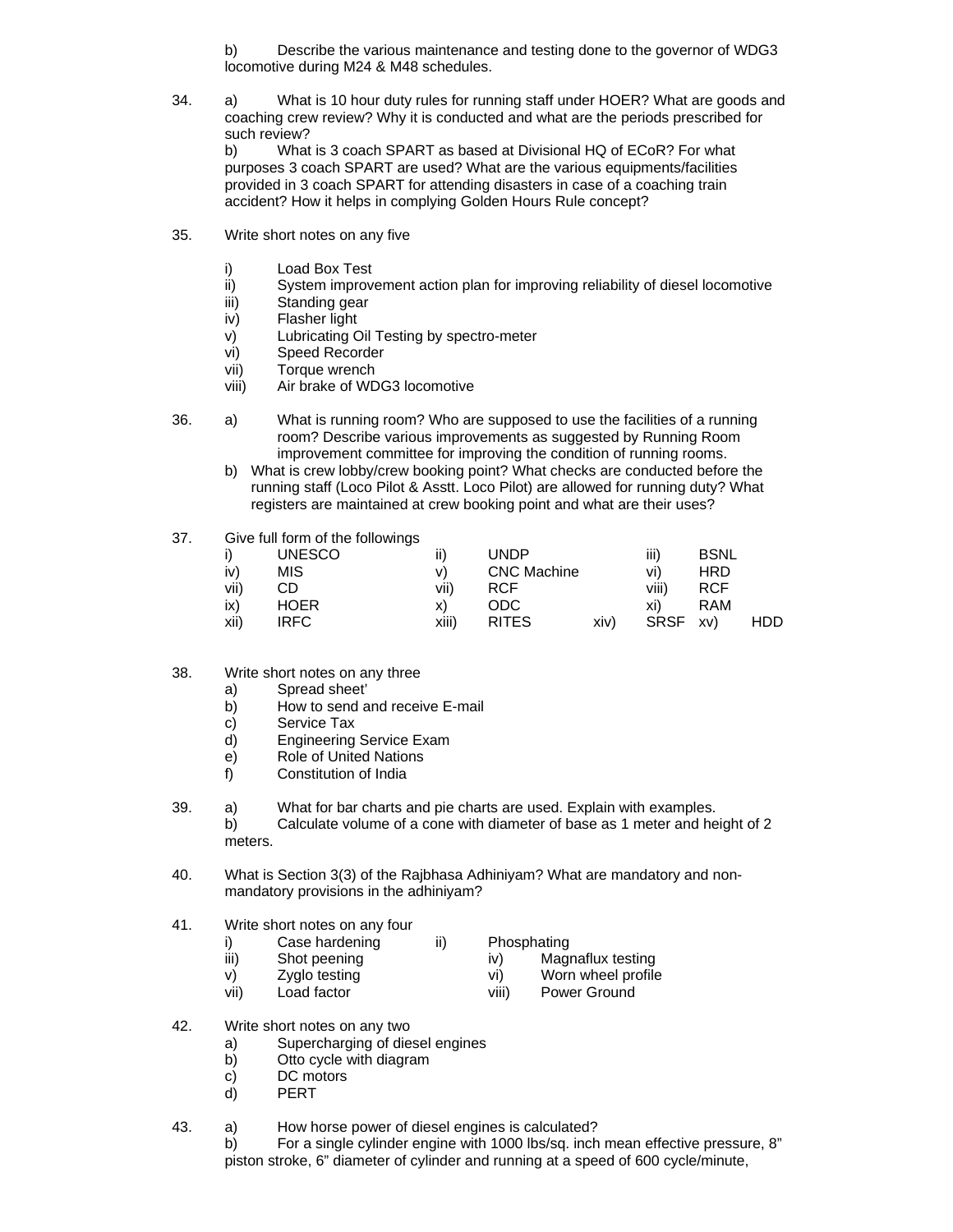calculate the horse power.

- 44. Write short notes on any four
	- a) Yield strength
	- b) Stress relieving
	- c) Oil quenching
	- d) Iron Carbon diagram
	- e) Hoop stress
	- f) Naturally aspirated vrs supercharged diesel engine
- 45. Give the layout of diesel shed to maintain 100 locos. Indicate the facilities required and staff required as per yardstick.
- 46. Write short notes on any four of the following
	- a) Quality Assurance and how is it achieved?
	- b) Surface Finish, how is it measured? Its importance in fatigue life.
	- c) MIG/TIG welding
	- d) Corrosion, what causes it and its effects on maintenance practices.
	- e) Importance of lubrication.
- 47. Write short notes on any four
	- a) Lathe machines
	- b) Milling machines<br>c) Cutting fluids
	- Cutting fluids
	- d) at treatment of steel
	- e) Hardness of materials and how is it checked
	- f) Types of roller bearing failures
	- g) Preventive maintenance of M&P
- 48. Make layout of a ROH depot for BOXN for 250 wagons/month. Indicate the facilities and staff required.
- 49. Write short notes on any four
	- i) Leadership qualities
	- ii) Role of Personnel Officer in divisions/workshop
	- iii) Industrial Dispute Act
	- iv) JCM
	- v) Role of Audit
	- vi) Staff Benefit Fund
	- vii) Duties of principle Employer
	- viii) Factories Act
- 50. a) Explain in detail the procedure to be adopted for imposition of a Major penalty. b) How are workers classified in different categories under HOER? Explain in detail.
- 51. Write short notes on any five
	- a) Audit Special Letter
	- b) Draft Paragraph
	- c) Cannons of Financial property
	- d) Schedule of Powers
	- e) August Review
	- f) Demand for Grants
	- g) Accounts Stock Verification Sheets
	- h) Objectionable Expenditure
- 52. How is control over expenditure exercised on the Indian Railways? What are the different stages of budget formulations? Give time schedule for each stage.
- 53. Write notes on any five
	- i) Maintenance of DVs
	- ii) High tensile CBC Coupler
	- iii) Riding index of passenger coach
	- iv) USFD for wagon axles
	- v) Auto switching ON, Flasher Light